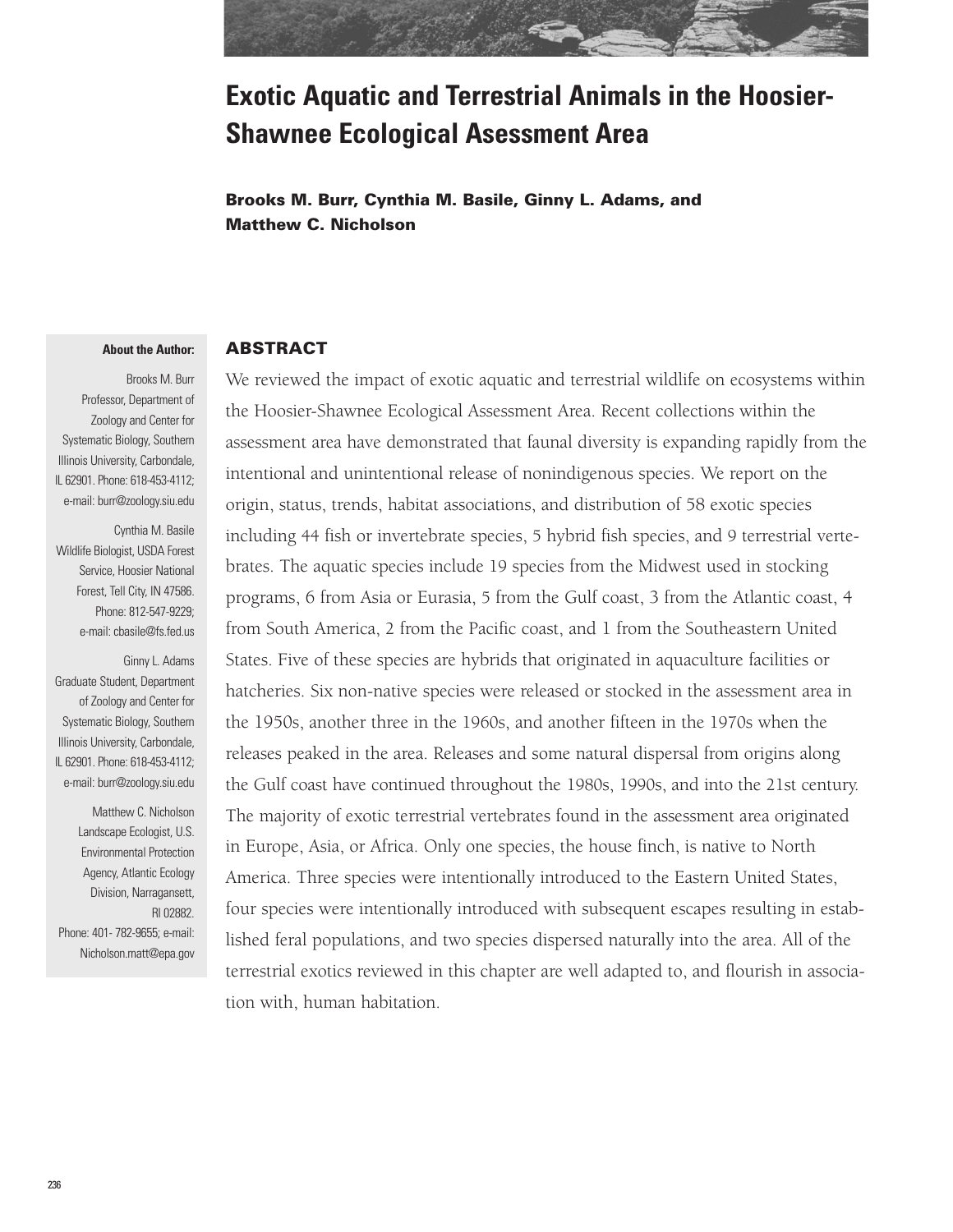**Table 1.** The worldwide number of vertebrate extinctions from major known causes (modified from Cox 1993).

| Group                            | <b>Human exploitation</b> | <b>Invading species</b> | <b>Habitat disruption</b> | <b>Other</b> | <b>Unknown</b> |
|----------------------------------|---------------------------|-------------------------|---------------------------|--------------|----------------|
| <b>Mammals</b>                   | 24                        | 20                      | 19                        |              | 36             |
| <b>Birds</b>                     | 11                        | 22                      | 20                        |              | 37             |
| Reptiles                         | 32                        | 42                      | 5                         |              | 21             |
| <b>Fishes</b>                    | 3                         | 25                      | 29                        |              | 40             |
| Total                            | 70                        | 109                     | 73                        | 6            | 134            |
| Total percentage of known causes | 27.1                      | 42.3                    | 28.3                      | 2.3          |                |

### **HISTORY OF EXOTIC SPECIES**

An important natural resource issue in the Hoosier-Shawnee Ecological Assessment Area is the invasion of exotic species and their ability to alter population, community, and ecosystem structure and function. Exotic/nonindigenous species were defined by the Nonindigenous Aquatic Nuisance Prevention and Control Act of 1990 as, "The condition of a species being moved beyond its natural range or natural zone of potential dispersal, including all domesticated and feral species and hybrids." Within the United States, exotics have often been purposefully introduced with little consideration of the long-term negative consequences that these species may eventually have on native biotic communities. Although some introductions have had nominal impacts on native populations and habitats, several have caused devastating damage to natural ecosystems. The Congressional Office of Technology Assessment has recorded at least 4,500 species of foreign origin that have established free-living populations within the United States. Approximately 4 to 19 percent of these species cause severe economic or environmental harm, and 6 to 53 percent are estimated to have neutral or unknown effects. Stein and Flack (1996) estimate that 20 species of exotic mammals, 97 species of exotic birds, and 53 species of exotic reptiles and amphibians now inhabit the United States.

Nationwide, about \$27.5 billion is spent annually controlling these exotic species (Pimentel et al. 1999).

The outright loss of native species is one of the major effects that invasive exotic species have on biodiversity (Nott et al. 1995); globally, invasive exotic species have caused the extinction of at least 109 vertebrate species (Cox 1993). This is a significant percentage of the overall identified causes of vertebrate extinctions (table 1). Exotic species contribute to a significant proportion of listings of threatened and endangered species within the United States. Exotic species have contributed to the decline of approximately 35 percent of listed taxa (U.S. Congress 1993) (fig. 1). Yet, exotic species also have other serious effects on ecosystems including general decline in abundance of native species, change in ecosystem structure and function, and rearrangement of tropic relations.

**Figure 1.** Number of United States species listed under provisions of the U.S. Endangered Species Act of 1973 (U.S. Fish and Wildlife Service 1994) whose status is attributed to threats from nonindigenous species (Office of Technology Assessment 1993).

Although there are exceptions, successful invasive exotic species seem to exhibit one or more

![](_page_1_Figure_8.jpeg)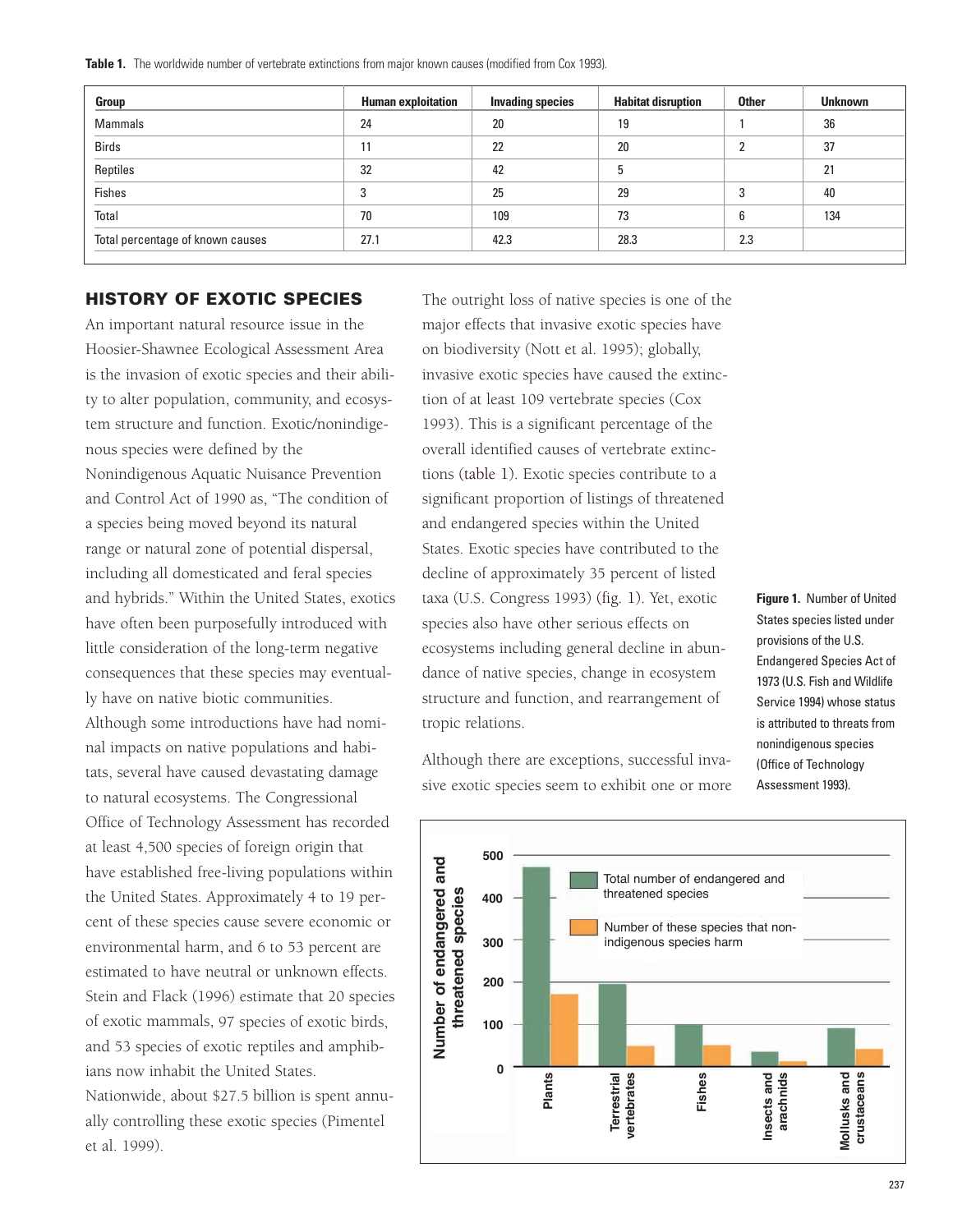characteristics that further their establishment and expansion:

#### **Characteristics of Invasive Species:**

- High rate of reproduction; pioneer species; short generation time
- Long-lived
- Single-parent reproduction (e.g., a gravid or pregnant female can colonize)
- Vegetative or clonal reproduction
- High genetic variability
- Phenotypic plasticity
- Broad native range
- Tolerant of wide range of conditions
- Habitat generalist
- Broad diet (polyphagous)
- **Gregarious**
- Human commensal

(Characteristics modified from Ehrlich 1989, Lodge 1993, and Meffe and Carroll 1994.) The presence or absence of these characteristics neither precludes the invasion of a species nor guarantees that a particular nonindigenous invader will succeed. Because the success of invasive exotic species is highly variable, these characteristics can serve only as general guidelines for predicting the success of exotic species.

Ecological communities have characteristics that promote invasion by exotic species:

#### **Characteristics of Communities:**

Climactically similar to original habitat of invader Early successional (recently disturbed) Low diversity of native species Absence of predators on invading species Absence of native species morphologically or ecologically similar to invader Absence of predators or grazers in evolutionary history Absence of fire in evolutionary history Low-connectance food web Disturbed by humans

(Characteristics modified from Lodge 1993.) The level of human-induced disturbance is one of the most important features that make a community susceptible to invasion by exotic species (Hobbs 1989). Generally, human disruptions of natural communities, through soil alterations,

removal of vegetative cover, or suppression of natural disturbance regimes, seem to promote the invasion of a community by nonindigenous species, whereas intact communities may be more difficult to invade. For example, disturbances stemming from dams, water diversions, destruction of riparian habitat, and other factors have greatly enhanced the ability of many nonindigenous fish species to invade riverine ecosystems within the assessment area. And many nonindigenous bird species, including European starlings (*Sturnus vulgaris*) and house sparrows (*Passer domesticus*), flourish in disturbed areas such as cities, suburbs, and farms.

In the United States, the problem of biological invasion began with European colonization over 500 years ago. Colonists introduced species for aesthetic, economic, and recreational reasons. Livestock and nonindigenous food crops essential to survival were the earliest introductions. Many species such as cats and dogs were introduced as domestic animals, but they escaped and established feral populations that cause significant ecological problems. Although much attention has been focused on the effects of invasive plants and insects, the impacts of introduced aquatic and terrestrial vertebrates have often been as great or even greater.

#### **METHODS AND DEFINITIONS**

We reviewed primary literature (e.g., Burr et al. 1996, Cabe 1993, Laird and Page 1996), secondary literature (e.g., Burr and Warren 1986, Gerking 1945, Hamilton and Wise 1991), as well as aquatic collections deposited at the Illinois Natural History Survey, and Southern Illinois University at Carbondale and Indiana, Illinois, and Kentucky Audubon Society bird records. Most species reported within this chapter were documented within the past two decades and demonstrate the rapid invasion that often occurs once a nonindigenous species gains access to a new environment. When possible, the date (or decade) and location of the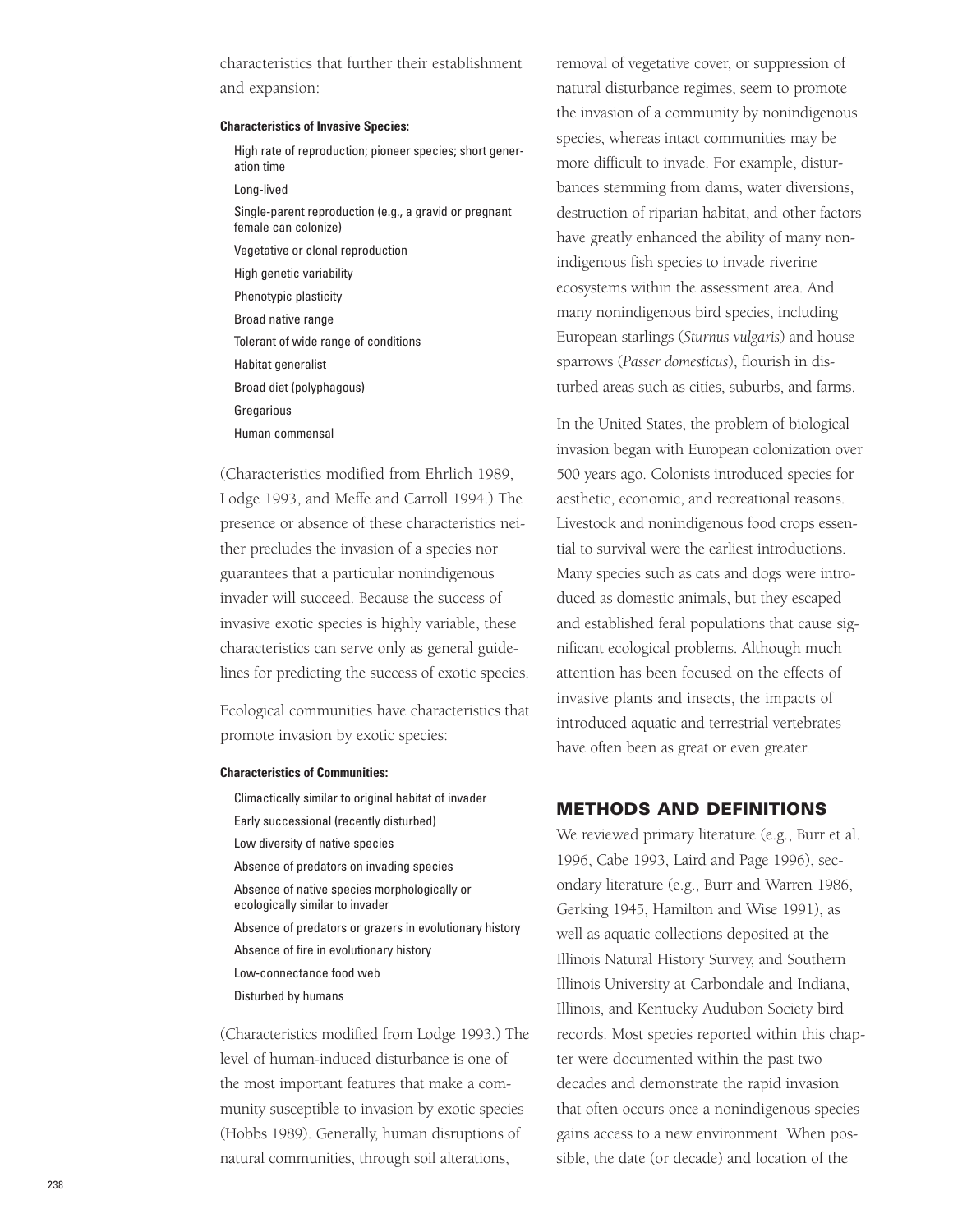first observation (i.e., collection) of each nonindigenous species within the assessment area have been included. The mechanism or vector of introduction is defined as the most probable means by which a species was introduced into the assessment area. Some species have invaded by more than one mechanism and are so noted. Although the precise origins of many of the nonindigenous species in the assessment area are not known, a broad geographic origin has been determined. The native range of a species may not necessarily be the source of the assessment area populations of the species. For example, the Asian clam (*Corbicula fluminea*), a native of Asia, was firmly established in western North America before it was discovered in the Midwest. Therefore, we can reasonably presume that the assessment area populations did not originate in Asia, but from some other part of North America.

Transportation mechanisms of exotic aquatic and terrestrial species can be divided into the following four broad categories: natural dispersal, intentional introduction, intentional introductions with subsequent escape, and unintentional introduction. The first category is a natural biological invasion, which is generally considered a range expansion. The other three categories are dependent on human activities.

#### **Intentional Introduction**

Intentional introductions are those which nonindigenous species have been transported beyond their native range and released into the wild for establishment. Many of the aquatic and terrestrial species introduced within the assessment area were deliberately imported for aesthetic, sport hunting/fishing, or livestock purposes. The early history of intentionally introduced aquatic and terrestrial wildlife species into the assessment area is mostly lost in obscurity. Federal records, however, indicate that deliberate stocking of fish species such as Atlantic salmon (*Salmo salar*) and common carp

(*Cyprinus carpio*) by government fish hatcheries had begun by the early 1870s (Heidinger 1999). Accidental release of other species of fishes, in addition to intended species, is a means through which stocking programs can indirectly and unintentionally introduce non-native aquatic organisms. Stocking to enhance sport fishing now includes the release of about 2.5 billion individual sport fishes annually within the United States and Canada (Heidinger 1999). European starlings, house sparrows, ring-necked pheasants, and feral hogs are all examples of intentionally introduced terrestrial species.

## **Introduction with Subsequent Escape**

Introductions with subsequent escape are those nonindigenous species that are transported beyond their native range under captive conditions from which they later escaped. Subsequently, they may establish reproducing populations; these include the release of aquarium fish, amphibians, and reptiles. The escape of domestic cats and dogs has resulted in freeranging populations that are widespread throughout the assessment area.

#### **Aquarium**

The intentional release of aquarium pets into the aquatic environment is a practice thought to be more humane than other means of disposal. This practice has increased dramatically in the past decade. Pet owners presumably have not intended to establish self-sustaining populations of their pets, yet they knowingly release them into suitable habitat.

#### **Cultivation**

The accidental escape of fishes and other aquatic organisms cultured in ponds for sport and commercial purposes, especially on the floodplain of large rivers (e.g., Mississippi River), has resulted in the introduction of thousands of exotic fishes. The major flood of 1993 provided a corridor of dispersal for cultured species in the Mississippi River basin.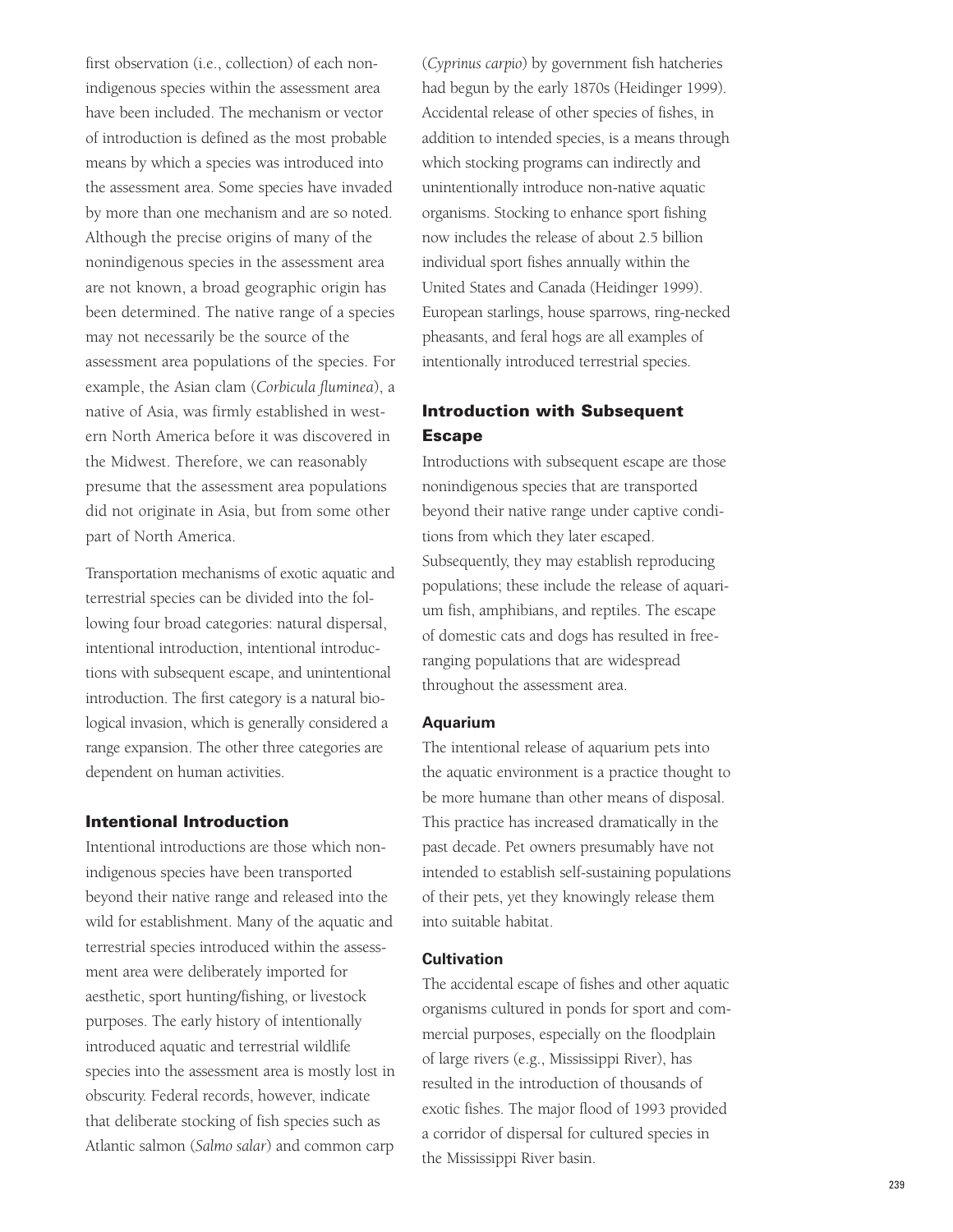#### **Bait**

## Release of unused bait by anglers and transport of fishes from one drainage to another via fishing vessels are activities through which fish species are introduced into new environments.

#### **Unintentional Introductions**

Unintentional introductions are those nonindigenous species that are transported, often without being detected, beyond their native range in the course of some unrelated activity such as zebra mussels (*Dreissena polymorphia*) released in ship ballast water. Other exotic pests, such as rats and mice, have colonized new areas after being transported in cargo holds, shipping containers, produce, and imported forest products.

#### **Ships (ballast water)**

By the 1880s, the release of ballast water was a common practice, and as a result, exotic species could have been released into North American ports well before 1900 (Mills et al. 1993). In addition, the opening of the enlarged seaway system on the St. Lawrence River in 1959 dramatically increased opportunities for release of ballast water. This event allowed larger ships and a greater frequency of ships sailing directly from Europe. Since the early 1800s, more than 140 exotic aquatic organisms have become established in the Great Lakes. Roughly one-third of these species have been introduced within the past 40 years, a surge coinciding with the opening of the St. Lawrence Seaway (Great Lakes Information Network 2003).

#### **Canals**

In the 1700s, canals began to be built in northeastern North America to help connect adjacent watersheds, dissolving many natural barriers to dispersal of freshwater organisms. Even today the Chicago Sanitary and Ship Canal connects Lake Michigan with the Mississippi River via the Illinois River.

### **EXOTIC AQUATIC MACROBIOTA**

The fishes (table 2, fig. 2) are the best studied group of introduced freshwater organisms in North America (Fuller et al. 1999). Nonindigenous fishes have been released primarily into reservoirs and ponds in 29 cases, hatcheries or aquaculture facilities in 3 cases (mixed stockings), and mainstem rivers in 14 cases, the latter including some natural dispersal. The mechanism of release includes 1) deliberate stocking for sport fishing, 2) unintentional releases by pet owners, anglers, and aquaculture facilities, 3) natural dispersal into the area by way of new waterway canals or by corridors in mainstream rivers that lack structures (e.g., weirs, major dams) that might impede progress, and 4) release of ship ballast water containing nonindigenous aquatic animals (e.g., zebra mussel). The mechanism of release has been deliberate in 29 cases, mostly stocking for sport fishing, and unintentional in 11 cases by pet owners and fishers. Five putative aquarium releases have been recorded as well as five bait-bucket releases and apparently five releases associated with culture ponds or hatchery facilities.

Eighteen species or hybrids have dispersed into the area naturally by way of new waterway canals or by corridors in mainstem rivers that lack structures (e.g., weirs, major dams) that might impede progress. Fifteen fish species have not established self-sustaining populations in the assessment area, but may be abundant seasonally (e.g., rainbow smelt [*Osmerus mordax*]) or have the potential to become established in the foreseeable future. This is especially true if the number of pet releases and the number of power-cooling reservoirs that have unseasonably warm water throughout the year continue to increase. Only four species are reported from the region as casual or waif occurrences, including valid records for the bull shark (*Carcharhinus leucas*). Three aquatic invertebrate species, rusty crayfish (*Orconectes rusticus*), Asian clam, and zebra mussel, are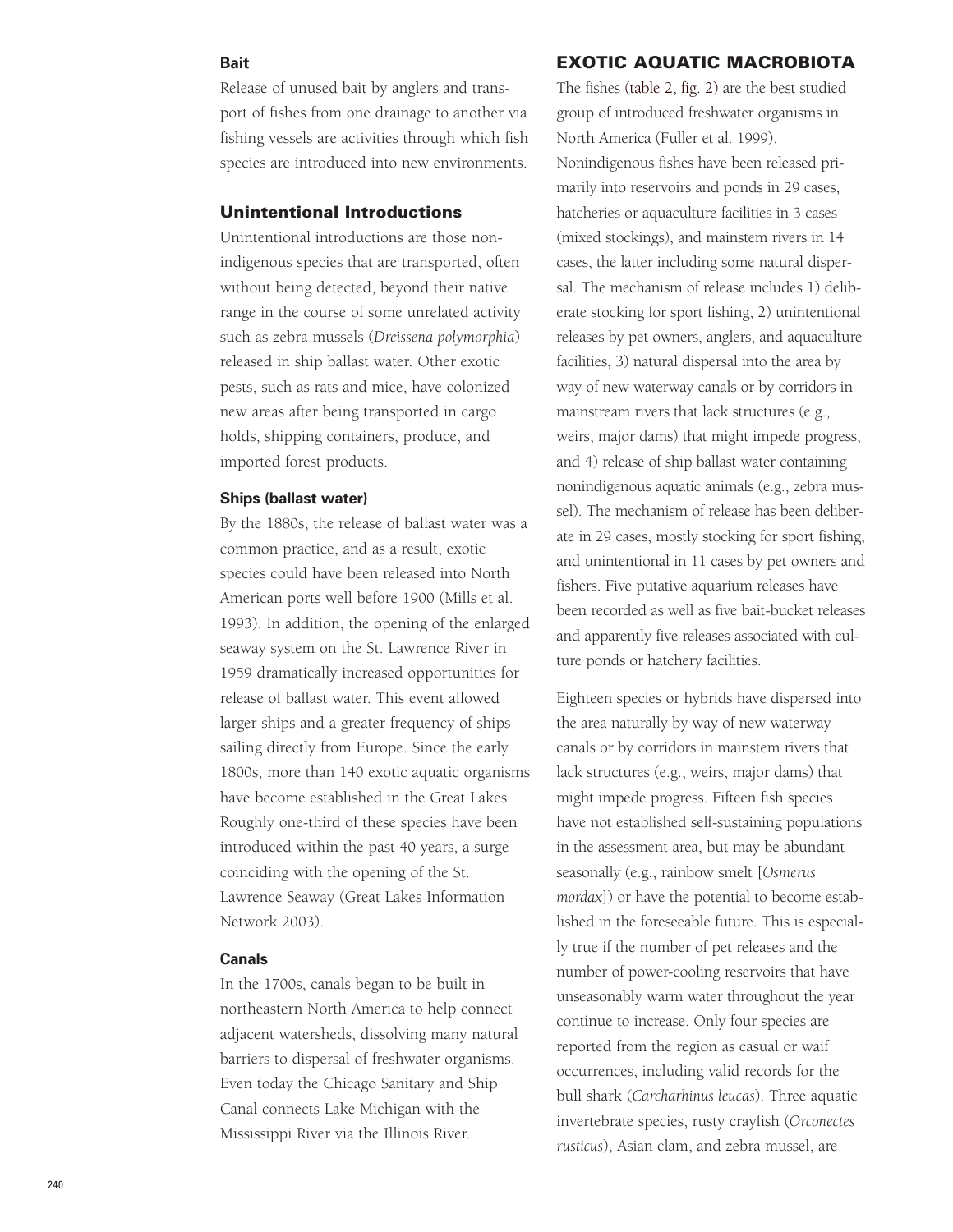Table 2. Origin, date, and location of first record, and entry mechanisms and status for nonindigenous aquatic macrobiota of the Hoosier-Shawnee Ecological Assessment Area.

| <b>Family</b>    | <b>Species</b>                              | <b>Common name</b>                 | <b>Origin</b>                        | <b>Date</b> | <b>Location</b>                       | Mechanism <sup>1</sup>                                    | <b>Status</b>                     |
|------------------|---------------------------------------------|------------------------------------|--------------------------------------|-------------|---------------------------------------|-----------------------------------------------------------|-----------------------------------|
| Atherinidae      | Menidia beryllina                           | Inland silverside                  | <b>Gulf Coast</b>                    | 1960s       | Mississippi River                     | Introduction (I);<br>Waterway Canals,<br><b>Dispersal</b> | Established                       |
| <b>Belonidae</b> | Strongylura marina                          | Atlantic needlefish                | <b>Gulf Coast</b>                    | 1990        | Lake Barkley<br>tailwaters, KY        | Waterway Canals,<br><b>Dispersal</b>                      | Casual/Waif<br>Occurrence         |
| Carcharhinidae   | Carcharhinus leucas                         | <b>Bull shark</b>                  | <b>Gulf Coast</b>                    | 1937        | Mississippi River                     | Dispersal                                                 | Casual/Waif<br>Occurrence         |
| Centrarchidae    | Lepomis gibbosus                            | Pumpkinseed                        | N. Midwest States                    | 1970s       | Reservoirs, Ponds                     | Introduction (I)                                          | Reported                          |
| Centrarchidae    | Lepomis macrochirus                         | Bluegill                           | <b>Midwest States</b>                | 1950s       | Reservoirs, Ponds                     | Introduction (I)                                          | Established                       |
| Centrarchidae    | Lepomis microlophus                         | Redear sunfish                     | <b>Midwest States</b>                | 1950s       | Reservoirs, Ponds                     | Introduction (I)                                          | Established                       |
| Centrarchidae    | Lepomis macrochirus x<br>L. cyanellus       | <b>Bluegill x Green</b><br>sunfish | <b>Midwest States</b>                | 1960s       | Reservoirs, Ponds                     | Introduction (I)                                          | Established                       |
| Centrarchidae    | Micropterus dolomieu                        | Smallmouth bass                    | N. Midwestern<br><b>States</b>       | 1974        | Goreville<br>Reservoir, IL            | Introduction (I)                                          | Reported                          |
| Centrarchidae    | Micropterus punctulatus                     | Spotted bass                       | SE U.S.,<br>Missouri Ozarks          | 1974        | Cedar Lake, IL                        | Introduction (I)                                          | Reported                          |
| Centrarchidae    | Micropterus salmoides                       | Largemouth bass                    | <b>Midwest States</b>                | 1950s       | Reservoirs, Ponds                     | Introduction (I)                                          | Established                       |
| Centrarchidae    | Pomoxis annularis                           | White crappie                      | <b>Midwest States</b>                | 1978        | Reservoirs, Ponds                     | Introduction (I)                                          | Established                       |
| Centrarchidae    | Pomoxis nigromaculatus                      | <b>Black crappie</b>               | <b>Midwest States</b>                | 1975        | Reservoirs, Ponds                     | Introduction (I)                                          | Established                       |
| Cichlidae        | Cichla ocellatus                            | Oscar                              | South America                        | 1998        | Campus Lake,<br>SIUC, IL              | Introduction (AQ)                                         | Reported                          |
| Clupeidae        | Dorosoma petenense                          | Threadfin shad                     | <b>Gulf Coast</b>                    | 1957        | Ohio River                            | Introduction (I),<br><b>Dispersal</b>                     | Established                       |
| Cyprinidae       | Carassius auratus                           | Goldfish                           | Eurasia                              | 1953        | Horseshoe Lake, IL                    | Introduction<br>(I, AQ, B), Dispersal                     | Reported,<br>possibly established |
| Cyprinidae       | Ctenopharyngodon idella                     | Grass carp                         | Asia                                 | 1971        | Mississippi River                     | Introduction<br>(I, C), Dispersal                         | Established                       |
| Cyprinidae       | Cyprinus carpio                             | Common carp                        | Eurasia                              | 1885        | <b>Big Muddy River</b>                | Introduction (I),<br><b>Dispersal</b>                     | Established                       |
| Cyprinidae       | Hypophthalmichthys molitrix Silver carp     |                                    | Asia                                 | 1983        | Mississippi and<br><b>Ohio Rivers</b> | Introduction (IE, C),<br>Dispersal                        | Established                       |
| Cyprinidae       | Hypophthalmichthys nobilis Bighead carp     |                                    | Asia                                 | 1982        | Mississippi and<br><b>Ohio Rivers</b> | Introduction (IE, C),<br>Dispersal                        | Established                       |
| Cyprinidae       | Hypophthalmichthys<br>molitrix x H. nobilis | Silver x Bighead carp              | Culture ponds,<br><b>Hatcheries</b>  | 1985        | Kentucky Lake, KY                     | Introduction (IE, C),<br>Dispersal                        | Reported                          |
| Cyprinidae       | Luxilus zonatus                             | <b>Bleeding shiner</b>             | <b>Ozark Uplands</b><br>or bait shop | 1999        | Kinkaid Creek, IL                     | Introduction (IE, B),<br>Dispersal                        | Reported                          |
| Cyprinidae       | Mylopharyngodon piceus                      | <b>Black carp</b>                  | Asia                                 | 1999        | Missouri<br>culture pond(s)           | Introduction (C)                                          | Reported                          |
| Cyprinidae       | Notemigonus crysoleucas                     | Golden shiner                      | <b>Midwest States</b>                | 1970s       | Reservoirs, Ponds                     | Introduction (IE, B)                                      | Established                       |
| Cyprinidae       | Pimephales promelas                         | Fathead minnow                     | N. Midwest States                    | 1981        | Reservoirs, Ponds                     | Introduction (IE, B)                                      | Established                       |
| Esocidae         | Esox lucius                                 | Northern pike                      | N. Midwest States                    | 1974        | Cedar Lake, IL                        | Introduction (I)                                          | Reported                          |
| Esocidae         | Esox masquinongy                            | Muskellunge                        | N. Midwest States                    | 1980        | Little Cedar Lake, IL                 | Introduction (I),<br><b>Limited Dispersal</b>             | Reported,<br>possibly established |
| Esocidae         | Esox lucius x<br>E. masquinongy             | Tiger muskellunge                  | Culture ponds,<br>hatcheries         | 1976        | <b>Randolph County</b><br>Lake, IL    | Introduction (I)                                          | Reported (sterile)                |
| Gasterosteidae   | Culaea inconstans                           | <b>Brook stickleback</b>           | N. Midwest States                    | 2001        | Hatcheries                            | Introduction (IE, B)                                      | Reported                          |
| Ictaluridae      | Ameiurus melas                              | <b>Black bullhead</b>              | <b>Midwest States</b>                | 1967        | Ponds                                 | Introduction (I)                                          | Established                       |
| Ictaluridae      | Ictalurus furcatus                          | Blue catfish                       | <b>Midwest States</b>                | 1990s       | Reservoirs                            | Introduction (I)                                          | Established                       |

(table continued on next page)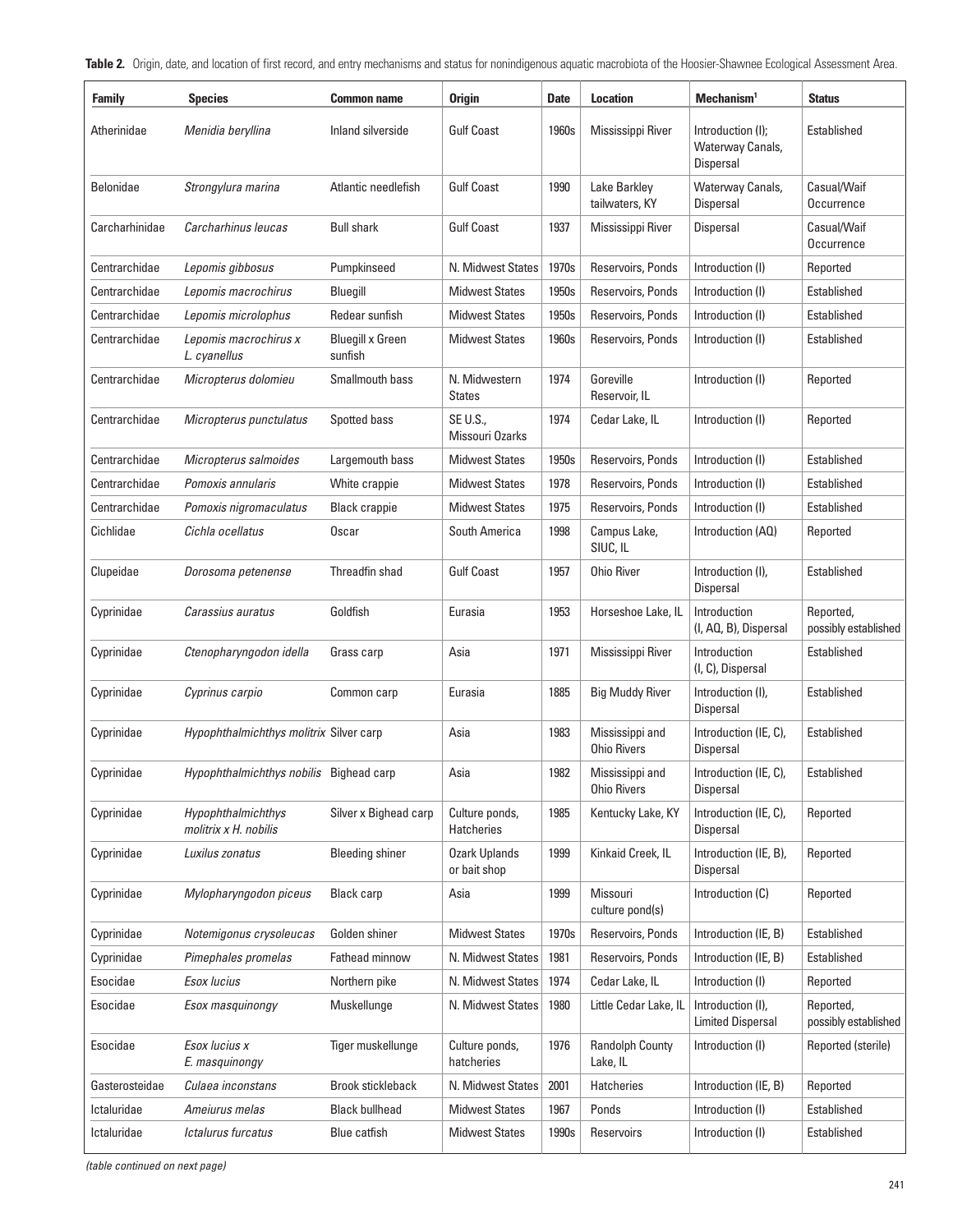#### **(table 2 continued)**

| <b>Family</b> | <b>Species</b>                                       | <b>Common name</b>         | <b>Origin</b>                   | <b>Date</b> | <b>Location</b>                       | <b>Mechanism</b>                             | <b>Status</b>                     |
|---------------|------------------------------------------------------|----------------------------|---------------------------------|-------------|---------------------------------------|----------------------------------------------|-----------------------------------|
| Ictaluridae   | Ictalurus punctatus                                  | Channel catfish            | <b>Midwest States</b>           | 1950s       | Reservoirs, Ponds                     | Introduction (I)                             | Established                       |
| Loricariidae  | Pterygoplichthys disjunctivis Amazon sailfin catfish |                            | South America                   | 1996        | <b>Ohio River</b>                     | Introduction (IE, AQ)                        | Reported                          |
| Moronidae     | Morone americana                                     | White perch                | <b>Atlantic Coast</b>           | 1993        | Mississippi River                     | Waterway Canals,<br>Dispersal                | Reported, possibly<br>established |
| Moronidae     | Morone saxatilis                                     | Striped bass               | <b>Atlantic Coast</b>           | 1974        | Ohio River,<br>Reservoirs             | Introduction (I),<br>Dispersal               | Reported, possibly<br>established |
| Moronidae     | Morone saxatilis x<br>M. chrysops                    | Sunshine/<br>Palmetto bass | Culture ponds,<br>hatcheries    | 1970s       | Ohio River,<br>Reservoirs             | Introduction (I),<br>Dispersal               | Reported                          |
| Mugilidae     | Mugil cephalus                                       | Striped mullet             | <b>Gulf Coast</b>               | 1989        | Mississippi River                     | Dispersal                                    | Casual/Waif<br>Occurrence         |
| Osmeridae     | Osmerus mordax                                       | Rainbow smelt              | <b>Atlantic Coast</b>           | 1978        | Mississippi River                     | Introduction (I),<br><b>Dispersal</b>        | Casual/Waif<br>Occurrence         |
| Percidae      | Etheostoma exile                                     | lowa darter                | N. Midwest States               | 2001        | Culture Ponds,<br><b>Hatcheries</b>   | Introduction (IE, B)                         | Reported                          |
| Percidae      | Perca flavescens                                     | Yellow perch               | N. Midwest States               | 1977        | Devil's Kitchen<br>Lake, IL           | Introduction (I)                             | Reported, possibly<br>established |
| Percidae      | Stizostedion canadense<br>$x S.$ vitreum             | Saugeye                    | Culture ponds,<br>hatcheries    | 1990s       | Ohio River, IN                        | Introduction (I)                             | Reported, possibly<br>established |
| Percidae      | <b>Stizostedion vitreum</b>                          | Walleye                    | PA, N. Midwest<br><b>States</b> | 1974        | Cedar Lake, IL                        | Introduction (I)                             | Established                       |
| Poeciliidae   | Gambusia affinis                                     | Western mosquitofish       | Mississippi River<br>Basin      | 1981        | Ponds                                 | Introduction (I),<br>Dispersal               | Established                       |
| Salmonidae    | Oncorhynchus mykiss                                  | Rainbow trout              | <b>Western North</b><br>America | 1980        | Reservoirs                            | Introduction (I)                             | Reported, possibly<br>established |
| Salmonidae    | Oncorhynchus tshawytscha Chinook salmon              |                            | <b>Pacific Coast</b>            | 1978        | Kincaid Lake, IL                      | Introduction (I)                             | Reported (smolts)                 |
| Serrasalmidae | Piaractus brachypomus                                | Redbellied pacu            | South America                   | 1992        |                                       | Little Grassy Lake, IL Introduction (IE, AQ) | Reported                          |
| Serrasalmidae | Pygocentrus nattereri                                | Red piranha                | South America                   | 2000        | Campus Lake, SIUC                     | Introduction (IE, AQ)                        | Reported                          |
| Cambaridae    | Orconectes rusticus                                  | Rusty crayfish             | Indiana, Ohio                   | 1960s       | Not reported                          | Introduction (IE, B)                         | Established                       |
| Dreissenidae  | Dreissena polymorpha                                 | Zebra mussel               | Eurasia                         | 1990s       | Mississippi and<br><b>Ohio Rivers</b> | Ships (Ballast Water),<br><b>Dispersal</b>   | Established                       |
| Corbiculidae  | Corbicula fluminea                                   | Asian clam                 | Asia                            | 1970s       | Mississippi and<br><b>Ohio Rivers</b> | Introduction (IE, AQ),<br><b>Dispersal</b>   | Established                       |

Introduction (I) = Introduction (Intentional); Introduction (IE) = Introduction with escapes; Introduction (AQ) = Introduction (Aquarium); Introduction (C) = Introduction (Cultivation); Introduction (B) = Introduction (Bait).

> established in the assessment area (table 2). Only the crayfish is native to the Eastern United States and has been released via bait buckets by fishers. The two clam species originated from Asia or Eurasia and have used the Mississippi and Ohio Rivers as major corridors of dispersal. The zebra mussel is the only species in the assessment area to have been unintentionally released into North American (i.e., Great Lakes) waters from ship ballast water.

The potential ecological effects of nonindigenous species on native aquatic communities

include habitat alterations (e.g., removal of vegetation); degradation of water quality; introduction of parasites and diseases; trophic alterations (e.g., increased predation, competition for food resources); hybridization; and spatial interactions (e.g., overcrowding, competition for spawning sites) (Taylor et. al 1984). Greater oversight of exotic and other nonindigenous introductions will be needed in the future with the increasing demands from a growing human population, an expanding aquaculture industry, and changes in cultural values.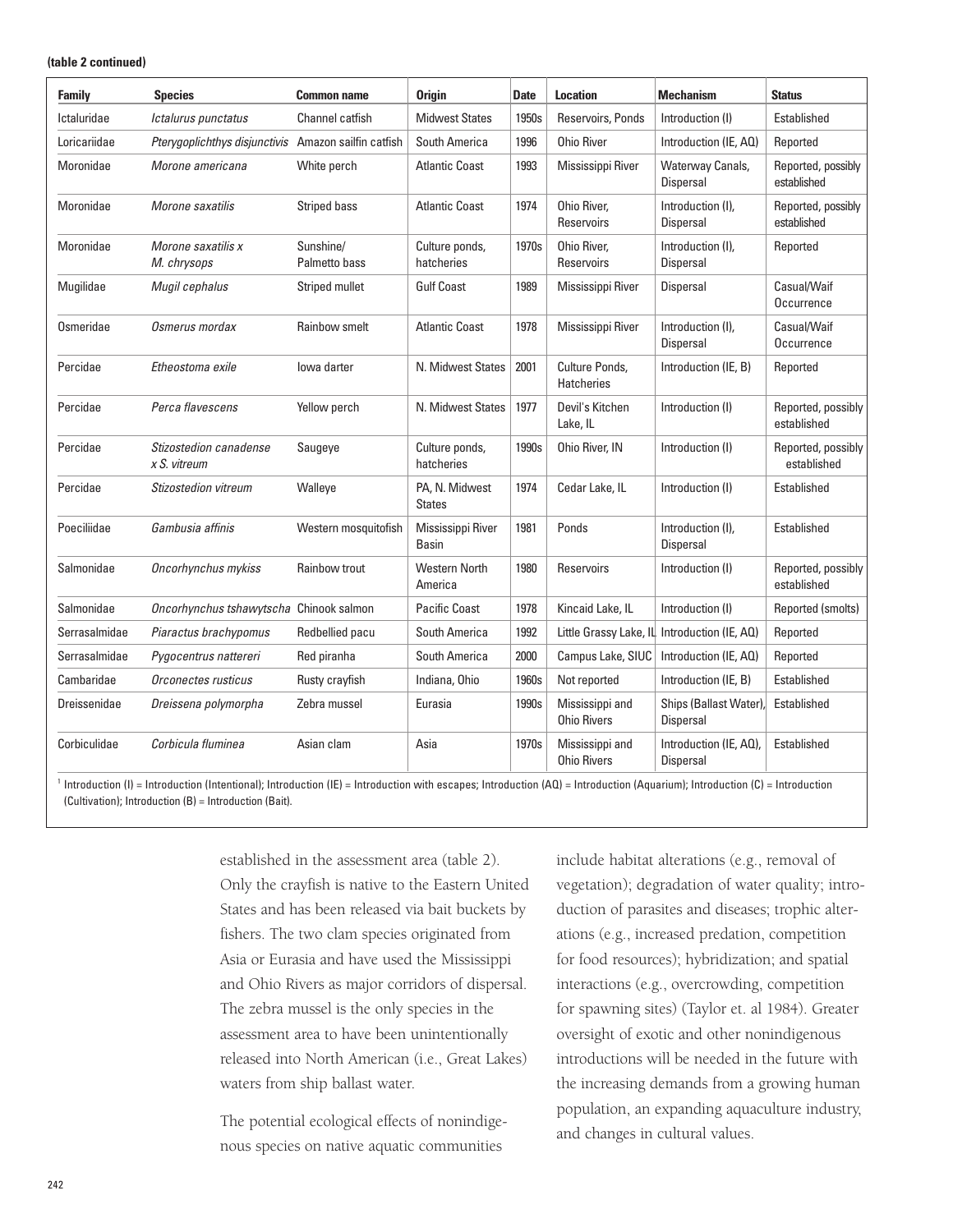At the beginning of the 20th century, the only known established exotic fish in the assessment area was the common carp, (Burr and Warren 1986, Forbes and Richardson 1909, Gerking 1945, Pflieger 1997). There are now over 536 unique fish taxa (i.e., species, reproducing hybrids) introduced outside their native ranges within U.S. waters (Fuller et al. 1999). Likewise, the number of nonindigenous macrobiota introduced into the assessment area and surrounding aquatic systems has increased dramatically in the past decade. Because fish and other aquatic introductions clearly have accelerated, documentation of their current status is warranted.

## **Established Non-native and Exoctic Species White perch, Morone americana [Moronidae]**

White Perch, an anadromous euryhaline species originally restricted to the North American Atlantic coast, has now become established in many freshwater lakes and rivers. Scott and Christie (1963) reviewed the spread of White Perch into the lower Great Lakes by movement of the species through the Mohawk River Valley and the Erie Barge Canal into Lake Ontario. Johnson and Evans (1990) hypothesized that above-average temperatures during the middle of the 20th century provided a window for white perch to enter the Great Lakes. By 1990- 91, white perch had dispersed into the upper Illinois River and the Lake Calumet system. And by 1992, this species was captured near the mouth of the Illinois River. As of 1993-94, white perch had reached extreme southern Illinois via the mainstem Mississippi River, with recent records from the Horseshoe Lake drainage, Alexander County, Illinois.

Other than the Great Lakes, a possible source of white perch in the Mississippi River is via the Missouri River, a result of introductions made into Nebraska lakes beginning in 1964 (Zuerlein 1981). Cross et al. (1986) reported

![](_page_7_Figure_4.jpeg)

records from the Platte-Niobrara Rivers, and Hesse et al. (1982) reported the species from the middle Missouri River. However, the authors are unaware of any recent records of white perch farther downstream in the Missouri River (see Pflieger 1997).

White perch have reproduced in assessment area waters and may now be an established member of the local fish fauna. The species is reported to spawn in shallow freshwater over a variety of bottom types and often increases rapidly in numbers despite the presence of other established species (Scott and Crossman 1973). The presence of four species of *Morone* (two native and two nonnative) together with stockings of *Morone* hybrids in midwestern rivers (e.g., the Ohio River), is likely to complicate identification of juvenile and subadult representatives of the genus.

In 5 years, white perch dispersed nearly the entire length of Illinois: an outstanding example of how quickly a newly invading species can spread and become established. Only rainbow smelt has been shown to have moved more rapidly downriver in the Mississippi River basin (Mayden et al. 1987) from points of introduction in the upper Missouri River and possibly the Great Lakes.

**Figure 2.** Number of nonindigenous fish species introduced into inland waters of the United States, 1850-1995 (data are from the U.S. Geological Survey, Florida Caribbean Science Center, Gainesville, Florida, March 1995).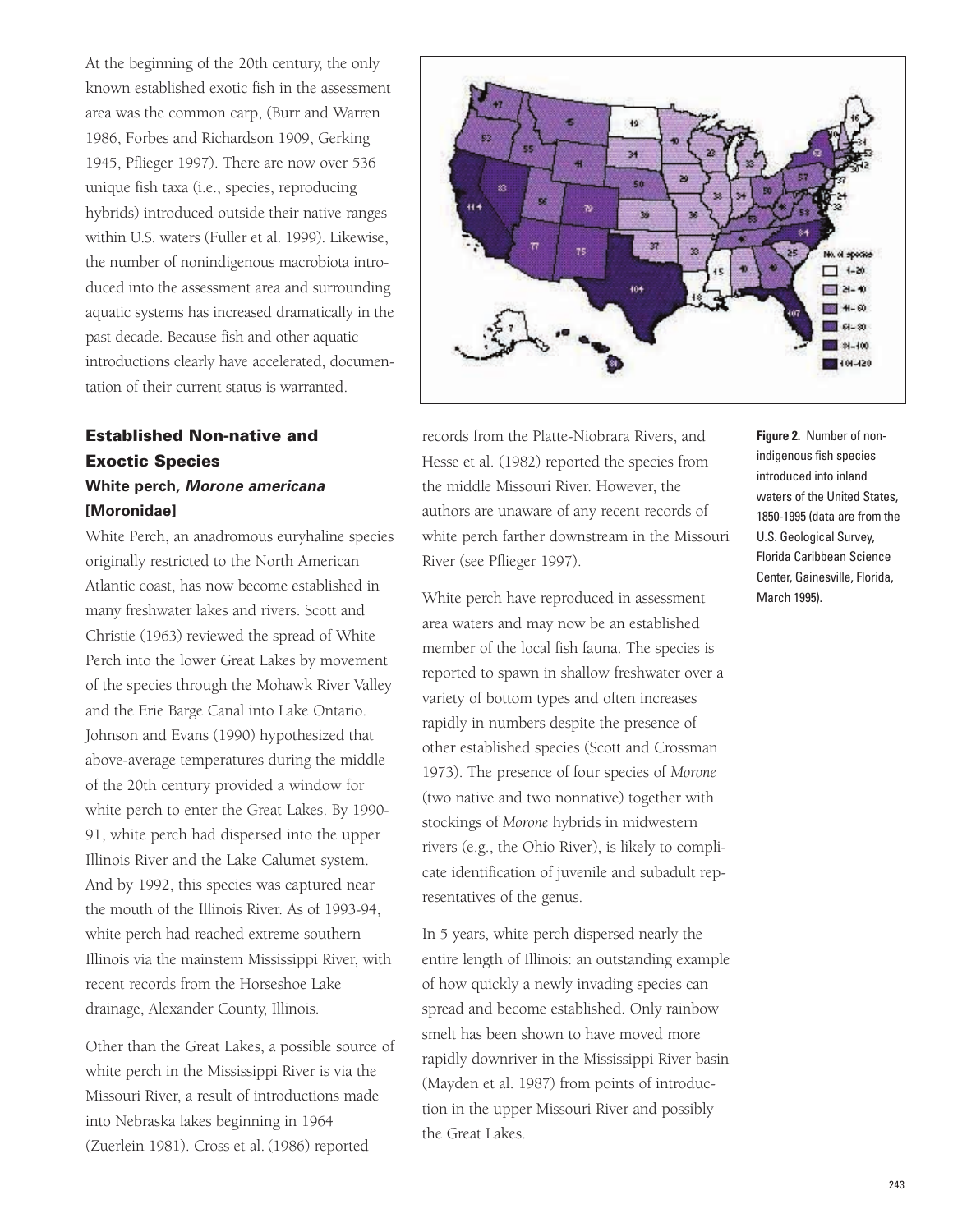### **Striped bass, Morone saxatilis [Moronidae]**

This anadromous species is native to Atlantic Slope drainages and estuaries of eastern North America and has been widely introduced in the U.S. (Fuller et al. 1999). The striped bass was intentionally stocked by State and Federal agencies in Illinois, Indiana, Kentucky, and Missouri as early as the late 1960s. Beginning in the mid-1970s, adult striped bass were being caught in the Ohio River, some of which escaped over the dams of impoundments. This species is now found in the Wabash and Mississippi Rivers and in a few large reservoirs in or near the assessment area. Although the impact of these stockings has not been established, adults are piscivorous and are capable of getting over the dams of large reservoirs and impacting native fishes in tailwater reaches. There is some evidence that reproduction has occurred in past years, but well-established populations in the assessment area are not known.

## **Striped mullet, Mugil cephalus [Mugilidae]**

Burr et al. (1996) reported records of striped mullet for the upper Mississippi River and lower Ohio River basins, noting that this species was known previously only as far north in the Mississippi River as southern Arkansas (Robison and Buchanan 1988). A record from the Mississippi River near the mouth of the Missouri River is the northernmost record known for this otherwise familiar resident of estuaries, salt marshes, and shoreline areas of the Atlantic and Gulf coasts (Etnier and Starnes 1993). The authors speculate that low water levels in the Mississippi River in 1988 and 1989 created water-quality conditions favorable for striped mullet to reach the upper Mississippi River basin. A 1993 record from Kentucky Lake, Tennessee (Etnier and Starnes 1993), suggests that the Tennessee-Tombigbee waterway might be another route of dispersal for this species to

reach the mainstems of the Ohio and Mississippi Rivers. Because this species spawns offshore in marine waters, it will never be a persistent component of the fish fauna of the assessment area. Striped mullet is probably best considered a transient or periodic southern invader of midwestern waters.

### **Rainbow smelt, Osmerus mordax [Osmeridae]**

Mayden et al. (1987) reviewed the records and literature on the distributional history of rainbow smelt in the Mississippi River basin. They concluded that this species, otherwise unknown from the Mississippi River basin before 1978, reached the lower Missouri River mainstem and lower Mississippi River mainstem from escaped forage stockings in Lake Sakakawea, North Dakota, and some may have originated from Lake Michigan stock. Approximately 7 years elapsed from the initial stock of rainbow smelt in Lake Sakakawea until they were first captured in the free-flowing lower Mississippi River (Mayden et al. 1987). During winter from the late-1970s to the mid-1980s, rainbow smelt was the most common species along the shoreline of the Mississippi River at Grand Tower (Klutho 1983). The status of rainbow smelt in the Mississippi River basin remains uncertain, but its sporadic occurrence over the past two decades in the mainstem suggests that it might best be considered an occasional winter transient.

### **Rainbow trout, Oncorhynchus mykiss [Salmonidae]**

The assessment area lacks traditional trout waters, and attempts to develop trout fisheries in the region have typically failed. The most successful rainbow trout fishery is in Devil's Kitchen Lake, Illinois, a Federal property with some deep, cool water. There is no evidence that rainbow trout would survive in the region if they escaped from reservoirs where they are stocked. Limited reproduction and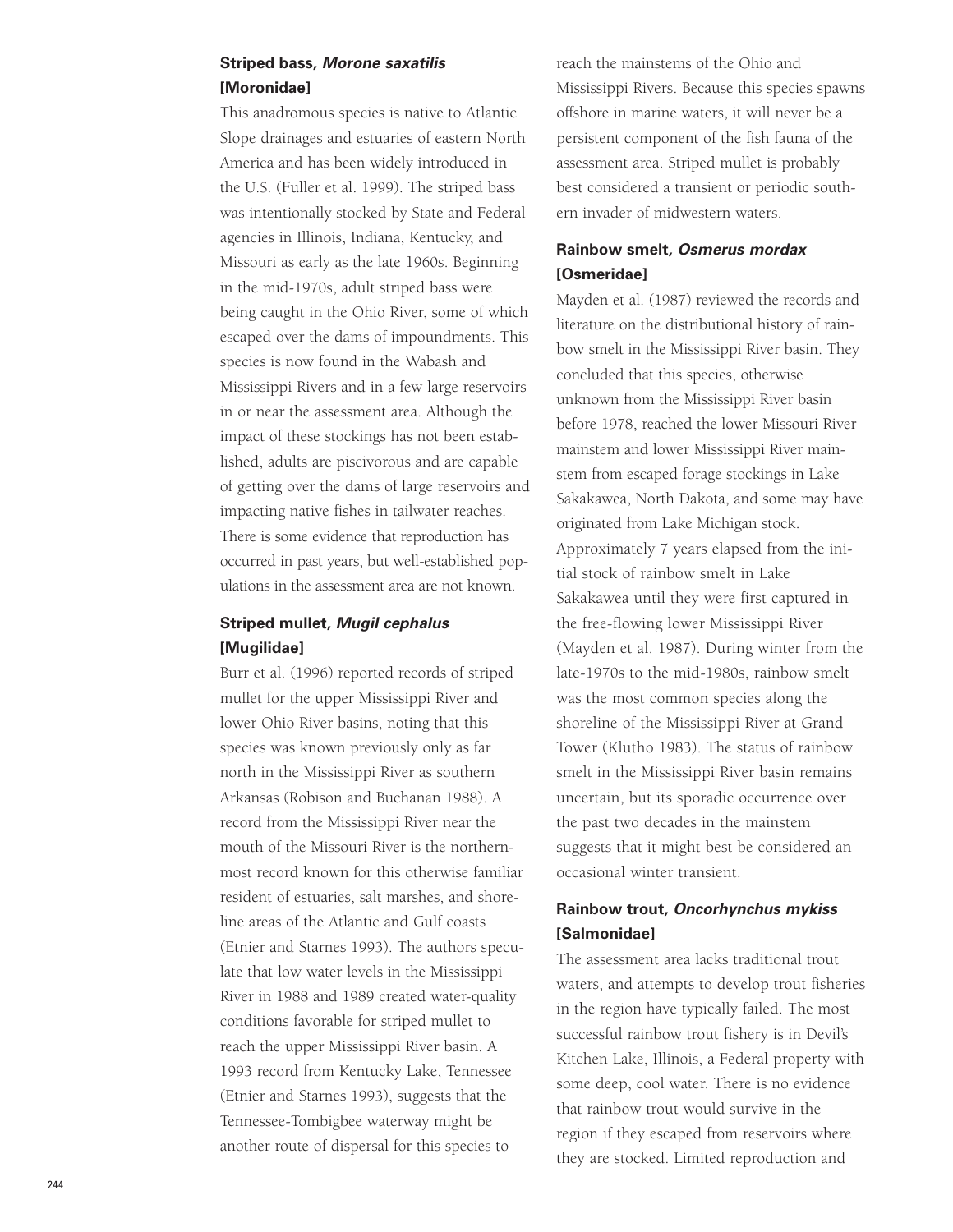recruitment may occur, but impacts of introduced populations require additional study and evaluation.

## **Chinook salmon, Oncorhynchus tshawytscha [Salmonidae]**

There is apparently only one record of this species having been introduced into a reservoir in the assessment area (table 2). Approximately 4,500 smolts were released in 1978 and there has been no formal record of their status in succeeding years. Because of several life history limitations, the sport fishing potential of this species in relatively warm waters has never been realized.

### **Rusty crayfish, Orconectes rusticus [Cambaridae]**

Within the past 25 years, this species has rapidly expanded its range, and the determination of its historical distribution is difficult. It may have occurred natively in the Ohio River basin of Michigan, Ohio, Kentucky, and Indiana (Taylor and Redmer 1995). Introduced populations in the assessment area have not yet been reported, but are expected because of the rapid expansion in many areas of North America (Lodge et al. 2000). This species has spread primarily through bait-bucket releases and is known to alter native crayfish communities through hybridization and habitat alteration (Perry et al. 2002).

## **Bleeding shiner, Luxilus zonatus [Cyprinidae]**

Hiland and Poly (2000) first reported the occurrence of the bleeding shiner near the assessment area in Kinkaid Creek, downstream of the Kinkaid Lake dam in southeastern Illinois. The bleeding shiner is native to streams in the nearby Missouri Ozarks, but had never been found east of the Mississippi River. They suggested that the species "could have reached Illinois waters naturally because of the proximity of Illinois to the native range of the species, or the minnow could have been a bait-bucket introduction."

## **Brook stickleback, Culaea inconstans [Gasterosteidae]**

Brook stickleback have often been reported in waters far outside their native northern range (Fuller et al. 1999). They are apparently captured incidentally along with fathead minnows in Wisconsin and Minnesota waters and then they are sold in Indiana, Illinois, and Kentucky as part of the bait catch. When anglers are through fishing for the day, they empty their bait buckets, and this species is released unintentionally into the waters being fished. Currently, there are no records of this species spawning in the assessment area, and all records are reports of single individuals.

### **Iowa darter, Etheostoma exile [Percidae]**

There are only two records in the assessement area of the Iowa darter, an otherwise common species in northern Midwestern States. One sample was mixed in with other species to be used by a local fish farm, and the other record is from below the dam of Little Grassy Lake, Illinois. When fathead minnows are collected for bait in the wild in Minnesota and Wisconsin and exported to surrounding States, the samples are invariably mixed with other syntopic species (i.e., brook stickleback, central mudminnow [*Umbra limi*]). The fish are sold to local anglers who release the species in their bait buckets directly into the areas they have been fishing. There are no known established populations of this species in the assessment area, even though there are seemingly few biotic factors that would limit reproduction. At present there is no known ecological impact on the local aquatic fauna as a result of release of this species.

### **Yellow perch, Perca flavescens [Percidae]**

Stockings of sport fish in reservoirs often contain mixed samples. The yellow perch, a species native to more northern regions in the Midwest, has apparently been accidentally introduced into Devil's Kitchen and Crab Orchard Lakes, Illinois, as well as into Monroe Reservoir, southern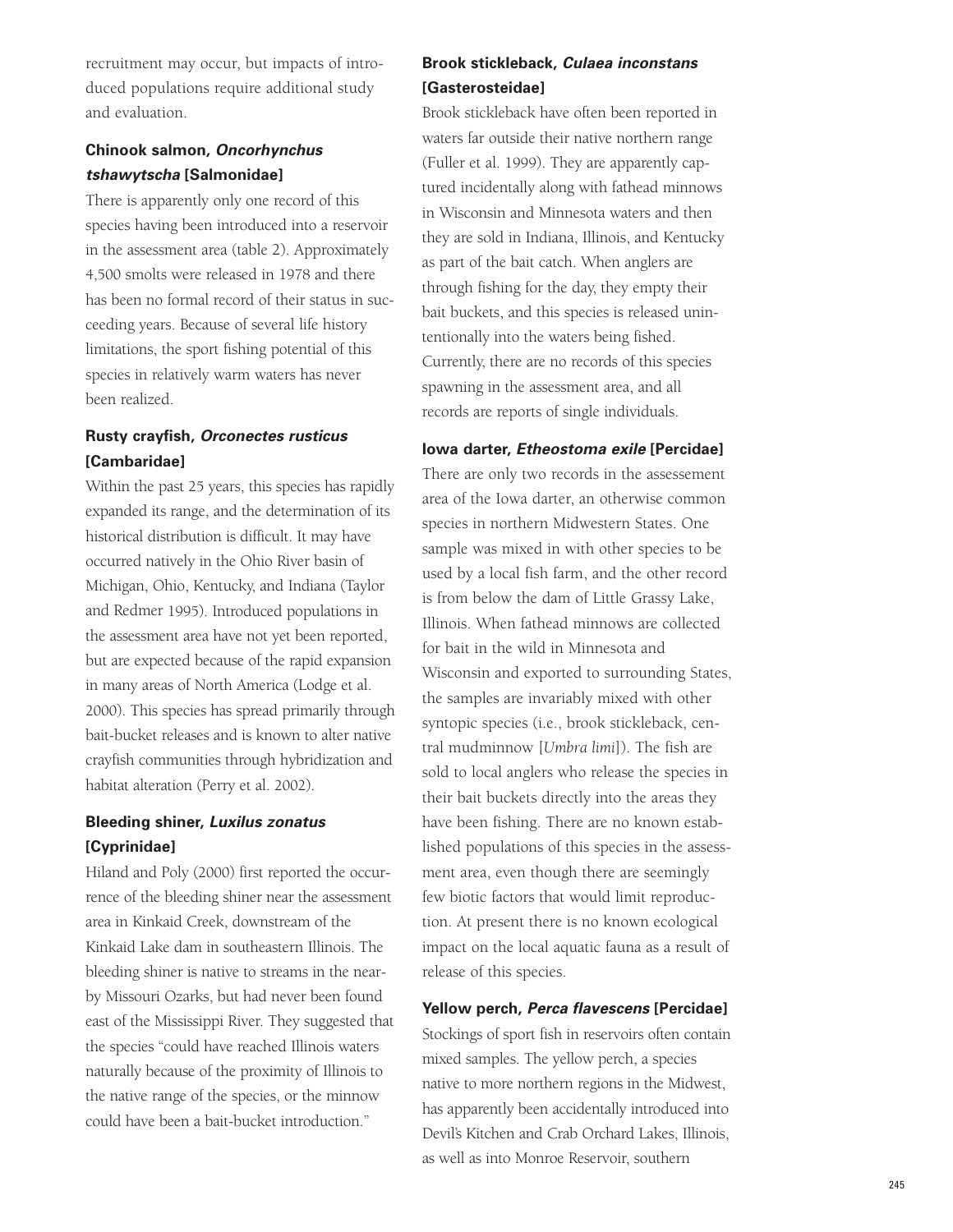Indiana. The release of rainbow trout and walleye was the original aim of the stockings. Yellow perch have survived, particularly in Devil's Kitchen Lake and Monroe Reservoir where reproduction and recruitment have apparently occurred. Yet, there are no known established populations of this species in lotic systems within the assessment area. The impact of this species in the assessment area has not been studied.

## **Inland silverside, Menidia beryllina [Atherinidae]**

In a footnote, Smith (1979) stated that the inland silverside had been found recently in the Mississippi River of southern Illinois from Grand Tower in 1978, indicating that he was unaware of any previous records of this fish in Illinois waters. Pflieger (1975) reported the species to be common in the Mississippi River from the mouth of the Ohio River southward. Since Smith's (1979) report, no additional specimens of the inland silverside were taken in assessment area waters until the 1990s, when the species was found to be common in the lower Ohio River by several independent investigators. The Ohio River records are the first reported for the mainstem. Burr and Adams also recently documented the presence of this species in the lower Big Muddy River. The latter record appears to represent the northernmost extent of this species in the Mississippi River basin. Size ranges of individuals indicate that reproduction has occurred (Stoeckel and Heidinger 1989), and continued capture of this species in free-flowing waters indicates the fish is established permanently in the assessment area.

Inland silverside is abundant in Gulf coastal waters and frequently inhabits pure freshwater rivers and lakes. We assume the Ohio River population of this species has only recently entered the lower mainstem, although it is abundant along both shores of the river. Because of records (1991) from both Kentucky

and Barkley reservoirs, it is possible that Inland silverside entered the Ohio River via the Tennessee-Tombigbee waterway that now connects Gulf Coast drainages to the Ohio River (Etnier and Starnes 1993). It is equally possible that the lower Mississippi River population expanded its range after the low water levels of the late 1980s created water-quality conditions (e.g., high dissolved solids) favorable for this species to disperse. Stockings in power-plant cooling reservoirs (i.e., Lake Baldwin and Lake of Egypt, Illinois) to provide forage for sportfishes have occurred in the past few years, but both of these reservoirs are a long distance (in terms of river miles) from capture sites reported here. Shute and Etnier (1994) suggested inland silverside is invading the region from the lower Ohio-Mississippi Rivers and not through the Tennessee-Tombigbee waterway.

#### **Goldfish, Carassius auratus [Cyprinidae]**

Sporadic occurrences of goldfish, a native of Eurasia, are reported from western Kentucky (Burr and Warren 1986), southern Missouri (Pflieger 1997), and southern Indiana (Gerking 1945). Smith (1979) recorded goldfish as common, especially in the Illinois River drainage but had no records of the species from southern Illinois. Yet, Gunning (1954) captured a specimen from Horseshoe Lake in Alexander County, Illinois, in 1953. Numerous specimens appeared in Southern Illinois University at Carbondale collections from various points in southwestern Illinois following the receding floodwaters of 1993, demonstrating that a number of source pools are now available in the area. All specimens were wild type in color and morphology and almost certainly do not represent the recent release of aquarium stock. It is likely the species invaded southern Illinois with the 1993 flood and took advantage of shallow flooded fields for reproduction and recruitment. Goldfish were originally introduced into North America for ornamental purposes (i.e., public aquaria, fountains).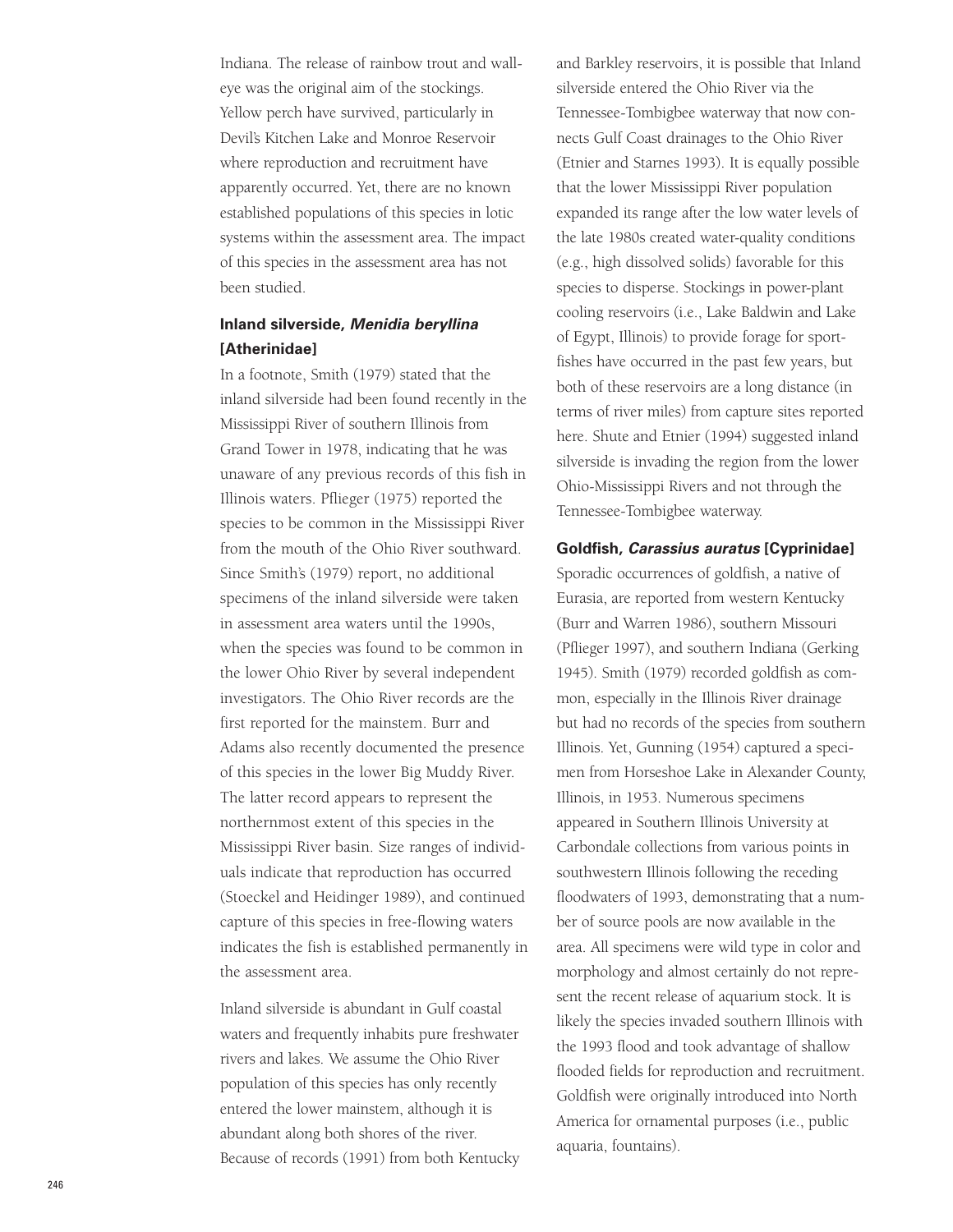## **Grass carp, Ctenopharyngodon idella [Cyprinidae]**

Grass carp, a native of Asia, was introduced as a means of vegetation control in 1963 into experimental ponds in Arkansas and soon thereafter into impoundments in that State. It escaped almost immediately and dispersed throughout the Missouri-Mississippi mainstem (Pflieger 1978). By 1987 it was established in the Missouri River drainage, Missouri (Brown and Coon 1991). Greenfield (1973) and Stanley et al. (1978) reviewed the literature on the biology of grass carp and noted that it randomly spawns in strong currents of large rivers, apparently in response to rising water levels. Eggs must remain suspended in current for at least 2 days (approximate hatching time), so long reaches of flowing water are required for successful reproduction. These conditions were apparently enhanced during the 1993-94 floodings of the Mississippi River.

For years, triploid grass carp has been stocked into Illinois, Indiana, and Kentucky farm ponds and some lakes to control aquatic vegetation. Commercial fishermen have been catching adults and juveniles from the Mississippi River for over 20 years. The species is clearly established in Midwestern States and is now impossible to eradicate over such a large area. As judged from sampling localities, the lower reaches of four river systems (Illinois, Big Muddy, and Cache Rivers, Clear Creek) in southern Illinois are all serving as apparent spawning or nursery sites. Because triploid grass carp is presumably incapable of producing viable offspring, we conclude that big river diploid stocks are now using nearby waters for some reproduction. Since the floods of 1993 and 1994, adult grass carp is common in both Horseshoe Lake and its outlet, Lake Ceek, Alexander County, Illinois. In the approximately 23 years since grass carp was first reported from Illinois (Smith 1979), evidence for reproduction has occurred only in the last few years, indicating a somewhat lengthy period before establishment.

Aquatic macrophytes dominate the diet of subadult and adult grass carp, although a few studies show consumption of animal matter (Laird and Page 1996). Although the impact of this species in assessment area waters remains to be seen, carp's potential for reducing cover used by a variety of fish species is certainly a potential adverse effect. In addition, excessive removal of aquatic macrophytes from large backwaters could impact waterfowl populations and restructure forage fish communities (Bettoli 1987).

## **Common carp, Cyprinus carpio [Cyprinidae]**

The common carp, native to Asia, was transplanted to Europe centuries ago and was eventually introduced to this country as early as 1831 (Fuller et al. 1999). The first stocks were delivered to Midwestern States by government hatcheries in the late-1870s to mid-1880 s (Forbes and Richardson 1909). The common carp is now the most successful exotic fish species in North America, occurring in all major river systems, their backwaters, and many ponds, lakes, and reservoirs. This fish is often the dominant species in terms of biomass in many reservoirs and river systems when standard fisheries evaluations are performed. Because this species has been present in the assessment area for well over a century, it has established a reputation for nuisance qualities bottom feeding in an aggressive manner that fouls water; destroying aquatic vegetation; increasing turbidity; and perhaps eating eggs of other species.

## **Silver carp, Hypophthalmichthys molitrix [Cyprinidae]**

This carp, a native of Asia and first introduced into Arkansas in 1973, was then raised and stocked into municipal sewage lagoons. By the early 1980s, the species was reported from the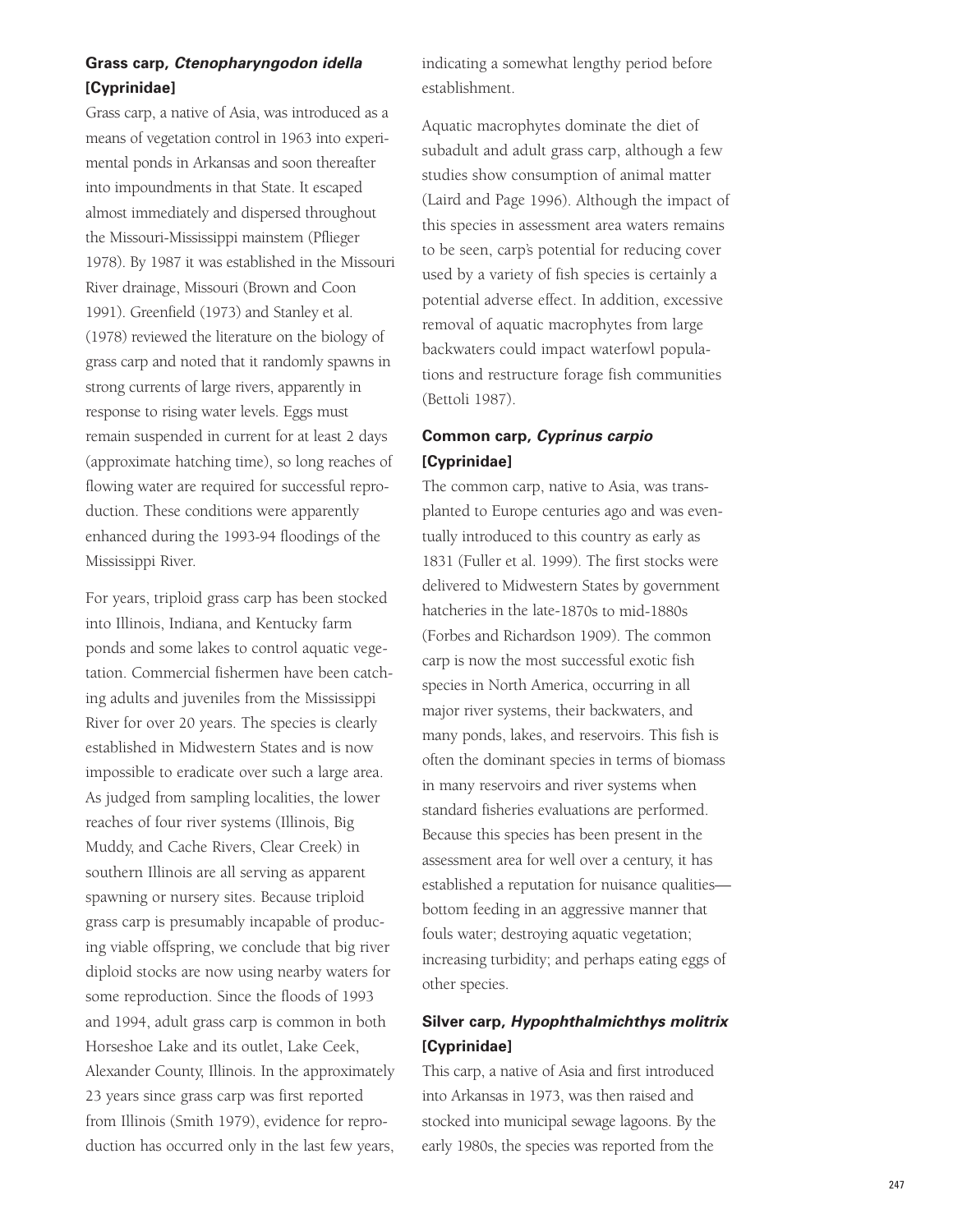natural waters of that State (Robison and Buchanan 1988). Sporadic records of this fish were known in Illinois beginning in about 1983 , and only occasional specimens began to appear in Southern Illinois University at Carbondale collections and the catches of commercial fishers. In the past 5 years, the silver carp has increased dramatically in abundance and distribution in the Mississippi, Ohio, and Wabash Rivers, as well as in several of their major tributaries. Silver carp and the three other Asian carps now account for the greatest biomass in the mainstem Mississippi River (Chick and Pegg 2001). With its spongelike gill rakers, silver carp is capable of straining organisms as small as 4 microns in diameter and is apparently efficient at digesting green and blue-green algae (Robison and Buchanan 1988). The spawning requirements of this species are similar to that of bighead and grass carps (i.e., spawning occurs when water rises after heavy rains), and capture of several age classes and young-of-the-year in several locations over the past 7 years in southern Illinois, western Kentucky, and southeastern Missouri, is clear evidence of successful spawning in the assessment area. Impacts on natural fish communities and the aquatic environment in general are unknown, but competition for food resources and space with other valued species (i.e., paddlefish, *Polyodon spathula*) is a likely consequence of its recent establishment.

## **Bighead carp, Hypophthalmichthys nobilis [Cyprinidae]**

According to Jennings (1988), this native of Asian waters was first introduced into Arkansas in 1972 for use in combination with other phytophagous fishes to improve water quality and increase fish production in culture facilities. It first began to appear in open waters in the early 1980s in both the Ohio and Mississippi Rivers (Jennings 1988). Spawning in Illinois was first documented by Burr and Warren (1993) in the lower Big Muddy River as judged from capture of a postlarval specimen. Recent capture of

additional specimens representing young-ofthe-year, subadults, and adults strongly suggests that reproduction and recruitment are occurring in the assessment area in the large bordering rivers and their tributaries.

Bighead carp spawn in swift channels of large rivers (Jennings 1988). Flooding of lowland areas is a necessary requirement because these become the nursery areas for larvae and juveniles (Jennings 1988). These fundamental conditions and others summarized in Jennings (1988) were clearly met by major floods in the Midwest and almost certainly account for the recent appearance of postlarvae and juveniles. The large numbers of adults appearing in commercial fishing harvests are also presumably related to flooding, which probably redistributed adults in such a manner as to make them more accessible to fishers. This species is now established in assessment area waters and is capable of using the lower reaches of major Mississippi River tributaries as spawning reaches and nursery areas for larvae and juveniles. The potential impact of this species is not adequately known. The biological interaction of bighead carp with other filter-feeding native fishes such as the paddlefish warrants future investigation.

## **Asian clam, Corbicula fluminea [Corbiculidae]**

The Asian clam was first observed in North America in British Columbia in 1924 when dead specimens (shells) were found (Counts 1981). The first live specimens were taken in 1938 on the banks of the Columbia River in Washington State. By the 1970s, huge densities of Asian clams were found at many locations in the Southern United States. (Counts 1986). Mechanisms of dispersal were summarized by Counts (1986) and included transport by birds, accidental transport with sand or gravel, and release as bait or as aquarium specimens. The Asian clam could have been introduced into assessment area waters by any of these means. Most records within the assessment area are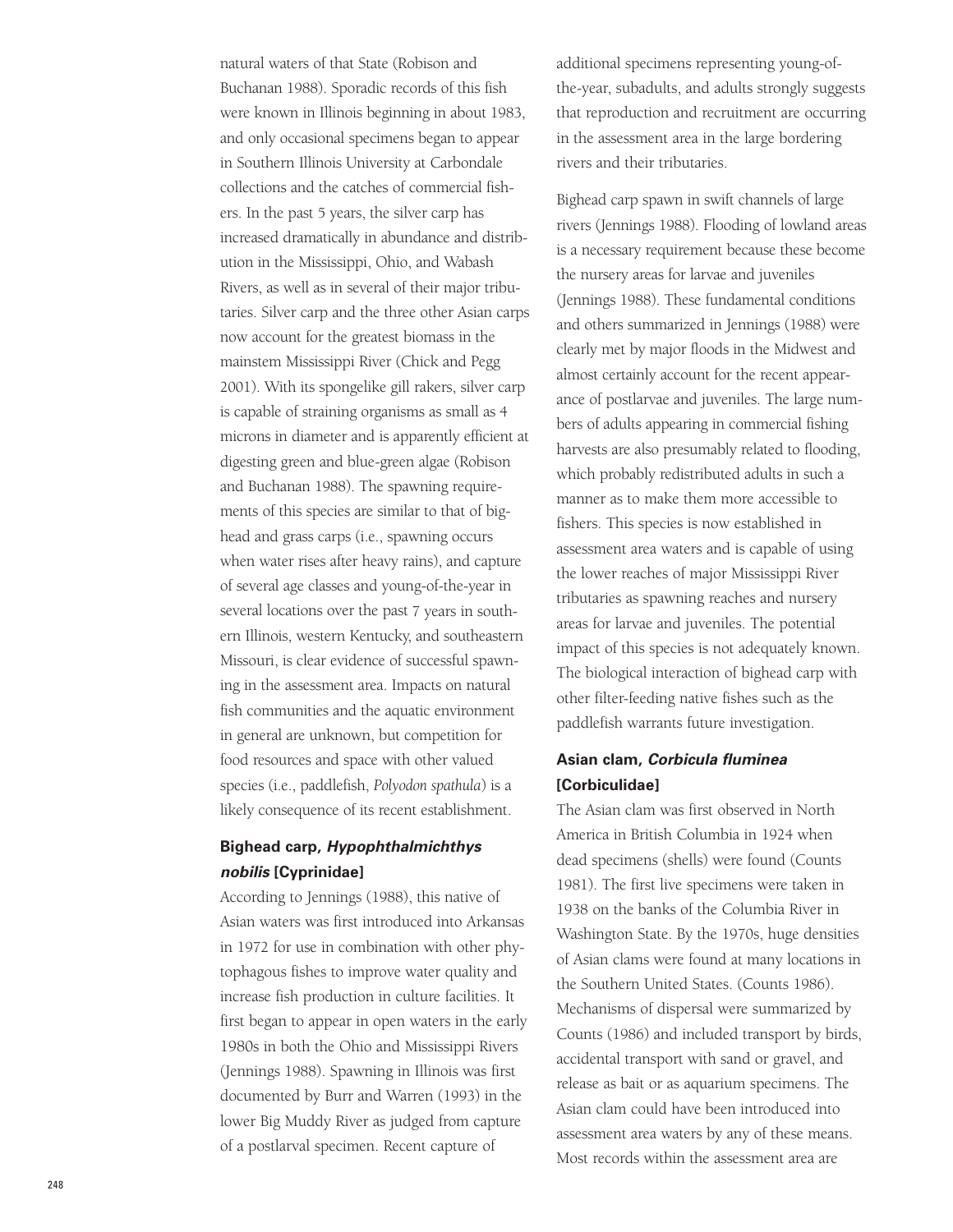from the mainstem Ohio and Wabash Rivers and their major tributaries.

## **Zebra mussel, Dreissena polymorpha [Dreissenidae]**

The zebra mussel is native to European waters and was first discovered in North America in Lake St. Clair in June 1988; it was spreading rapidly throughout the Great Lakes basin and the upper Mississippi River by 1991 (Mills et al. 1993). By the mid-1990s, the zebra mussel had spread throughout much of the Mississippi and Ohio River mainstems and the lower reaches of their major tributaries. This species arrived in the ballast water of transoceanic ships from Europe. Major impacts include bio-fouling and bio-filtering, the former resulting in millions of dollars of damage to boat motors and waterintake systems.

## **Accidental or Waif Occurrence Atlantic needlefish, Strongylura marina [Belonidae]**

The Atlantic needlefish, primarily a marineestuarine species, is known to penetrate substantial distances into freshwater (Boschung 1989). On 26 November 1990, a 241-mm-long needlefish was captured in the tailwaters of Barkley Dam, Kentucky. The species was collected again in Kentucky Lake, Tennessee, in 1992 (Etnier and Starnes 1993). It has traversed the Tennessee-Tombigbee Waterway to the Tennessee River in Alabama (Mettee et al. 1996) and probably Tennessee. These records represent casual or waif occurrences but demonstrate the dispersal capability of this species and its tolerance for freshwater systems. Subadults prey on fishes and crustaceans (Ross 2001), and the discovery of early juvenile fish hundreds of miles from saltwater indicates almost certain reproduction in freshwater. An established population in the assessment area would likely compete for food resources with other piscivorous species such as the largemouth bass and muskellunge.

## **Bull shark, Carcharhinus leucas [Carcharhinidae]**

This is the only shark species known to ascend freshwaters in North America (Burgess and Ross 1980). An 84-pound specimen, approximately 5 feet long, was commercially captured on September 6, 1937, in the Mississippi River near Alton, Illinois. Other freshwater records occur much farther south in Louisiana and Florida. All evidence available supports the validity of the Alton record (Thomerson et al. 1977). Indeed, another bull shark was taken in the 1990s off the screen of a power plant intake canal. This report does not appear to be the product of a hoax, but there is little information other than a newspaper report. The Alton record is about 2,800 km from the Gulf of Mexico, the probable source of origin. At that time (1937), the Alton Lock and Dam was the first major obstruction to free transit farther up the Mississippi River. Apparently, water temperatures below 24˚C limit the movement of sharks up the river (Thomerson et al. 1977). These records are clearly accidental or waif occurrences.

### **Oscar, Astronotus ocellatus [Cichlidae]**

Oscars, one of the most popular of aquarium fishes, are native to tropical South America where they are used for both subsistence and commercial fishing. The species has been imported into the U.S. for well over 50 years and has been kept by aquarists interested in spawning and feeding behavior of cichlids. In the winter of 1998, Brooks and Adams found two large adults dead in Campus Lake at Southern Illinois University at Carbondale. These oscars were apparently too large to continue to keep in a home aquarium and were released into the lake as a humane way of discarding a pet. No established population is known, although this species is a voracious predator and could survive in a year-round power-cooling lake such as Lake of Egypt, Illinois.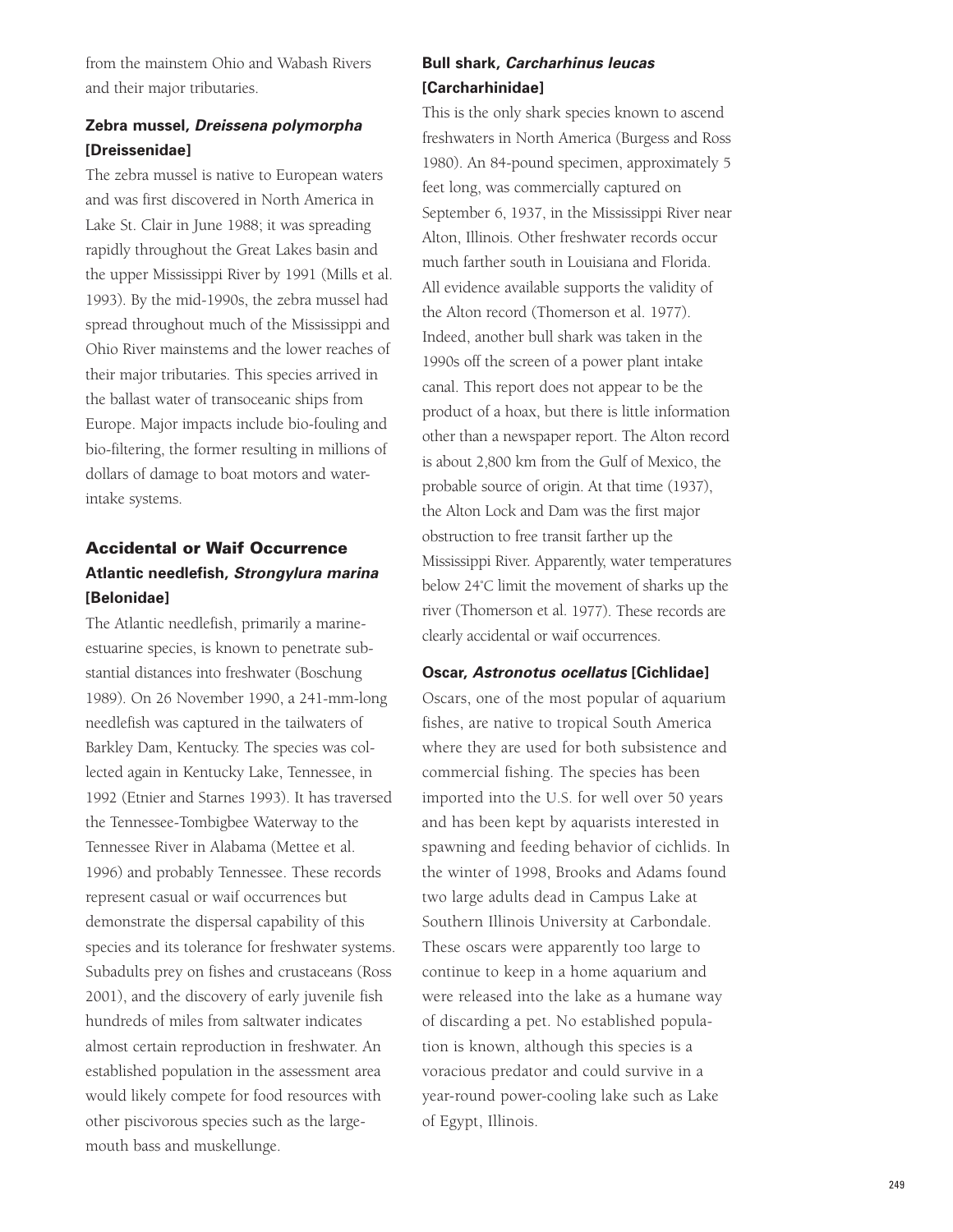### **Threadfin shad, Dorosoma petenense [Clupeidae]**

The threadfin shad, another primarily marineestuarine species, first appeared in Tennessee River impoundments in the late 1940s and had been captured at several stations along the Ohio River mainstem from Louisville to Cairo by the late 1950s (Minckley and Krumholz 1960). It is now established in the lower Ohio and Wabash Rivers and occurs above St. Louis, Missouri, in the Mississippi River (Pflieger 1997). It has been and continues to be extensively stocked in reservoirs of the assessment area, primarily as a forage species for piscivorous sport fishes. Young-of-theyear may spawn, but the species winterkills at temperatures below 8˚C (Heidinger 1999). The species is planktivorous and competes for food resources with the young of many native species that rely on plankton as their primary food source (Laird and Page 1996). Threadfin shad is an excellent example of a euryhaline species, which by natural dispersal, acclimatization, and stocking, has greatly expanded its historical range and abundance.

## **Black carp, Mylopharyngodon piceus [Cyprinidae]**

Black Carp, another native of Asia, has not been found in the waters of the assessment area. Fuller et al. (1999) reported the escape of at least 30 adults into the Osage River, Missouri, following the flooding of a hatchery pond near Lake of the Ozarks. Yet, none of these black carp were ever recaptured. Southern Illinois University at Carbondale received 13 frozen black carp that had been seized from a pond owner in Missouri, but no other natural occurrences in the Midwest are known. The black carp is superficially similar to grass carp, especially the young, and all grass carp specimens warrant careful examination to be certain that black carp is not present. Black carp has significant potential to negatively impact native aquatic communities by consuming unionid mussels and snails, many of which are endangered (Fuller et al. 1999).

## **Amazon sailfin catfish, Pterygoplichthys disjunctivus [Loricariidae]**

In 1995, fisheries biologists with the State of Kentucky captured and photographed this species from a boat ramp on the Ohio River at New Albany, Indiana (River Mile 608.6). Sailfin catfishes originate from neotropical South America, and this species is common in the ornamental fish trade. There seems little doubt that the captured individual was released by a pet owner at a convenient location. This fish will most likely not survive the low winter temperatures within the assessment area, but the species has established populations in Florida and probably Texas (Fuller et al. 1999).

## **Red-bellied pacu, Piaractus brachypomus [Serrasalmidae]**

*Piaractus* is native to South American freshwaters and serves as a valuable food fish and a significant part of the ornamental fish trade. Since 1993, Southern Illinois University at Carbondale has obtained specimens representing this species from several lakes within the assessment area, yet they know of no fish farms in the vicinity that raise this species or of any State or Federal agency that would be releasing this exotic into public waters. Apparently, humans have released their aquarium pets, which were probably too large for their aquaria, into nearby lakes rather than euthanizing them. Pacu almost certainly winterkill at this latitude, and there is no reason to expect it to become established in north temperate waters. A single fish taken on a trotline, Mississippi River, south of Chester, Randolph County, Illinois, September 1988 (Chester Herald Tribune 1988), was reported as a piranha, but the accompanying photograph shows it to be *Piaractus*. An additional newspaper account (Anonymous 1994) of an angler catch of this fish (reported as a 14-inch piranha) in September 1994 is from Lake Baldwin (Kaskaskia River drainage), Randolph/St. Clair Counties, a power-plant cooling lake that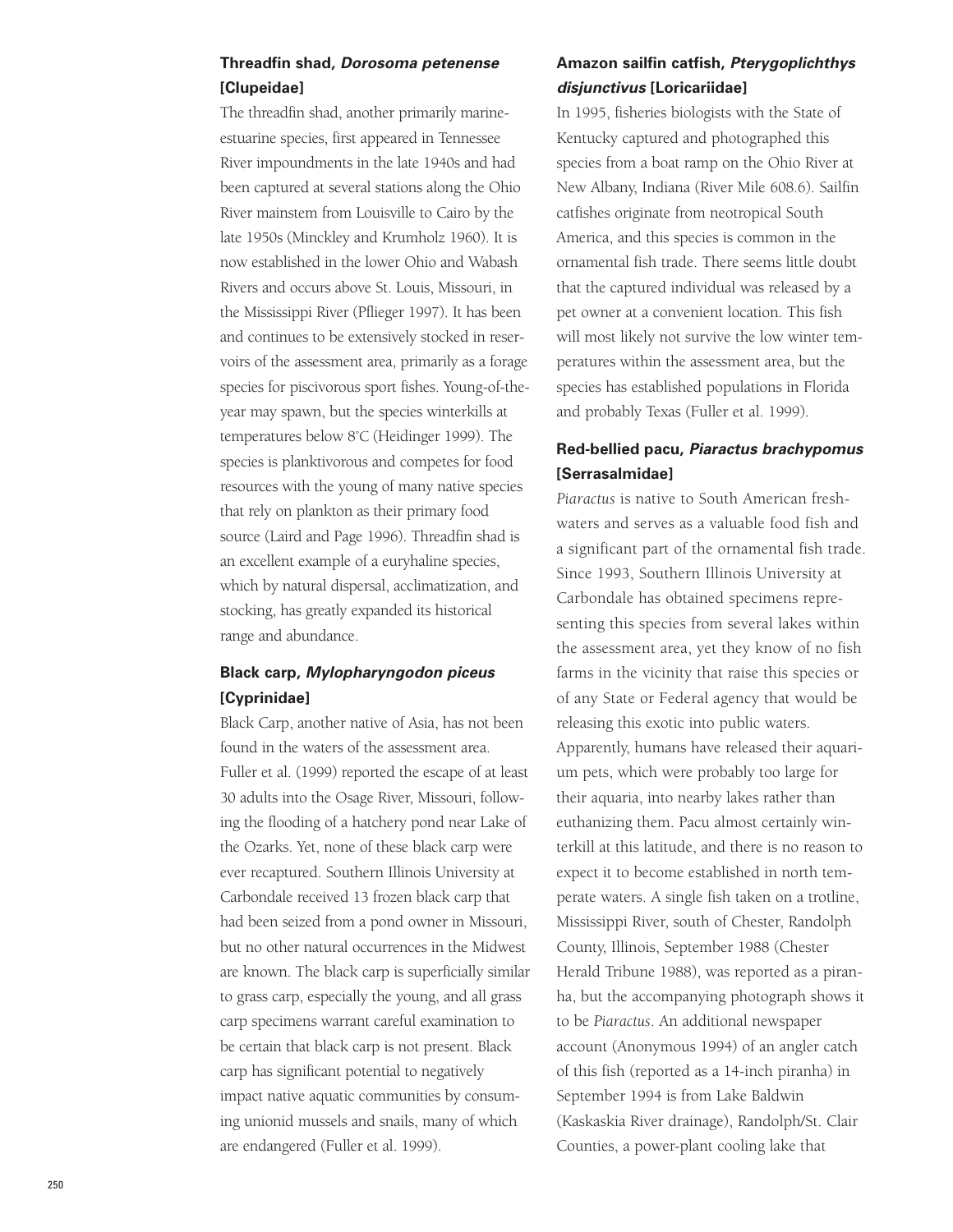maintains relatively warm water throughout the year. It is possible that this species could survive and become established in lakes of this type. Because the species strongly resembles some species of piranha (e.g., *Serrasalmus* and *Pygocentrus*), the capture of specimens by anglers often is reported in newspaper accounts and causes undue alarm among swimmers and boaters.

## **Red piranha, Pygocentrus nattereri [Serrasalmidae]**

In fall 2000, a student at Southern Illinois University caught a red piranha on hook and line in Campus Lake. This record and others in newspaper accounts are apparently the result of aquarium releases. As noted above, piranhas are most frequently confused with the seed and fruit-eating pacus. The introduction of a pair of piranhas into one of the power-cooling lakes in the assessment area could result in an ecological disaster because the species'potential for survival, reproduction, and recruitment would be formidable in a warm-water lake.

#### **Introduction of Native Species**

Stocking is a long-standing approach to aquatic resource management within the assessment area. Initially, most fish stockings were undertaken to improve recreational or commercial opportunities, with little or no consideration given to the effect of introduced species on the ecosystem. As our knowledge and understanding of the effects of stocking programs on fishes and aquatic systems have expanded, questions related to fish stocking have become increasingly complex (Li and Moyle 1993, Moyle et al. 1986). Factors such as biodiversity, genetic conservation, and interspecific and intraspecific interactions are now increasingly major components of stocking programs. Within the assessment area, numerous exotic and native species have been introduced and become a vital component of aquatic systems. Although species native to the area are frequently released into

water bodies, the stock supplied is often not from local populations. The following species are consistently stocked in the assessment area, but the stock may not be native and could affect genetic level biodiversity.

## **Pumpkinseed, Lepomis gibbosus [Centrarchidae]**

This species is present in ponds on the Crab Orchard National Wildlife Refuge, Illinois, where at least one population has been established for many years. Pumpkinseeds, native to more northern waters, have appeared in a small number of samples from other ponds in the assessment area and provide a localized fishery. Neither Federal nor State biologists have regularly stocked this species in the assessment area; its origin in the area is not accurately known.

## **Bluegill, Lepomis macrochirus [Centrarchidae]**

A native species, bluegills have been stocked every year into numerous ponds, lakes, reservoirs throughout much of the assessment area since at least the mid-1950s. Bluegills are native to the Midwest but may become stunted in small ponds and are known to limit recruitment of largemouth bass (Heidinger 1999).

### **Redear sunfish, Lepomis microlophus [Centrarchidae]**

Similar to the bluegill, redear sunfish have been extensively stocked throughout the assessment area in farm ponds, city lakes, reservoirs, pay lakes, and other standing water bodies. The historical range of this species apparently included much of the assessment area; this species is supplementally stocked into aquatic systems where it occurs naturally.

## **Smallmouth bass, Micropterus dolomieu [Centrarchidae]**

This species is native to the assessment area in Illinois, Indiana, Kentucky, and Missouri. It has been stocked into reservoirs in southern Illinois and into the Patoka Reservoir in southern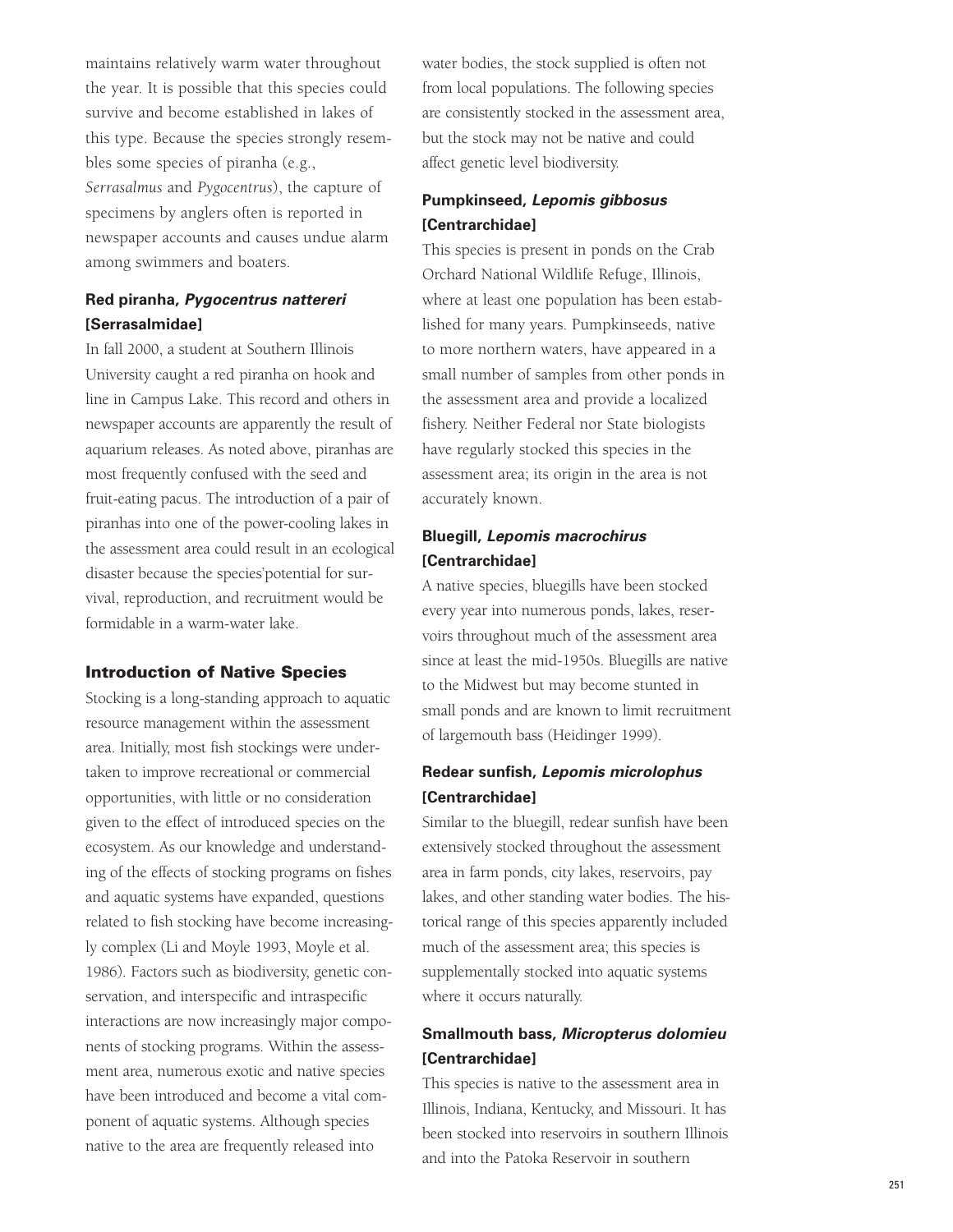Indiana. A fishery has never developed in southern Illinois. Smallmouth bass stocking is included in the management plans for small ponds in the Hoosier National Forest, Indiana. Natural stream fisheries are known in both the Green River, Kentucky, and a number of streams in southern Indiana.

## **Spotted bass, Micropterus punctulatus [Centrarchidae]**

Native populations of spotted bass are known from selected stream systems in the assessment area, including southern Illinois, southern Indiana, and western Kentucky. Some stocking of this species has occurred in the past in southern Illinois and probably other parts of the assessment area. Unintentional stockings of hybrids between largemouth and spotted bass have also occurred within the assessment area.

## **Largemouth bass, Micropterus salmoides [Centrarchidae]**

Probably the most popular sport fish in the assessment area, largemouth bass are native to the region and virtually ubiquitous. They have been stocked consistently every year since at least the mid-1950s into nearly every kind of standing water body available, either officially by both State and Federal agencies or by otherwise well-meaning anglers. The largemouth bass is a major predator in lentic systems and competes with other sport and non-sport fishes for space and food. It is no longer possible to understand the ecological place of this species in natural fish communities because its size, numbers, food base, and space have been manipulated by humans in too many locations for over 50 years.

## **White crappie, Pomoxis annularis [Centrarchidae]**

White crappie are common and widespread throughout the assessment area, and they are among the most popular of native sport fishes. They have been sporadically stocked into some reservoirs and farm ponds, but they often

overpopulate and show poor recruitment (Heidinger 1999). Unintentional stocking of hybrids between the white and black crappie has occurred in some reservoirs.

## **Black crappie, Pomoxis nigromaculatus [Centrarchidae]**

There are few records of deliberate stocking of black crappie in the assessment area. Black crappie, like white crappie, are native to the region but tend to occur in lower numbers where the two are syntopic. Most crappie anglers pursuit white crappie, but a fishery exists for the black crappie as well.

## **Golden shiner, Notemigonus crysoleucas [Cyprinidae]**

Golden Shiners are native to the assessment area but are also the most commonly sold bait minnow in the region. The species is commercially produced in ponds and sold as bait throughout the Midwest and as forage for sport fish in farm ponds. Adults may compete for food and space with young sunfish and bass species.

## **Fathead minnow, Pimephales promelas [Cyprinidae]**

The fathead minnow is a commonly produced bait minnow sold throughout much of the Eastern Unites States. In Midwestern States, it is native to riverine and lacustrine habitats primarily north of the assessment area. Historical, prestocking era records are largely lacking (Burr and Warren 1986, Gerking 1945, Pflieger 1997 , Smith 1979) for the assessment area, and the presence of this species may even be the result of bait-bucket release. Illinois State hatchery records indicate that the species has been stocked periodically as forage in reservoirs since at least the 1960s. Fathead minnows are commonly released into fishing waters by anglers who empty their bait buckets after finishing their daily angling.

### **Northern pike, Esox lucius [Esocidae]**

In the 1970s, northern pike were stocked in a few reservoirs in southern Illinois (i.e., Cedar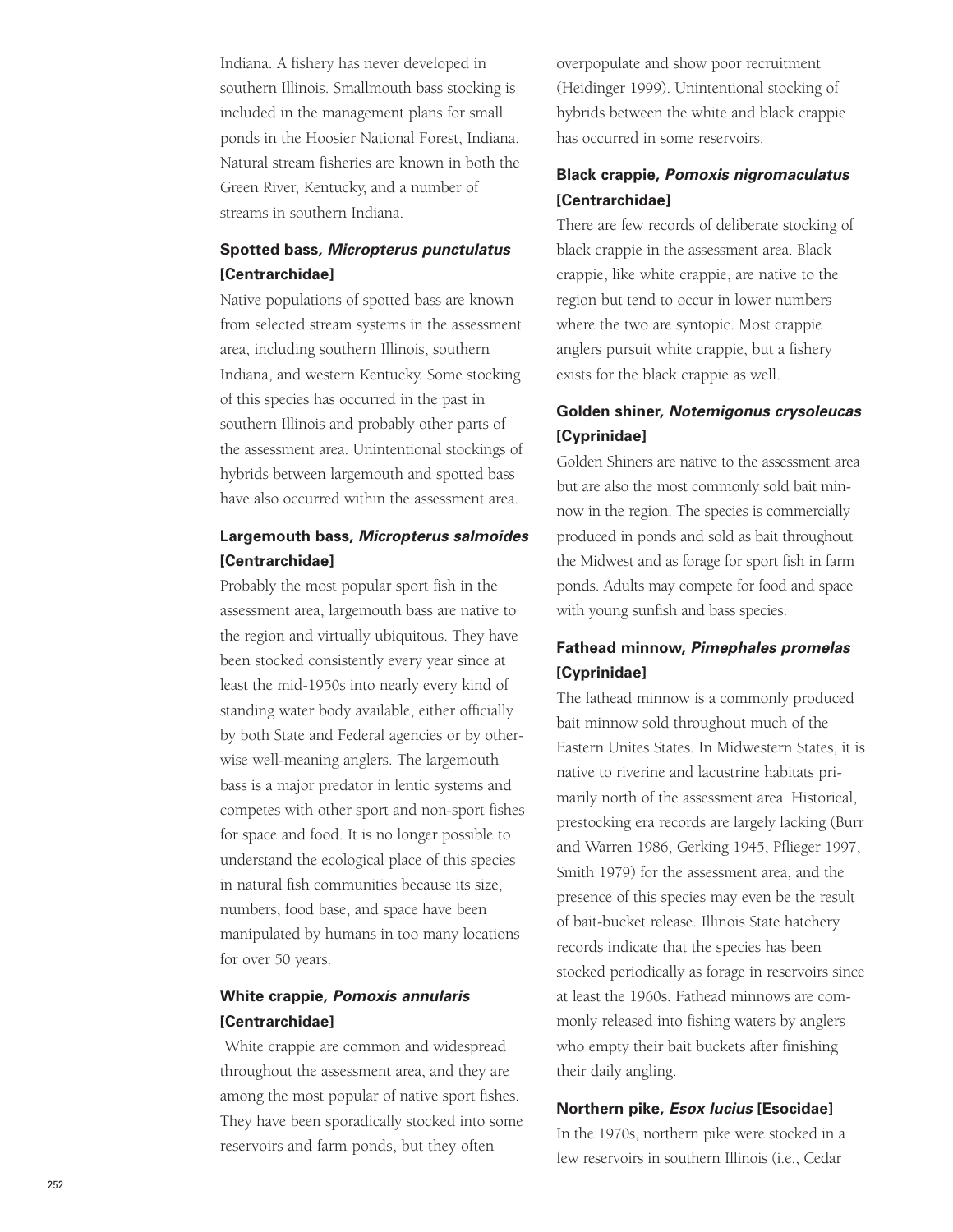Lake, Kinkaid Lake) and southern Indiana (i.e., Monroe Reservoir, Indian Lake) for sport fishing. Reproduction apparently occurred in Kinkaid Lake for the first couple of years, but recruitment was negligible. Some stock has been released in privately owned strip-mine lakes in southern Illinois and western Kentucky. Since the 1970s, there have been no more deliberate State or Federal stockings in Illinois; the authors are unaware of an established population in the assessment area. This species is native to northern Indiana and Illinois in both lakes and streams and is a major predator on other fishes.

### **Muskellunge, Esox masquinongy [Esocidae]**

Historically, the muskellunge occurred in the Ohio River basin, and a few native populations still exist in the Green River, Kentucky (Burr and Warren 1986). McComish and Brown (1980) indicate that anglers may have taken this species within the Hoosier National Forest boundaries and nearby areas into the 1960s. Stocking programs exist within all the States in the assessment area, but in most cases native Ohio basin muskellunge have not been used as stock.

## **Black bullhead, Ameiurus melas [Ictaluridae]**

In the 1950s and 1960s, this species was occasionally stocked into farm ponds, city reservoirs, and other urban fishing sites. The black bullhead is native to the Midwest, but in artificial settings it may overpopulate, reproduce at small sizes (15 cm), and develop stunted individuals (Heidinger 1999). Within the assessment area, no known stocking programs are maintained by State or Federal agencies for this species.

### **Blue catfish, Ictalurus furcatus [Ictaluridae]**

Over the past decade, blue catfish have been stocked in reservoirs within the assessment area. The species is native to the region, and large natural populations are known in the Ohio, Mississippi, and Wabash Rivers where a fishery

has developed for anglers and commercial fishers. The success of these stocking programs is not adequately known, and a notable fishery for this species in reservoirs has not yet developed.

## **Channel catfish, Ictalurus punctatus [Ictaluridae]**

The channel catfish is easily the most widely stocked catfish species in the assessment area. Each year, this catfish has been deliberately released throughout the assessment area into ponds, reservoirs, city lakes, pay lakes, and other sites since at least the 1950s. The recent growth of the aquaculture industry in southern Illinois and southern Missouri now supports hundreds of acres of ponds for channel catfish culture, and cultured stock is often sold in restaurants throughout the region. Channel catfish are native to the assessment area, and many established riverine and lacustrine populations are known.

### **Walleye, Stizostedion vitreum [Percidae]**

Since the mid-1970s, walleye have been stocked as eggs, fry, or fingerlings into several reservoirs in the assessment area. They continue to be stocked as of this writing, although a notable fishery has not been established in any of the reservoirs (e.g., Kinkaid Lake, Illinois; Patoka Lake, Indiana) that have received continued releases. The species is considered native to the region, but stocked walleyes originated from lakes in Pennsylvania and States other than the Midwest. Adult walleye prey on fishes and crayfishes and may reduce the forage base in large reservoirs or consume the young of other desirable species.

### **Western mosquitofish, Gambusia affinis [Poeciliidae]**

The western mosquitofish is native to the assessment area and is often abundant in lowland water bodies. The species' reputation for consuming larvae of various mosquito species has resulted in introductions around the world. It has been released annually into urban and rural ponds to help reduce mosquito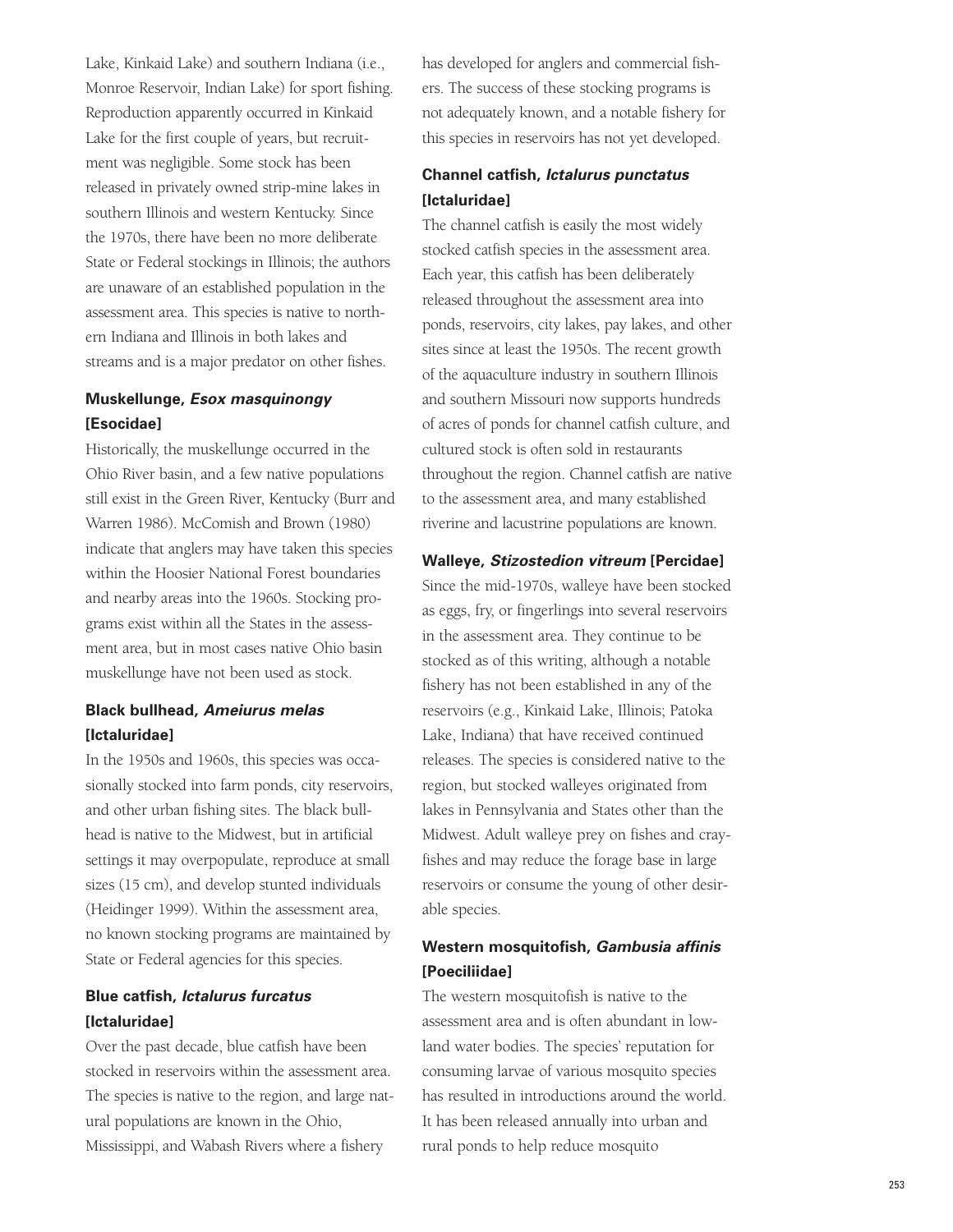populations in cities and to provide some forage for predatory fishes. Western mosquitofish have been deliberately released into ponds in the assessment area, but official releases have been minimal. Undocumented introductions have undoubtedly occurred and may account in part for the current abundance of this species.

#### **Hybrids**

At least five hybrid combinations (bluegill x green sunfish, silver carp x bighead carp, northern pike x muskellunge [tiger muskellunge], striped bass x white bass [sunshine bass & palmetto bass], sauger x walleye [saugeye]) of fishes have been stocked or deliberately released into the assessment area or now occur in the assessment area due to dispersal of individuals stocked in other locales. All of these species except for the carp hybrid have been released to improve sport fishing. The bluegill x green sunfish hybrid was released for many years during the 1960s and 1970s into farm ponds and some reservoirs but rarely has been stocked in the past decade. The tiger muskellunge was released into a reservoir in the 1970s, but the success of that stocking is not known and no other deliberate releases have been reported. The sunshine and palmetto bass hybrids have been most successful in the Ohio River and a few reservoirs where large numbers have been released for many years since the mid-1970s. This combination is potentially fertile and will backcross. The saugeye has been released primarily into the Ohio River. Adults are fertile and will backcross (Heidinger 1999). This hybrid may produce a fishery where walleye stocking has failed to do so. Because the hybrid phenotype cannot always be distinguished from the parentals, identification of hybrids to establish fishing records has been problematical, usually involving the taking of tissue samples for genetic analysis. The occurrence of a single carp hybrid is only a report, and there is no indication that more have been released or that this hybrid is established and spreading.

## **EXOTIC TERRESTRIAL VERTEBRATES**

Exotic terrestrial vertebrates can affect ecosystem-level changes that alter water, nutrient, and energy cycles; productivity; and biomass. Ecosystem-level consequences may directly affect human health. One estimate places the cost of environmental damage and associated control of exotic mammal and bird species in the U.S. at over \$36 billion annually (Pimentel et al. 1999). This figure may underestimate the true cost, because this analysis included only the direct "losses and damages" and "control costs;" not the lost ecosystem services. Also, the costs related to invasive species control are increasing as nonindigenous species continue to spread at accelerating rates.

In addition to these economic impacts, ecological impacts such as competition are serious problems associated with exotic species. Nonindigenous species may compete with native species for many things including food and nesting sites. For example, Muscovy ducks introduced into the range of wood ducks may displace them from their tree cavity nests (Bolen 1971). Exotic terrestrial species may also degrade habitat for native wildlife and introduce diseases, pathogens, or parasites that can spread to native wildlife

#### **European Starling (Sturnus vulgaris)**

The European starling was intentionally introduced into North America during the 19th century from Europe. Although several early attempts failed, the introduction of approximately 100 birds in Central Park in the 1890s was extremely successful (Laycock 1966). Population growth and range expansion for this species were explosive, and the population of starlings has grown to about 200 million (Cabe 1993). Starling populations now appear to be leveling off or even decreasing throughout most areas of the country (Robbins 2001). The spectacular success of this species is linked to anthropogenic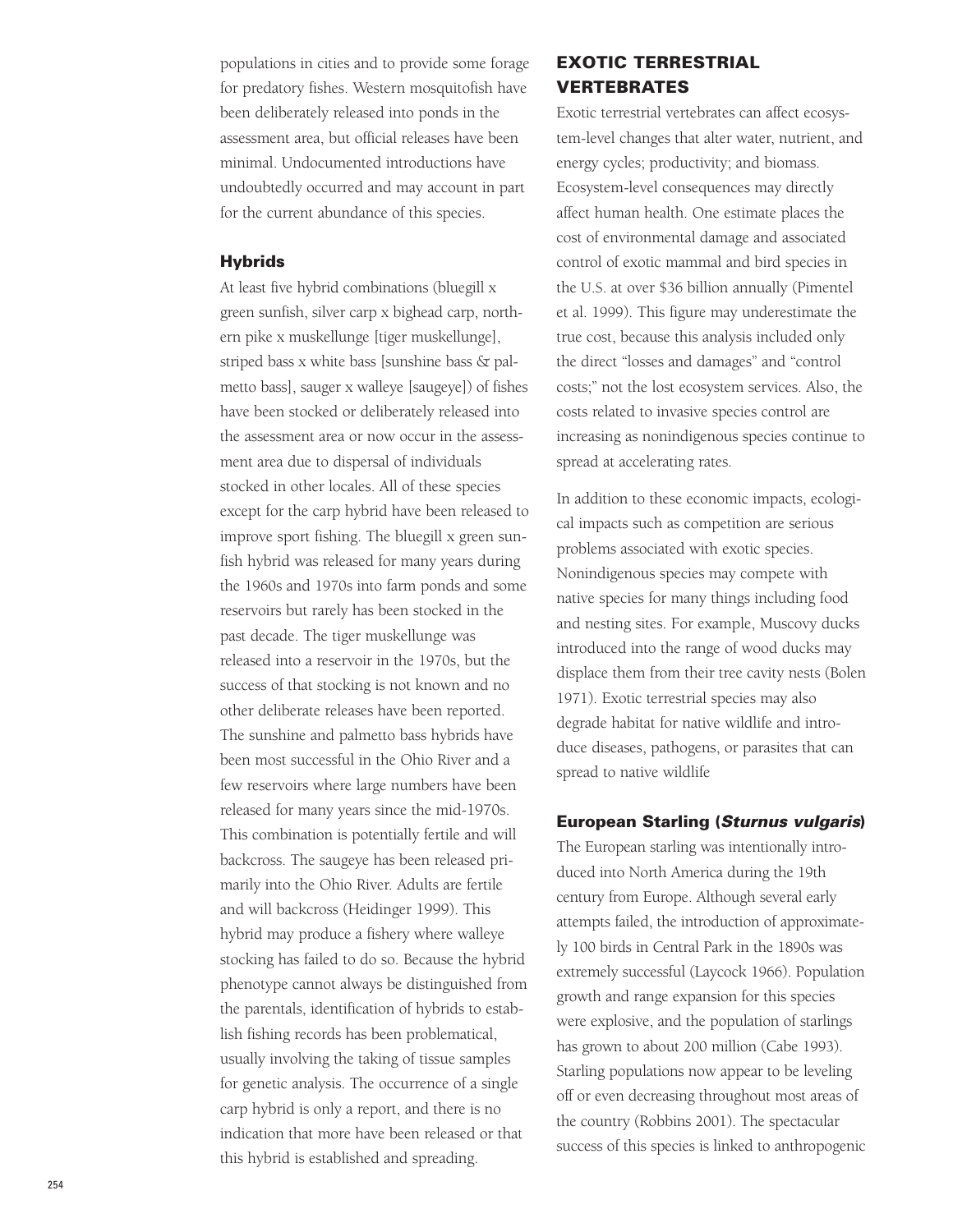landscape changes. Due to their highly plastic foraging and nesting habits, starlings successfully nest and roost in urban areas and they are also taking greater advantage of agricultural areas than most native birds. In fact, the total agricultural loss due to starlings in the U.S. is estimated at \$800 million/year (Pimentel et al. 1999).

Economic losses associated with starling depredation of agricultural crops is only one problem associated with this species. Starlings also compete with native species for food and nesting cavities. The displacement of native bird species by European starlings has been documented in areas of the country with limited nest sites (Weitzel 1988). Starlings aggressively compete with other cavity nesters including woodpeckers, buffleheads, great crested flycatchers, tree swallows, purple martins, eastern blue birds, and others (Cabe 1993). Starlings frequently use nest cavities recently excavated by woodpeckers, driving flickers, red-headed woodpeckers, and red-bellied woodpeckers from their nests. The lower reproduction and fecundity of red-bellied woodpeckers due to nest cavity competition with starlings have been documented (Ingold 1994, 1996). Starlings also usurp nest cavities from native secondary cavity nesting species; the nesting habits of starlings have been linked to declines in bluebird populations (Zeleny 1976).

The spread of disease by starlings is a potential threat within the assessment area. European starlings can carry diseases that are transmissible to livestock and to people, including transmissible gastroenteritis (a swine disease), blastomycosis, and salmonella. Gautsch et al. (2000) found that European starling droppings contained *Campylobacter jejuni*, *Listeria monocytogenes*, and *Chlamydophila psittaci*, all of which are human pathogens. However, the study concluded that the starling droppings were not a significant source of human infection. Within the U.S., starling droppings provide a growth medium for *Histoplasma capsulatum*, the fungus that causes histoplasmosis in humans. Spread of disease

among wildlife is another facet of this problem that has not been adequately explored.

The European starling first became established in the assessment area in the 1930s (Cabe 1993). Initially exhibiting explosive population growth, the population levels have been stabilized in the area since the beginning of the Breeding Bird Survey in 1966 (table 3, Sauer et al. 2001). The assessment area falls within the region with the highest number of starling detections per survey route (Sauer et al. 2001). The population levels are most likely due to the high interspersion of agriculture and forests: ideal conditions for breeding starlings.

## **House Finch, Carpodacus mexicanus**

Although the house finch is native to western North America, it is considered an exotic species in the Eastern United States. In fact, the spread of the house finch in the eastern part of its current range has been termed "one of the most notable ornithological events of the twentieth century" (Hill 1993). Shipped from California, a few illegally captured birds were released on Long Island, New York, in 1940 (Elliot and Arbib 1953). The house finch has quickly spread throughout the East, becoming a common bird of urban and suburban areas.

Currently, the exotic house finch breeds throughout most of the Eastern United States in addition to its native range west of the prairies (Hill 1993). In the East, the species is seldom found away from human habitation and is a common sight at back yard bird feeders. The house finch has experienced phenomenal population growth in the assessment area since 1966 with annual increases averaging between 20 and 40 percent (table 3). This remarkable growth rate has been possible due to the fecundity of the species. In addition, house finches have benefited from human alteration of the landscape (Hill 1993). Within its native range, the house finch prefers early successional and edge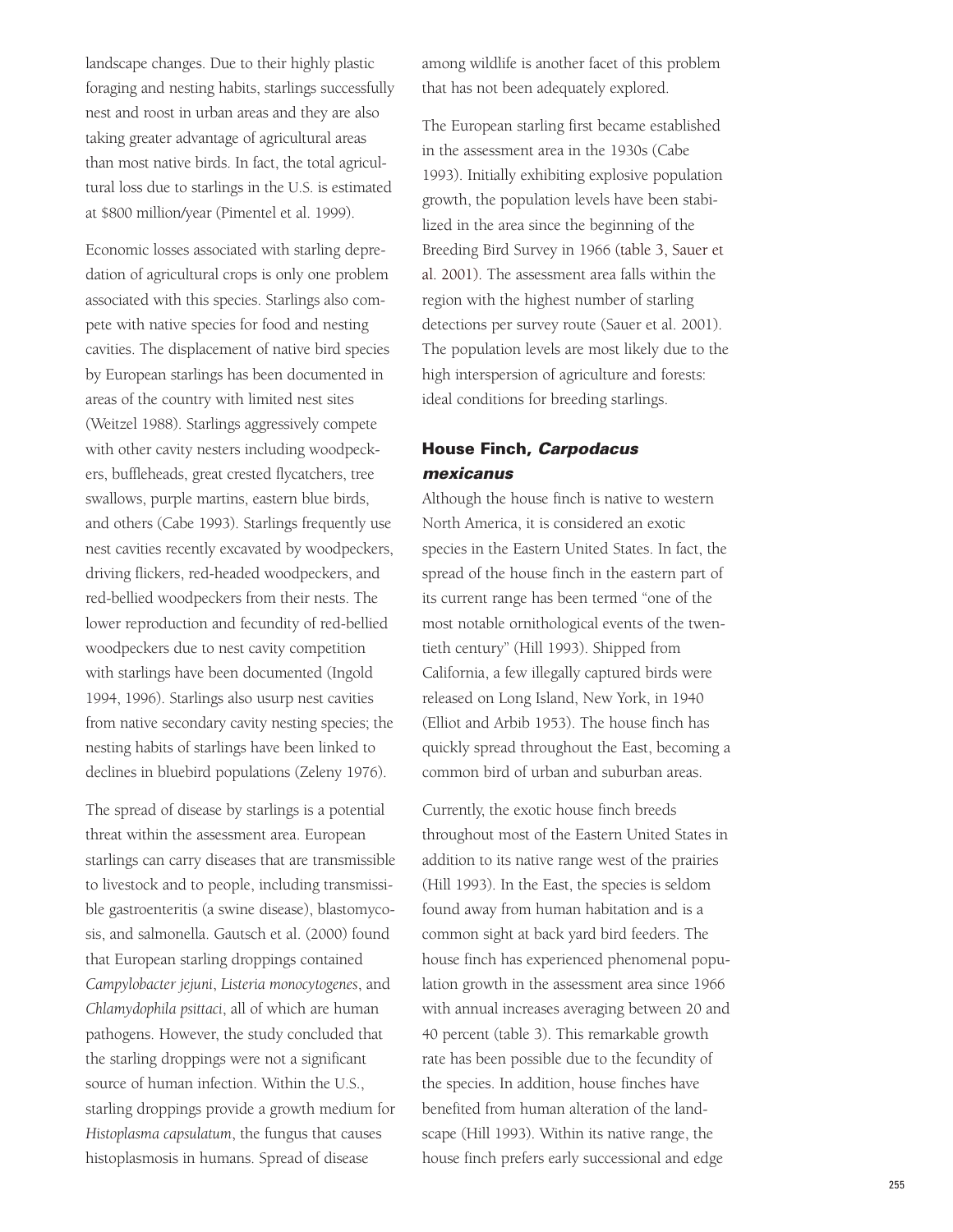**Table 3.** Entry mechanisms and population trends for exotic bird species of the Hoosier-Shawnee Ecological Assessment Area based on Breeding Bird Survey (Sauer et al. 2003) results for two physiographic regions that broadly overlap the assessment area. The number in parentheses is the estimated percent change per year for the entire time period.

|                        |                  |                       | <b>Population trends</b> |                             |  |
|------------------------|------------------|-----------------------|--------------------------|-----------------------------|--|
| <b>Species</b>         | <b>Mechanism</b> | 1966-1979             | 1980-2000                | 1966-2000                   |  |
| European starling      |                  |                       |                          |                             |  |
| <b>Highland Rim</b>    | Introduction (I) | Decrease <sup>3</sup> | Increase <sup>2</sup>    | Stable $4(0.6)$             |  |
| Lexington Plain        | Introduction (I) | Stable                | Stable                   | Stable (0.9)                |  |
| House finch            |                  |                       |                          |                             |  |
| <b>Highland Rim</b>    | Introduction (I) | $- - -$               | Increase <sup>2</sup>    | Increase $2$ (29.6)         |  |
| Lexington Plain        | Introduction (I) | $-$                   | Increase <sup>2</sup>    | $ ncrease^2(15.0) $         |  |
| House sparrow          |                  |                       |                          |                             |  |
| <b>Highland Rim</b>    | Introduction (I) | <b>Stable</b>         | Decrease <sup>3</sup>    | Decrease (-2.5)             |  |
| Lexington Plain        | Introduction (I) | Decrease <sup>3</sup> | Decrease <sup>3</sup>    | Decrease $3$ (-4.2)         |  |
| Rock dove              |                  |                       |                          |                             |  |
| <b>Highland Rim</b>    | Introduction (I) | Increase <sup>2</sup> | Decrease <sup>3</sup>    | Stable (-0.8)               |  |
| Lexington Plain        | Introduction (I) | Increase <sup>2</sup> | Decrease <sup>3</sup>    | Stable (-1.5)               |  |
| Cattle egret           |                  |                       |                          |                             |  |
| <b>Highland Rim</b>    | Dispersal        | $1 - 1$               | Increase <sup>2</sup>    | Increase <sup>2</sup> (4.2) |  |
| Lexington Plain        | Dispersal        | $- - -$               | $\cdots$                 | $\overline{a}$              |  |
| Eurasian collared-dove |                  |                       |                          |                             |  |
| <b>Highland Rim</b>    | Dispersal        | 1                     | Increase <sup>2</sup>    | Increase $2$ (48.0)         |  |
| Lexington Plain        | <b>Dispersal</b> | $- - -$               | $- - -$                  | $- - -$                     |  |

<sup>1</sup> Indicates insufficient data to determine trend.

<sup>2</sup> Indicates significant positive trend during the time period.

<sup>3</sup> Indicates significant negative trend during the time period.

<sup>4</sup> Indicates no significant change in relative abundance.

habitats (Salt 1952). This landscape feature is extremely common around human settlements in the East.

Because of their fidelity to human-dominated landscapes, house finches seldom compete with native species away from feeding stations. They dominate American goldfinches at bird feeders; however, this interaction does not appear to impact goldfinch populations in the assessment area (Hamilton and Wise 1991). Interestingly, for house finches, the greatest number of interspecific interactions occurs with another exotic, the house sparrow. House sparrows actively take over house finch nests and dominate back yard feeders (Bergtold 1913, Evenden 1957)

A postscript to the exotic house finch's success in the Eastern United States: a form of conjunctivitis, first reported in eastern populations in 1994, had spread throughout the eastern range of the species by 1997 (Fischer et al. 1997). The gregarious nature of the house finch at feeding stations and its migratory habits in the Eastern United States have been listed as contributing factors in this epizootic (Roberts et al. 2001). The disease is severe and can ultimately lead to death of the infected individual. In fact, the rapid spread of the disease has led to recent declines in eastern house finch populations (Sauer et al. 2001). To date, the only native bird species that appears to be significantly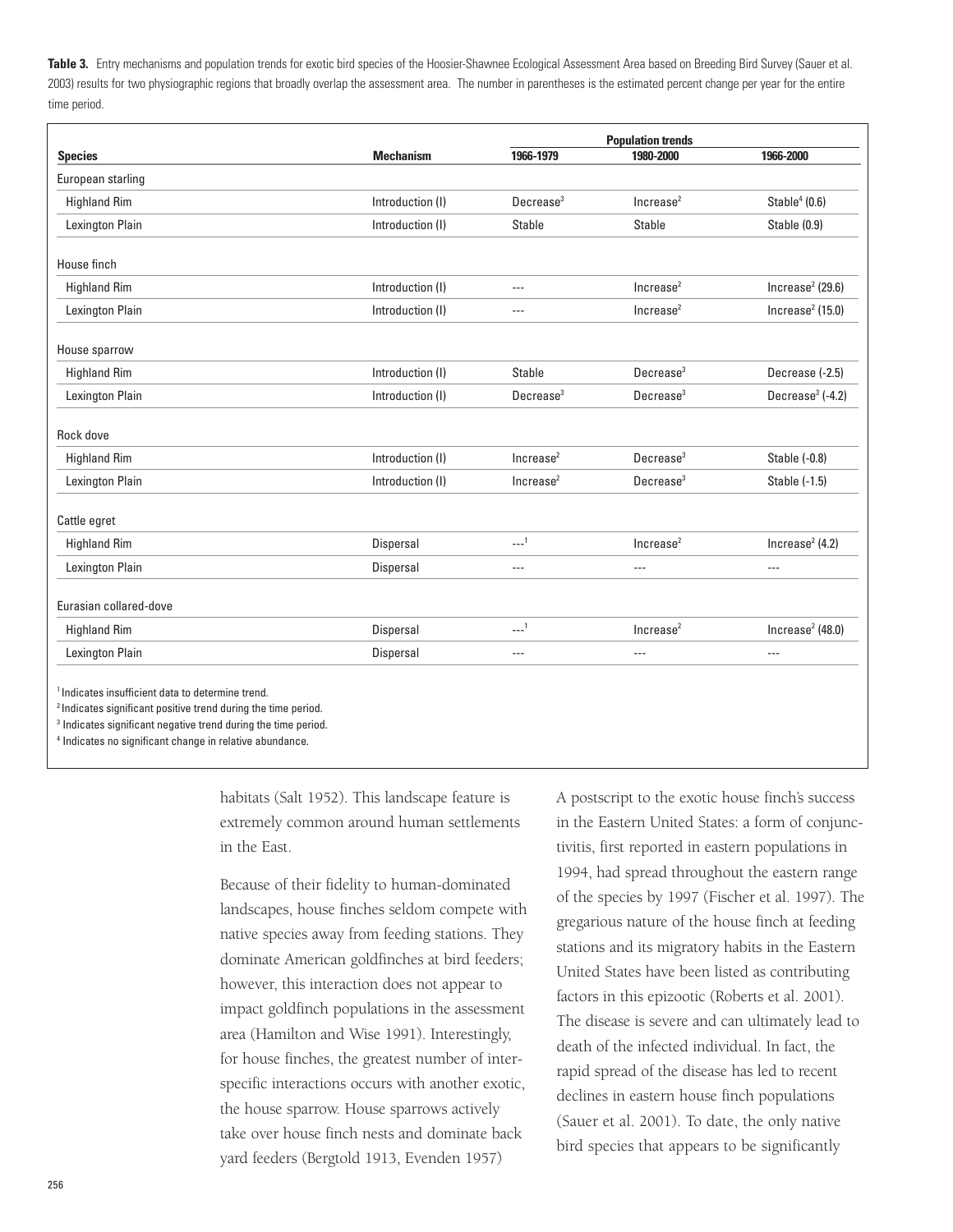susceptible to this form of conjunctivitis is the American goldfinch, although the disease has been observed much less frequently in this species (Ley et al. 1997). The ultimate implications of this disease for the house finch and native passerines have not yet been determined.

#### **House Sparrow, Passer domesticus**

Much like the European starling, the house sparrow was introduced to the U.S. from England. Unlike the starling, the house sparrow, first introduced in 1851 in New York, was aided in its expansion across North America by additional introductions and translocations from established populations (Robbins 1973). By 1910, this species was well established across the continent. The house sparrow now has a nearly global distribution, although in many parts of its range it is seldom seen far from humanmade structures (Lowther and Cink 1992). In North America, some of the highest population levels for house sparrows are attained in the Midwestern U.S. including Illinois and Indiana (Summers-Smith 1988).

The North American population of house sparrows was estimated at 150 million in 1943 (Wing 1943). Yet, the population currently appears to be stable or even decreasing in most areas of the country (Robbins 2001). This decline is also evident within the assessment area (table 3). Lowther and Cink (1992) suggest that the decline of house sparrows is linked to changes in farming practices after World War II from small plots surrounded by hedgerows to large monocultures and clean farming, a change that has also impacted native wildlife.

Many problems associated with the starling are also a concern with house sparrows. House sparrows have been documented to usurp cavities from red-bellied and red-headed woodpeckers (Ingold and Densmore 1992). In addition to native woodpeckers, house sparrows have been known to harass a wide variety of native birds, including robins, Baltimore orioles, yellow-billed

cuckoos, and black-billed cuckoos. However, the propensity to displace native bluebirds, wrens, purple martins, and cliff swallows from their nesting sites is perhaps of greater importance (Laycock 1966, Long 1981, Roots 1976).

#### **Rock Dove, Columba livia**

The rock dove, a native of Africa and Eurasia, was first domesticated around 4,500 BC with domestics transported around the world by humans (Soccinka 1982). The species was first introduced in North America at Port Royal, Nova Scotia, in 1606 and quickly became established as feral populations (Schorger 1952). Rock doves have flourished in human-dominated areas throughout the world including North, Central, and South America, the Hawaiian Islands, and parts of the West Indies. The rock dove is common throughout the assessment area and is found primarily nesting in or on human structures in human-dominated areas. The rock dove was not included in any formal population census until the BBS began in 1966. In the sixties, the population experienced an increase, but the rock dove population has been stable within the region over the last four decades (table 3).

The primary concern with regard to the rock dove is competition with native cliff nesting species. In addition, their acidic feces eats away gutters and other metal structures, erodes stone buildings, and burns lawns. Rock dove droppings harbor a variety of diseases and parasites that can spread to native wildlife and humans. Amongst the many diseases they carry are aspergillosis, equine encephalitis, influenza, chlamidiosis, toxoplasmosis, and tuberculosis (Schnurrenberger and Hubbert 1981).

#### **Cattle Egret, Bubulcus ibis**

Cattle egrets are native to Africa and Asia, and the nature and success of their almost worldwide range expansion has been well documented. Cattle egrets spread from the west coast of Africa in the late 1800s across the Atlantic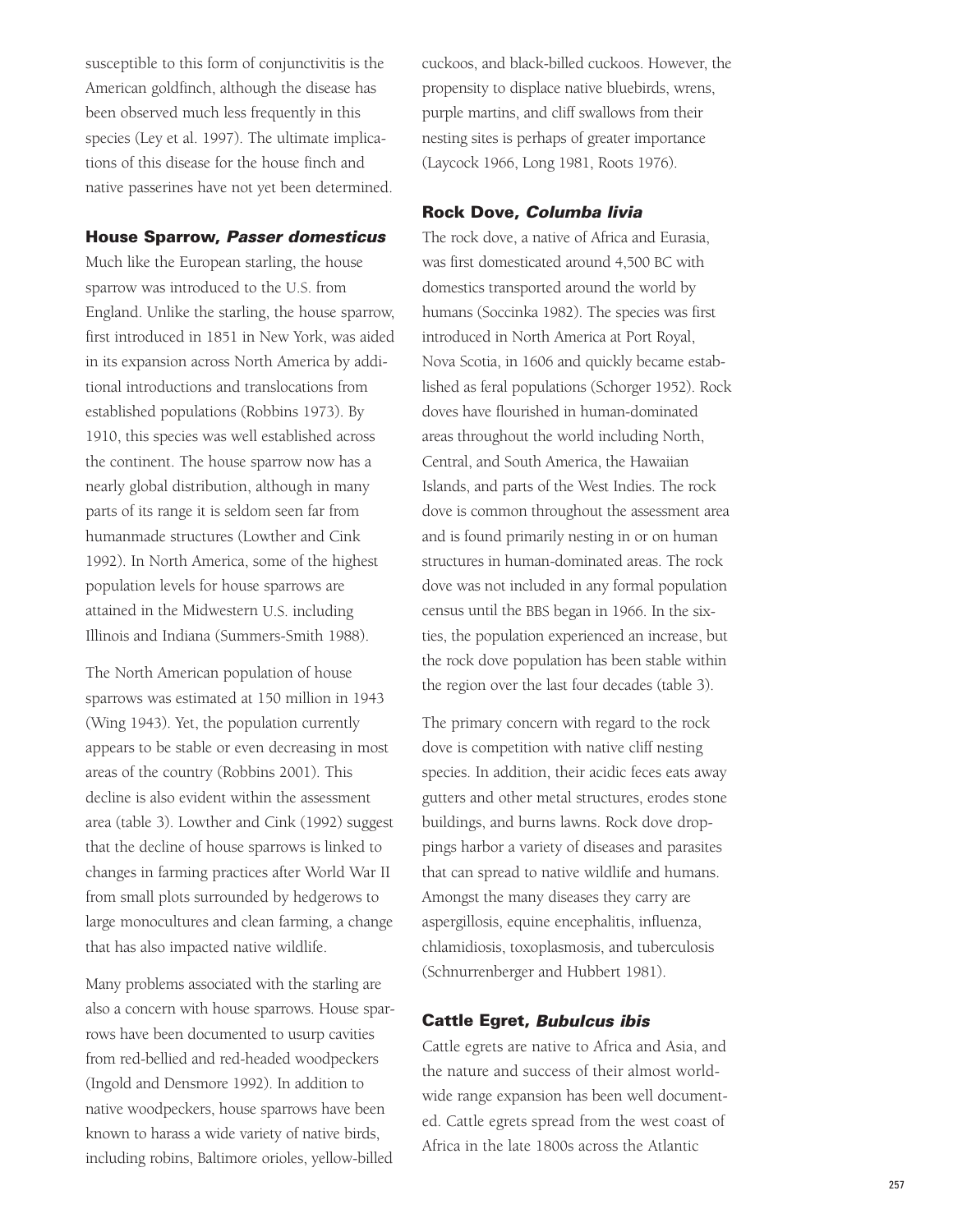Ocean to the coastal area of northeastern South America (Telfair 1994). The species then spread northward into North America. In the United States, cattle egrets were first sighted in southern Florida in 1941 (Owre 1973). Since that time, the species has been observed in all 50 States. Within the assessment area, Indiana is the only State that does not have confirmed breeding. A reasonable explanation for the recent and rapid expansion of the cattle egret in the Western Hemisphere is human conversion of large pasture for livestock production along with the dispersal abilities of the species (Telfair 1994).

Cattle egrets are named because of their habit of feeding on insects disturbed by grazing host animals such as cattle (Telfair 1994). Because of this distinct niche, they do not compete with native wading birds for food. There is potential for nest site competition at breeding colonies, however, especially in the northern part of their range where cattle egrets and native ardeids breed around the same time (Burger 1978). Despite this, cattle egrets may attract other colonial waterbirds to formerly unused inland breeding sites (Telfair 1980), thus expanding potential nesting resources for native species. However, within nesting colonies, the deposition of cattle egret guano changes soil chemistry. Although some plant species such as hackberry (*Celtis occidentalis* ) can survive the changes, others such as oak (*Quercus* sp.) are killed.

The cattle egret's diet may be of great economic benefit to cattlemen. There is substantial anecdotal evidence that cattle egrets reduce the numbers of certain species of cattle-associated biting flies thus reducing the incidence of cattle diseases such as bovine anaplasmosis (Telfair 1994). Yet, cattle egrets may propagate the tropical bent tick (*Amblyomma variegatum*), which is a vector of heartwater, a rickettsial disease of cattle and other ruminants (Barre et al. 1995).

Regionally, cattle egrets nest primarily along the Mississippi River, although confirmed breeding has occurred in Williamson County, Illinois, and Trigg County, Kentucky. Although cattle egrets have been detected only on a few survey routes (n=3), the population is generally increasing in the region according to BBS results (Sauer et al. 2001, table 3); however, trends are not significant. Given the history of the species in North America, it will likely continue to extend its range and increase in number.

### **Eurasian Collared-Dove, Streptopelia decaocto**

A native of Asia, the Eurasian collared-dove was apparently imported into the Bahamas during the 1970s; approximately 50 of these doves were released in 1974 as a result of an aviary break-in. The population increased to at least 10,000 birds in less than 10 years, and the population started to spread to other islands. The species reached Florida by the mid-1980s where it continued its rapid range expansion. Populations are now well established in many Eastern and Midwestern States. Nesting records and sightings of the Eurasian collared-dove have occurred throughout the assessment area (fig. 3).

The Eurasian collared-dove was documented in southern Illinois in the mid-1900s and was recently added to the official State checklist (Geiser 2000). The species was first located in Hickman, Kentucky, in late May 1999. The first state record for the Eurasian collared-dove in Indiana was spotted during June 1999 (Gorney 2001). Trend results have been compiled by the BBS only for the Highland Rim physiographic region (table 3) indicating an enormous population increase. The Great Backyard Bird Count, one of the largest citizen-science projects in the world, indicates that the species is increasing and spreading quickly northwestward (fig. 3). The impact of this species has yet to be determined, and it is possible that the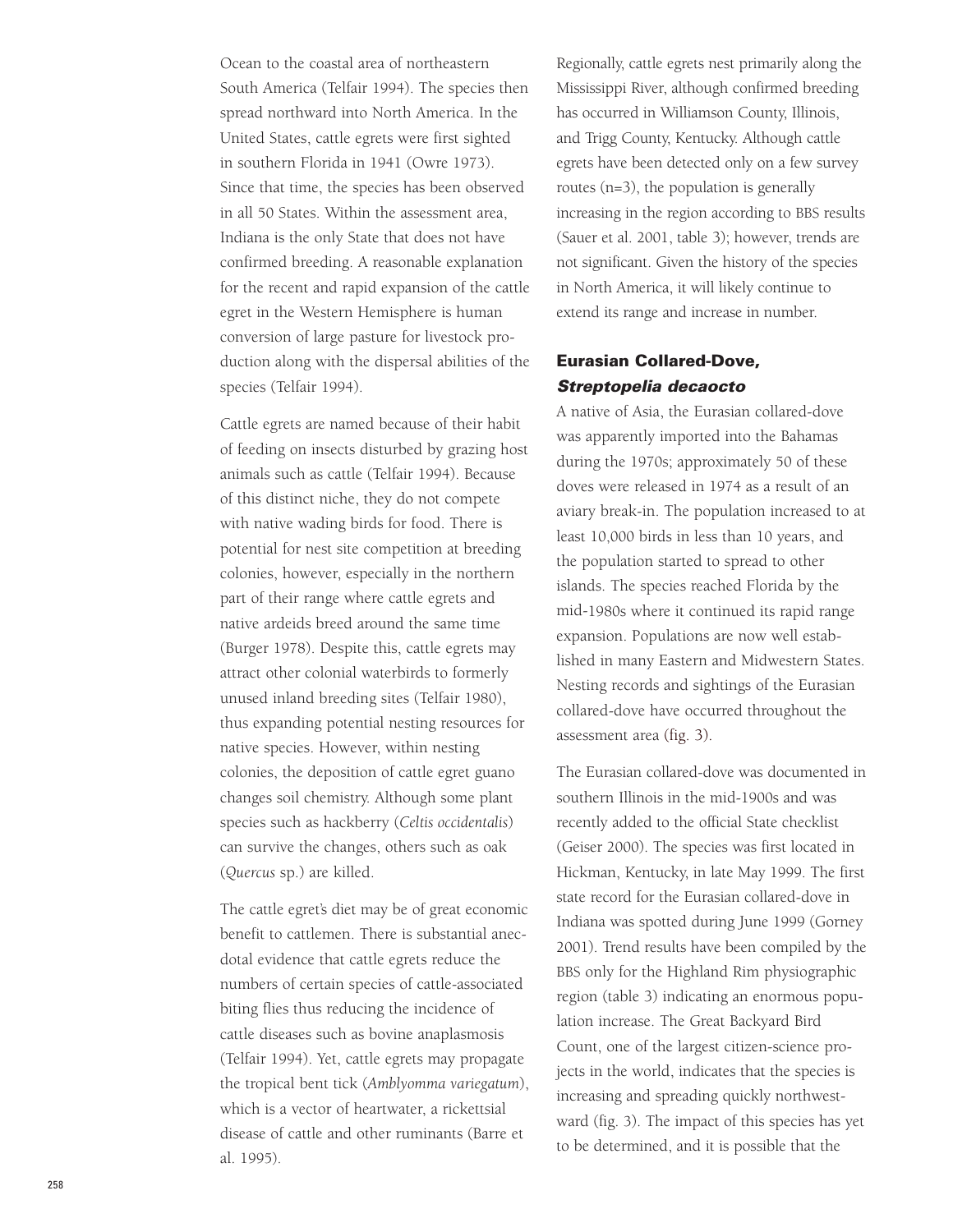![](_page_23_Figure_0.jpeg)

species will compete with the native mourning dove (*Zenaida macroura*). In Georgia, where the Eurasian collared-dove is well established, the species appears to occupy a niche in the welldeveloped suburbs somewhere between the rock dove in the city and the mourning dove in open country. The Eurasian collared-dove will provide a unique opportunity to observe the impact of this exotic species on populations of native birds and to learn what ecological/geographical barriers, if any, finally limit their range expansion.

## **Feral Cats and Dogs, Felis domestica and Canis familiaris**

The chief characteristic that separates feral cats and dogs from their domestic counterparts is their lack of reliance on humans. Free-roaming pets certainly cause significant ecological damage, most often in fulfilling natural predatory instincts rather than pursuing life requirements. Feral cats and dogs, however, do not directly depend on humans for survival; they must acquire their own food and shelter, often at the expense of native wildlife.

### **Figure 3.** Great Backyard Bird Count maps (created by BirdSource) showing the northwestward range expansion of the Eurasian collared-dove from 1999 to 2003 (Great Backyard Bird Count Results 2003).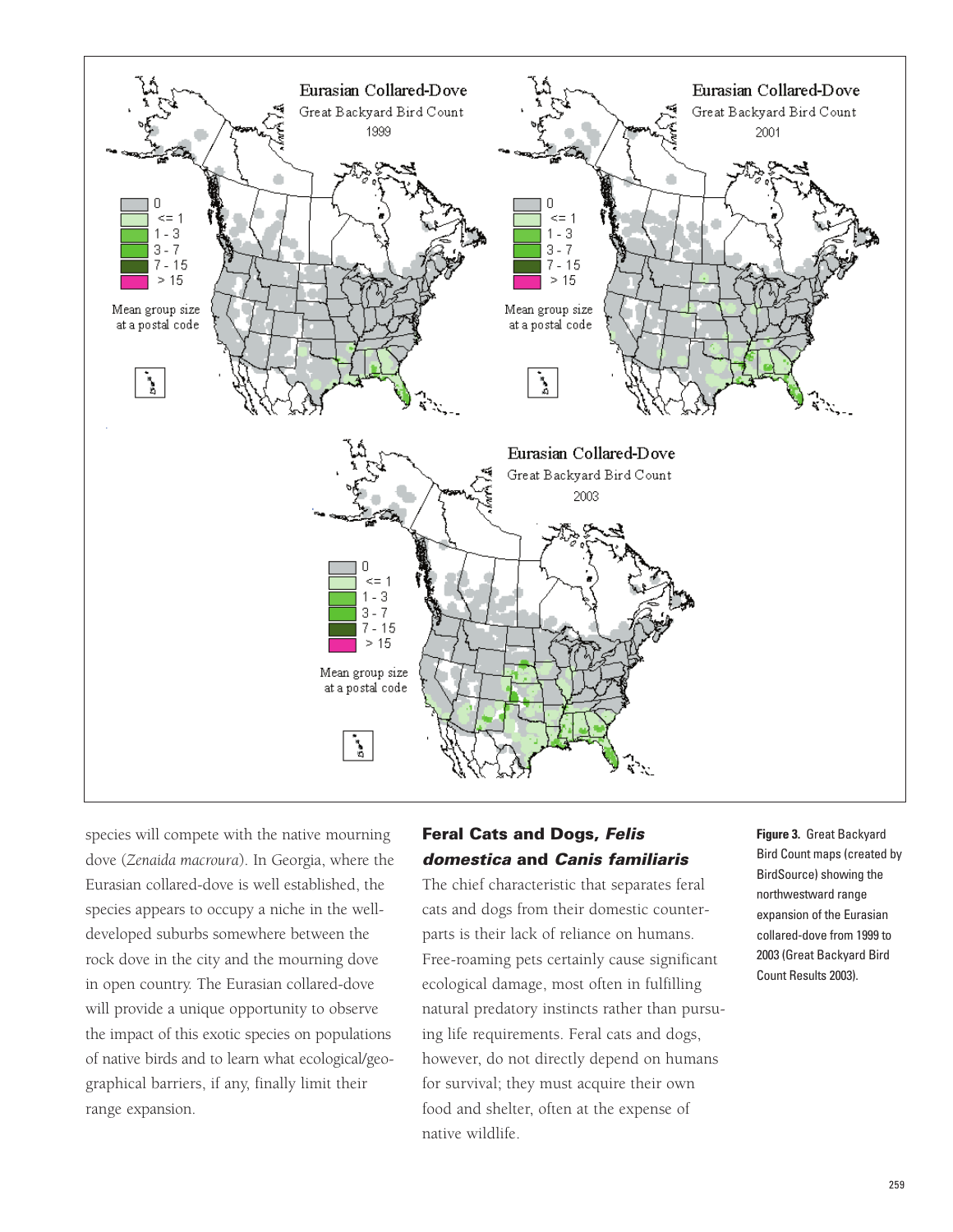Feral dogs have broad dietary preferences. In addition to scavenging for human garbage, they are known to prey on small and large animals including white-tailed deer and domestic livestock. In a survey, resource managers cited damage to wildlife populations as the primary problem associated with feral dogs (Denny 1974). The impacts of feral dogs on wildlife populations are variable, however, and depend on food availability, number of dogs in an area, and competition with other predators (Green and Gipson 1994).

The size of the feral cat and dog population is unknown, complicated by differing interpretations of the terms, "feral," "unowned," and "stray." There are also no reliable estimates available on the status and trends of feral cat and dog populations, but most agree that cats represent a greater threat to wildlife than dogs. In fact, Ebenhard (1988) found that worldwide, introductions of domestic cats into areas are twice as likely to cause damage as other introduced predators. There are little data on the impact of feral cat predation on wildife, and this is an area that desperately needs to be evaluated. Within the U.S., it is estimated that over a billion small mammals and birds are killed by free ranging rural and feral cats (Ogan and Jurek 1997). This predation by cats may be endangering several bird species including the least tern, piping plover, and logger head shrike (Coleman et al. 1997). In addition to small mammals and birds (especially ground nesting and roosting species), the diets of feral cats include insects, amphibians, and reptiles (Ogan and Jurek 1997). Feral cats compete with natural predators and transmit several diseases including toxoplasmosis (Roelke et al. 1993). In a landmark study in California, Crooks and Soule (1999) determined that habitat fragmentation, coupled with increases in predation pressure from mid-size predators such as feral cats, could quickly drive native prey species locally extinct.

The long-term solution to most problems associated with feral cats and dogs centers on public education that promotes owner responsibility. Programs are needed like the American Bird Conservancy's Cats Indoors! (http://www.abcbirds.org/cats/), which seek to teach cat owners, decisionmakers, and the general public that free-roaming cats pose a significant risk to birds and other wildlife, suffer themselves, and threaten human health. Preventing domestic pets becoming feral is essential and can be accomplished by confining pets and sterilizing them. One study conducted in Massachusetts indicated that 91.5 percent of female cats were spayed and 90 percent of male cats were neutered. Yet, 15 percent of the sterilized females had had an average of two litters before sterilization (Manning and Rowan 1998). When feral populations are significant enough to generate community complaints, targeted control of existing populations may be warranted and many methods exist for this purpose (Green and Gipson 1994). Traditionally, there have been four approaches to controlling feral populations: trap, remove, and euthanize; trap, remove and relocate; trap, neuter, and return to the original site; and wait and see.

#### **Feral Hog, Sus scrofa**

Feral hogs descended from domestic farm animals that were first introduced by colonist to North America about 400 years ago (Frankenberger and Belden 1978). In addition, European wild boars were released into Tennessee and North Carolina early in the 20th century for hunting (Jones 1959). Feral hogs within the assessment area are progeny of domestic and wild varieties, as well as their hybrids. Although historically feral hogs have been confined to the Southern United States, they are expanding northward and are found regionally in Illinois and Indiana (Gipson et al. 1998). Throughout the U.S. the feral hog population is estimated to be around 4 million.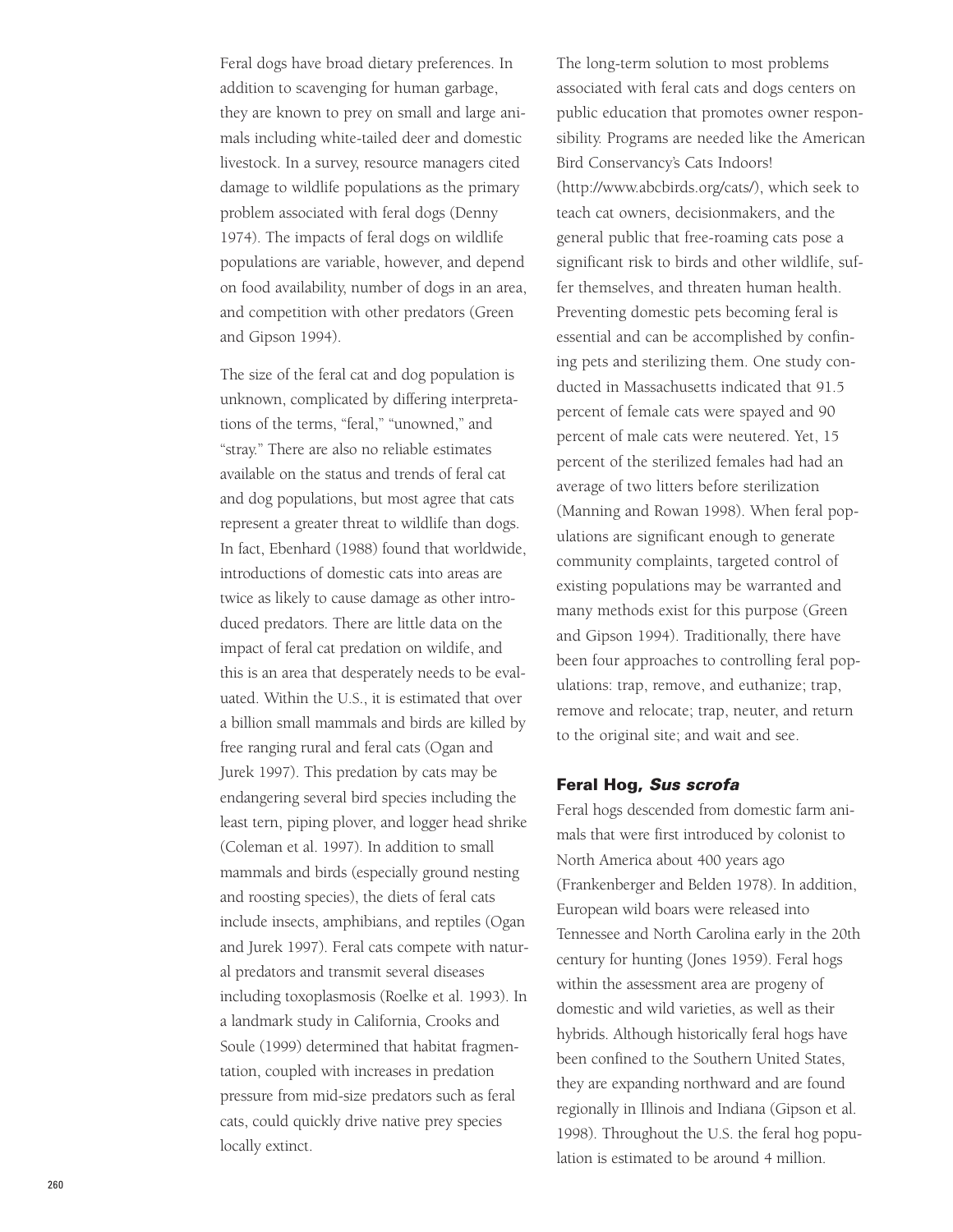Currently, an assessment is underway to determine the status of feral hogs in southern Illinois (G. Feldhammer, personal communication).

Feral hogs are omnivorous, consuming a variety of plants and animals. They directly impact wildlife communities by preying on many species including rodents, birds, amphibians, and invertebrates (Challies 1975, Everitt and Alanis 1980, Henry and Conley 1972, Wood and Roark 1980). Feral hogs carry several important diseases including brucellosis and pseudorabies, which represent a risk to domestic livestock and native wildlife (Peline and Lancia 1990, Van der Leek et al. 1993). This species also hosts a wide variety of parasites that impact native wildlife. In addition, feral hogs potentially compete for food (especially acorn mast) with many wildlife species including white-tailed deer, wild turkey, squirrels, and a variety of waterfowl. The rooting and wallowing of feral hogs are also of consequence. These activities seriously threaten rare plant species, generally disrupt vegetative communities (Tate 1984), increase soil erosion and siltation of aquatic habitats, and may enhance conditions for exotic and invasive plants (Spatz and Mueller-Dombois 1975). Rooting and wallowing also tear up rotten logs that provide habitat for many amphibians and reptiles. During April through August, wild hogs invade high-elevation hardwood communities. A study in the Great Smoky Mountains National Park reported that understory plant cover was reduced by up to 87 percent and that up to 77 percent of all logs and branches were moved in heavily rooted areas (Singer 1981). Red-backed voles and shrews that were normally common in pristine stands were absent in rooted areas.

#### **DISCUSSION**

Exotic aquatic and terrestrial species have changed the structure of eastern forests within the assessment area, as well as the density and composition of wildlife associated with them.

Invasive exotic species have disastrous effects on native flora and fauna. In a new environment, exotic species may have fewer predators or diseases, and population growth can be explosive. Since exotic species are self-perpetuating, they can be more permanent problems than other threats to biodiversity including overexploitation and habitat loss. Although the Office of Technology Assessment estimates that 4 to 19 percent of exotic species cause great harm, another 6 to 53 percent are estimated to have neutral or unknown effects. These species, however, should not be viewed as benign biota. For example, purple loosestrife (*Lythrum salicaria*) existed in relatively low numbers for over a century before populations exploded, displacing valuable native wetland plants. Today, more than 190,000 hectares of wetlands are taken over by this invasive nonindigenous plant annually (Thompson et al. 1987). The spread of noninvasive species replaces healthy, diverse ecosystems with biologically impoverished, homogenous landscapes.

Nonindigenous aquatic and terrestrial species found in the assessment area come from varied sources. Of the aquatic species reported here, four (rainbow smelt, grass carp, silver carp, and bighead carp) dispersed after having been introduced into other States. At least five species (e.g., bull shark, threadfin shad, inland silverside, atlantic needlefish, striped mullet) have dispersed upriver from Gulf coastal waters subsequent to presumed changes in environmental conditions (i.e., warming, drought) that allowed their movement northward in the Mississippi River. Others (e.g., goldfish) introduced to the assessment area originally as food fishes or for aquaculture studies, appear to have become more widely distributed after the record 1993-94 Mississippi River flooding. Still other species (e.g., grass carp. silver carp, and bighead carp) have become established after earlier introductions for other purposes (i.e., weed control, improvement of water quality in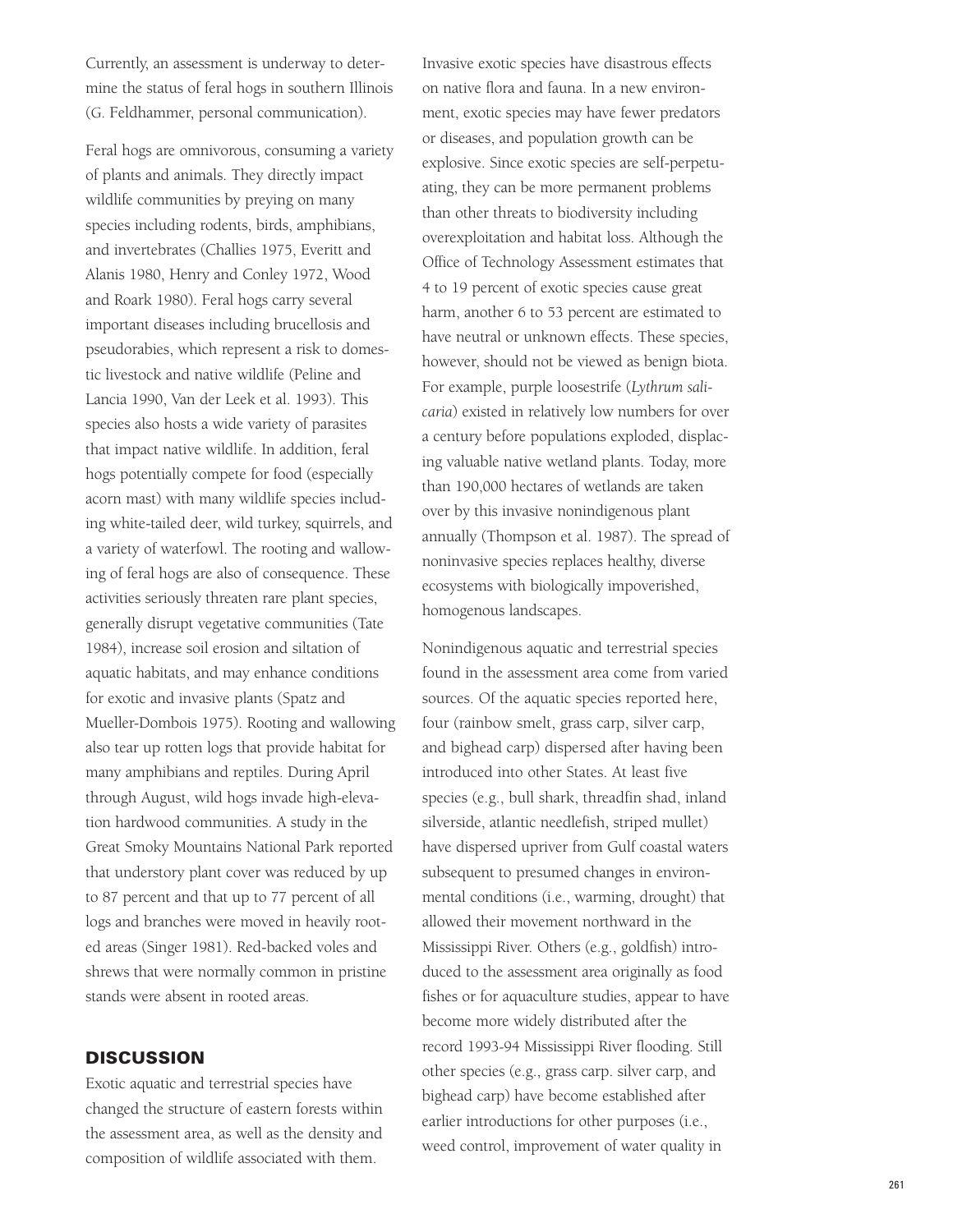culture ponds). Three species (fathead minnow, golden shiner, brook stickleback) were introduced via bait bucket, and four others (red bellied pacu, red piranha, oscar, Amazon sailfin catfish) probably through release of aquarium stock. White perch has spread rapidly from the Great Lakes to southern Illinois due to its tolerance for varying ecological conditions. Perhaps the largest contingent of nonindigenous species/stocks and cultured hybrids has been released to enhance and restore sport fishing. At least 19 species and 5 hybrids have been intentionally released, several on an annual basis, into the reservoirs, city lakes, pay lakes, and recreational and farm ponds of the assessment area. Only 11 of these species are native to the area, and the source of brood stock often originates from widely disparate geographic sources. The other eight species are native to either northern North America or originated from either the Atlantic or Pacific slopes of North America.

Many of the terrestrial exotic species present within the assessment area were deliberately introduced for aesthetic, hunting, or livestock purposes. Of the terrestrial species examined in this chapter, only two species—cattle egret and Eurasian collared-dove—have dispersed naturally into the assessment area. Two species of birds (European starling, house sparrow) were introduced by European settlers to help them acclimate to their new setting. The house finch is the only terrestrial exotic discussed here which is native to North America, and the species was introduced from the Western U.S. Four species (rock doves, feral cats, dogs, and hogs) were introduced as pets or livestock and subsequently escaped to establish feral populations.

It is evident that both purposeful and unintentional introductions can lead to undesirable results, especially in terms of sportfishing/hunting, economics, human welfare, and ecological interactions. Moyle et al. (1986) introduced

the concept of the "Frankenstein Effect" suggesting that if broad consequences of each introduction are not considered, the introductions may ultimately cause more problems than they solve. Li and Moyle (1999) present ecological concepts important for understanding the effects of introductions, suggest some management alternatives to introducing new species, and provide guidelines for evaluating proposed introductions. Several researchers have published recommendations for dealing with the issue of exotic plants and animals (Campbell 1997, Miller 1997, Stein and Flack 1996). These recommendations include

- 1. Development of more effective ways to prevent new introductions.
- 2. Early detection and eradication of new exotics.
- 3. Better control and management of established invaders.
- 4. Protection and recovery of native species and ecosystems.
- 5. Better public education and support for controlling exotics.
- 6. Better integration of control efforts by responsible government and nongovernmental entities.
- 7. Support for research aimed at identifying invasive species that could potentially damage our forests.
- 8. Support for further research aimed at developing effective ways to control exotics.

Changes in values, an expanding human population, and a decline in natural habitats provide an opportunity for reconsidering of old policies and values. And, there is now much public concern for protecting endangered species, maintaining water quality, preserving natural areas and biodiversity, and protecting the limited wild areas we have left in the region. The assessment area could become a model for the Nation by adopting a proactive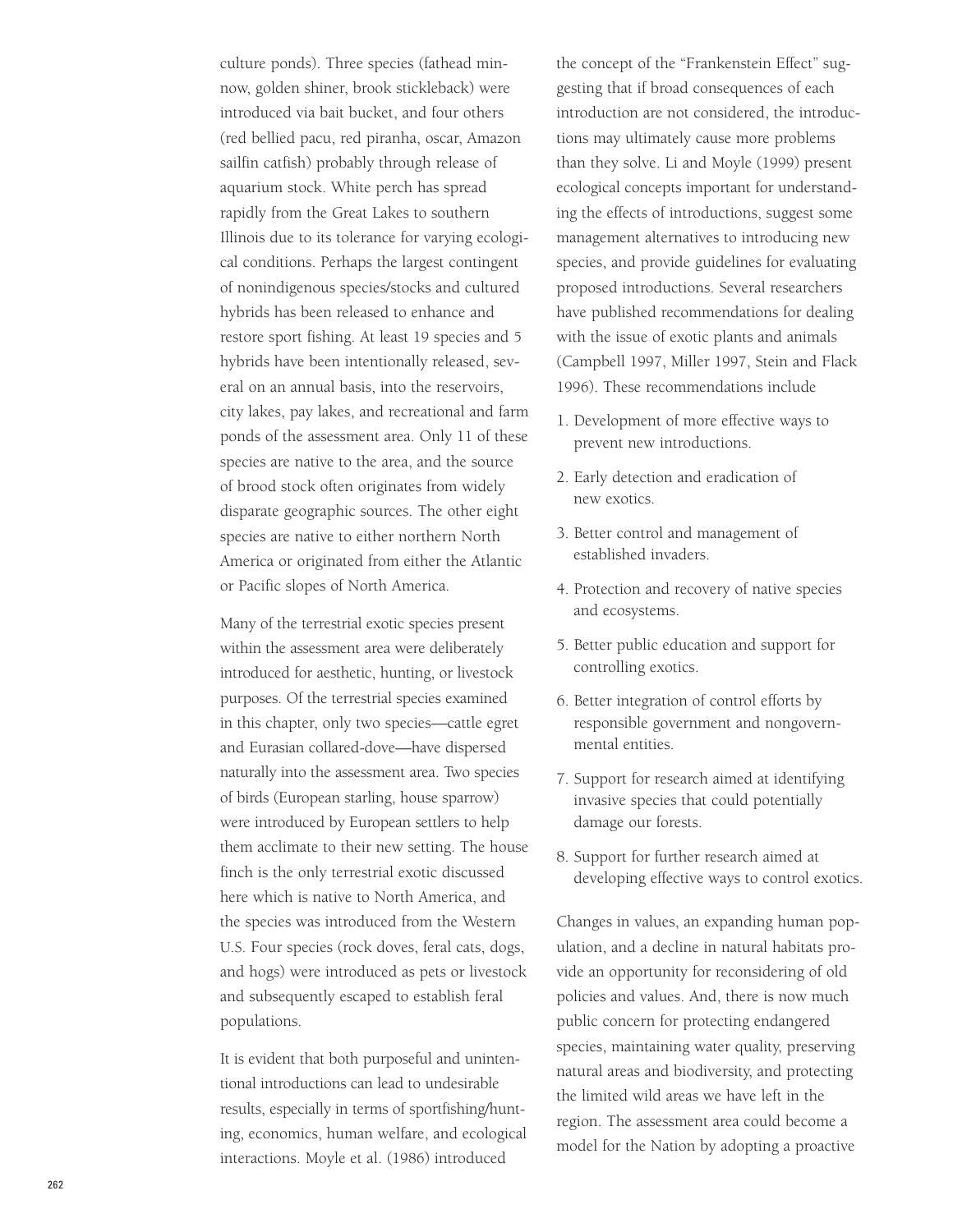and progressive set of policies and protocols for introductions.

As highlighted here, many introduced vertebrates were successful, largely due to human alteration of the landscape. This suggests that land management practices may at least limit the impacts of exotic wildlife. Indeed, it appears that broad changes in land use have led to declines in house sparrow populations throughout North America. In addition, management of habitats specifically for native wildlife, may enable native species to better cope with threats presented by exotics. In some circumstances, where the objective is to reduce the population of an exotic species, targeted population control of exotic wildlife may be necessary. However, unless the underlying ecological factors that favor exotic wildlife are addressed, targeted control may not be enough.

### **LITERATURE CITED**

#### **Anonymous. 1988.**

Mighty Mississippi is full of secrets. Chester Herald Tribune (Randolph County Herald Tribune), September 21, 1988.

#### **Anonymous. 1994.**

Chester Herald Tribune (Randolph County Herald Tribune), September 21, 1988.

### **Barre, N.; Garris, G.; Camus, E. 1995.**

Propagation of the tick Amblyomma variegatum in the Caribbean. Revue Scientifique Et Technique De L'Office International Des Epizooties. 14: 841-855.

#### **Bergtold, W.H. 1913.**

A study of the house finch. Auk. 30: 40-73.

#### **Bettoli, P.W. 1987.**

The restructuring of a forage fish community following large scale aquatic vegetation control. College Station, TX: Texas A & M University. 148 p. Ph.D. dissertation.

#### **Bolen, E.G. 1971.**

Some views on exotic waterfowl. Wilson Bulletin. 83: 430-434.

#### **Boschung, H.T. 1989.**

Atlas of fishes of the upper Tombigbee River drainage, Alabama-Mississippi. Southeastern Fishes Council Proceedings. 19: 10-104.

#### **Brown, D.J.; Coon, T.G. 1991.**

Grass carp larvae in the lower Missouri River and its tributaries. North American Journal of Fisheries Management. 11: 62-66.

#### **Burger, J. 1978.**

Competition between cattle egrets and native North American herons, egrets, and ibises. Condor. 80: 15-23.

#### **Burgess, G.H.; Ross, S.W. 1980.**

Carcharhinus leucas (Valenciennes), bull shark. In: Lee, D.S.; Gilbert, C.R.; Hocutt, C.H.; et al., eds. Atlas of North American freshwater fishes. Raleigh, NC: State Museum of Natural History: 36.

#### **Burr, B.M.; Warren, M.L., Jr. 1986.**

A distributional atlas of Kentucky fishes. Kentucky Nature Preserves Commission Scientific and Technical Series 4. 398 p.

#### **Burr, B.M.; Warren, M.L., Jr. 1993.**

Fishes of the Big Muddy River drainage with emphasis on historical changes. In: Hesse, L.W.; Stalnaker, C.B.; Benson, N.G.; Zuboy, J.R., eds. Proceedings of the Symposium on Restoration Planning for the Rivers of the Mississippi River Ecosystem. National Biology Survey Biological Report 19. 186-209.

### **Burr, B.M.; Eisenhour, D.J.; Cook, K.M.; et al. 1996.**

Nonnative fishes in Illinois waters: what do the records reveal? Transactions of the Illinois State Academy of Science. 89: 73-91.

#### **Cabe, P.R. 1993.**

European starling. (sturnus vulgaris). In: Poole, A.; Gill, F., eds. The birds of North America, no. 48. Philiadelphia, PA: The Academy of Natural Sciences. Washington, DC: The American Ornithologists Union. 24 p.

#### **Campbell, F.T. 1997.**

Testimony for oversight hearing on resident exotic plants and pests threatening the health of our national forests. Given before the House of Representatives, Subcommittee on Forests and Forest Health; June 24. [Available online:

http://www.house.gov/resources/105cong/forests/ june24.97/campbell.htm.]

#### **Challies, C.N. 1975.**

Feral pigs (Sus scrofa) on Aukland Island: status and effects on vegetation and nesting sea birds. New Zealand Journal of Zoology. 2: 479-490.

#### **Chick, J.H.; Pegg, M.A. 2001.**

Invasive carp in the Mississippi River Basin. Science. 292: 2,250-2,251.

### **Coleman, J.S.; Temple, S.A.; Craven, S.R. 1997.**

Cats and wildlife: a conservation dilemma. Madison, WI: U.S. Department of Agriculture, Cooperative Extension, University of Wisconsin. 6 p.

#### **Counts, C.L. 1981.**

Corbicula fluminea (Bivalvia: Corbiculidae) in British Columbia. Nautilus. 95: 12-13.

#### **Counts, C.L. 1986.**

The zoogeography and history of the invasion of the United States by Corbicula fluminea (Bivalvia: Corbiculidae). American Malacological Bulletin Special Edition. 2: 7-39.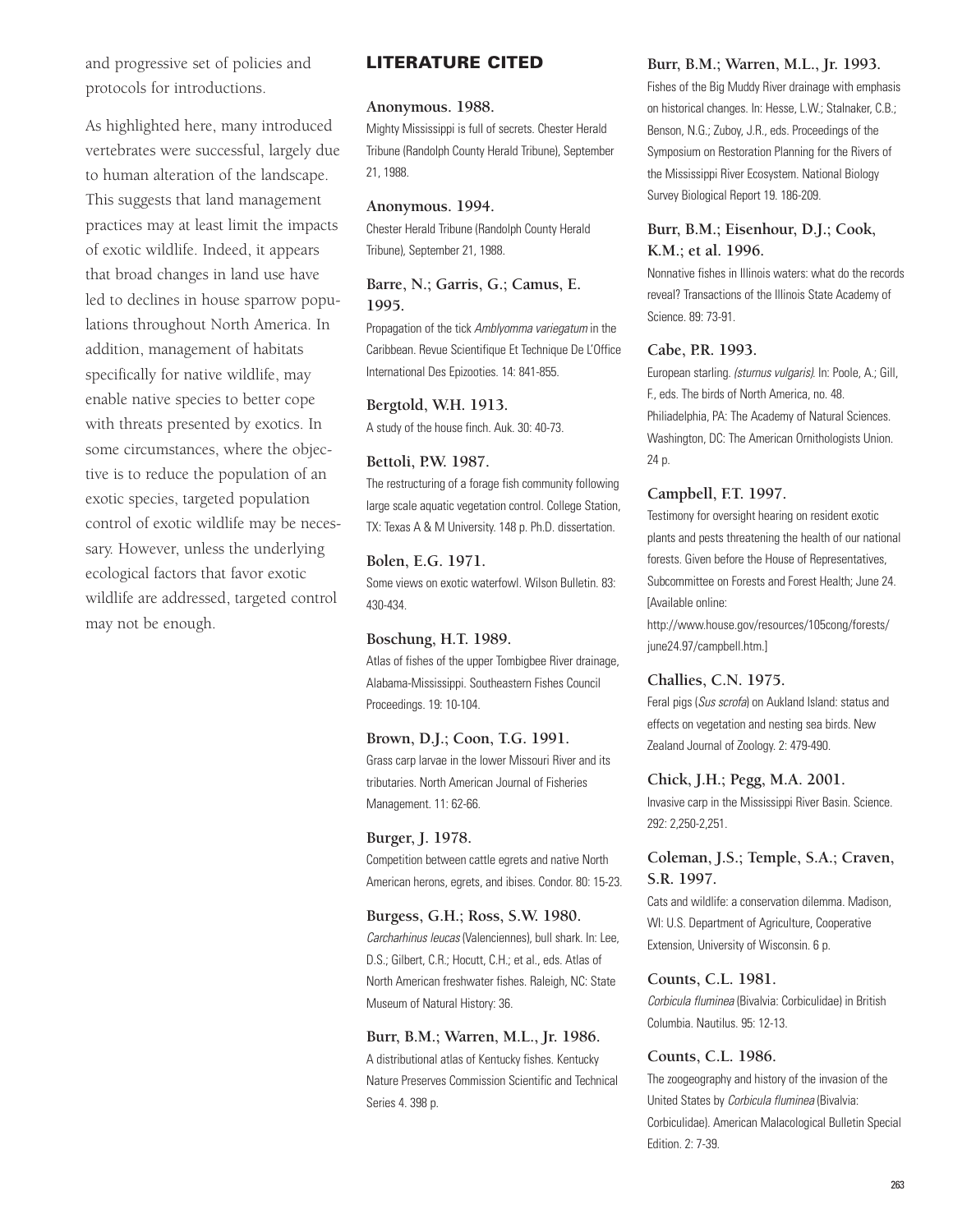#### **Cox, G.W. 1993.**

Conservation ecology. Dubuque, IA: William C. Brown Publishers. 352.

### **Crooks, K.R.; Soule, M.E. 1999.**

Mesopredator release and avifaunal extinctions in a fragmented system. Nature. 400: 563-566.

### **Cross, F.B.; Mayden, R.L.; Stewart, J.D. 1986.**

Fishes in the western Mississippi basin (Missouri, Arkansas and Red Rivers). In: Hocutt, C.H.; Wiley, E.O.; eds. The zoogeography of North American freshwater fishes. New York, NY: John Wiley and Sons: 363-412.

## **Denny, R.N. 1974.**

The impact of uncontrolled dogs on wildlife and livestock. Transactions of the North American Natural Resources Conference. 39: 257-291.

## **Ebenhard, T. 1988.**

Introduced birds and mammals and their ecological effects. Swedish Wildlife Research. 13: 1-107.

## **Ehrlich, P.R. 1989.**

Attributes of invaders and the invading process: vertebrates. In: Drake, J.A.: Mooney, H.A.; di Castri, F.; et al., eds. Biological invasions: a global perspective. New York, NY: John Wiley and Sons: 315-328.

**Elliot, J.J.; Arbib, R.S., Jr. 1953.**  Origin and status of the house finch in the eastern United States. Auk. 70: 31-7.

**Etnier, D.A.; Starnes, W.C. 1993.**  The fishes of Tennessee. Knoxville, TN: The University of Tennessee Press. 681 p.

**Evenden, F.G., Jr. 1957.**  Observations on nesting behavior of the house finch. Condor. 59: 112-117.

### **Everitt, J.H.; Alanis, M.A. 1980.**  Fall and winter diets of feral hogs in south Texas. Journal of Range Management. 33: 126-129.

## **Fischer, J.R.; Stallknecht, D.E.; Luttrell, M.P.; et al. 1997.**

Mycoplasmal conjunctivitis in wild songbirds: the spread of a new contagious disease in a mobile host. Emerging Infectious Diseases. 3: 69-72.

**Forbes, S.A.; Richardson, R.E. 1909.**  The fishes of Illinois. Illinois State Laboratory of Natural History. 131 + 357 p. plus separate atlas of 103 maps.

## **Frankenberger, W.B.; Belden, R.C. 1978.**

Distribution, relative abundance and management needs of feral hogs in Florida. Proceedings of the Annual conference of the Southeastern Association of Fish and Wildlife Agencies. 30: 641-644.

### **Fuller, P.L.; Nico, L.G.; Williams, J.D. 1999.**

Nonindigenous fishes introduced into the waters of the United States. Special Publ. 27. Bethesda, MD: American Fisheries Society. 613 p.

## **Gautsch, S.; Odermatt, P.; Burnens, A.P.; et al. 2000.**

The role of starlings (Sturnus vulgaris) in the epidemiology of potentially human bacterial pathogens. Schweizer Archiv Fur Tierheikunde. 142: 165-172.

## **Geiser, U. 2000.**

Streptopelia doves in the Chicago area. [Available online: http://home.xnet.com/ ~ugeiser/Birds/Streptopelia.html]

## **Gerking, S.D. 1945.**

Distribution of the fishes of Indiana. Investigations of Indiana Lakes and Streams. 3(1): 1-137.

## **Gipson, P.S.; Hlavachick, B.; Berger, T. 1998.**

Range expansion by wild hogs across the central United States. Wildlife Society Bulletin. 26: 279-286.

## **Gorney, D. 2001.**  Eurasian collared-dove: Indiana's first sightings. [Available online:

http://www.dongorney.com/ECDO.htm]

## **Great Backyard Bird Count Results. 2003.**

[Available online: http://www.birdsource.org/MaproomGBBC/ map\_action.html]

## **Great Lakes Information Network. 2003.**

[Available online: http://www.greatlakes.net/envt/flora-fauna/invasive/invasive.html]

## **Green, J.S.; Gipson, P.S. 1994.**  Feral dogs. In: Prevention and control of wildlife damage. Lincoln, NE: University of Nebraska: 77-81.

## **Greenfield, D.W. 1973.**

An evaluation of the advisability of the release of grass carp, Ctenopharyngodon idella, into the natural waters of the United States. Transactions of the Illinois State Academy of Science. 66: 47-53.

## **Gunning, G.E. 1954.**

The fishes of Horseshoe Lake, Illinois. Carbondale, IL: Southern Illinois University. 37 p. M.A. thesis.

### **Hamilton, T.R.; Wise, C.D. 1991.**

The effect of the increasing house finch population on house sparrows, American goldfinches, and purple finches in Indiana. Indiana Audubon Quarterly. 69: 251-254.

## **Heidinger, R.C. 1999.**

Stocking for sport fisheries enhancement. In: Kohler, C.C.; Hubert, W.A., eds. Inland fisheries management in North America. 2d ed. Bethesda, MD: American Fisheries Society: 375-401.

## **Henry, V.G.; Conley, R.H. 1972.**

Fall foods of European wild hogs in the southern Appalachians. Journal of Wildlife Management. 36: 854-860.

## **Hesse, L.W.; Hergenrader, G.L.;**

**Lewis, H.S.; et al., eds. 1982.**  The middle Missouri River. A collection of papers on the biology with special reference to power station effects. Norfolk, NE: Missouri River Study Group. 301 p.

## **Hiland, T.M.; Poly, W.J. 2000.**

The bleeding shiner, Luxilus zonatus, in Illinois. Transactions of the Illinois State Academy of Science. 93: 145-146.

## **Hill, G.E. 1993.**

House finch. (Carpodacus mexicanus). In: Poole, A.; Gill, F., eds. The Birds of North America, no. 46. Philadelphia, PA: The Academy of Natural Sciences. Washington, DC: The American Ornithologists Union. 24 p.

## **Hobbs, R.J. 1989.**

The nature and effects of disturbance relative to invasions. In: Drake, J.A.; Mooney, H.A.; di Castri, F., eds. Biological invasions: a global perspective. New York, NY: Wiley and Sons: 389-405.

## **Ingold, D.J. 1994.**

Influence of nest-site competition between European starlings and woodpeckers. Wilson Bulletin. 106: 227-241.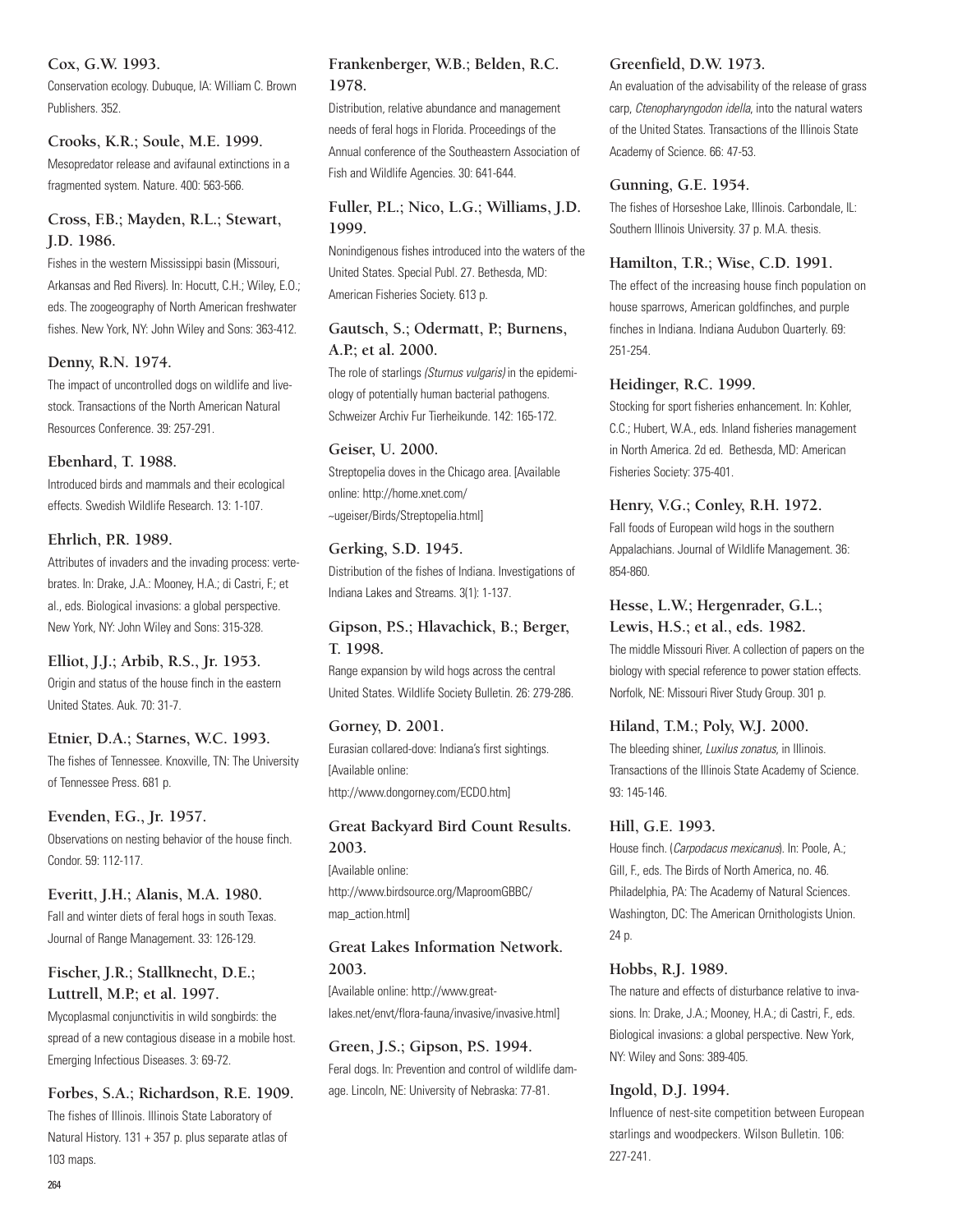#### **Ingold, D.J. 1996.**

Delayed nesting decreases reproductive success in Northern flickers: implications for competition with European starlings. Journal of Field Ornithology. 67: 321-326.

#### **Ingold, D.J.; Densmore, R.J. 1992.**

Competition with European starlings and native woodpeckers for nest cavities in Ohio. Sialia. 14: 43-48, 54.

#### **Jennings, D.P. 1988.**

Bighead carp (Hypophthalmichthys nobilis): biological synopsis. U.S. Fish and Wildlife Service, Biological Report. 88: 1-35.

#### **Johnson, T.B.; Evans, D.O. 1990.**

Size-dependent winter mortality of young-of-the-year white perch: climate warming and invasion of the Laurentian Great Lakes. Transaction of the American Fisheries Society. 119: 301-313.

#### **Jones, P. 1959.**

The European wild boar in North Carolina. Raleigh, NC: North Carolina Wildlife Resources Commission. 29 p.

#### **Klutho, M.A. 1983.**

Seasonal, daily, and spatial variation of shoreline fishes in the Mississippi River at Grand Tower, Illinois. Carbondale, IL: Southern Illinois University. 84 p. M.A. thesis.

#### **Laird, C.A.; Page, L.M. 1996.**

Non-native fishes inhabiting the streams and lakes of Illinois. Illinois Natural History Survey Bulletin. 35: 1-51.

#### **Laycock, G. 1966.**

The alien animals. New York, NY: Natural History Press. 240 p.

### **Ley, D.H.; Berkhoff, J.E.; Levisohn, S. 1997.**

Molecular epidemiological investigations of Mycoplasma gallisepticum conjunctivitis in songbirds by random amplified polymorphic DNA analysis. Emerging Infectious Diseases. 3: 375-380.

#### **Li, H.W.; Moyle, P.B. 1999.**

Management of introduced fishes. In: Kohler, C.C.; Hubert, W.A., eds. Inland fisheries management in North America. 2d ed. Bethesda, MD: American Fisheries Society: 345-374.

#### **Lodge, D.M. 1993.**

Species invasions and deletions: community effects and responses to climate and habitat change. In: Kareiva, P.M.; Kingsolver, J.G.; Huey, R.B., eds. Biotic interactions and global change. Sunderland, MA: Sinauer Associates: 367-387.

### **Lodge, D.M.; Taylor, C.A.; Holdrich, D.M.; Skurdal, J. 2000.**

Reducing impacts of exotic crayfish introductions: new policies needed. Fisheries. 25: 21-23.

#### **Long, J.L. 1981.**

Introduced birds of the world; the worldwide history, distribution, and influence of birds introduced to new environments. London, England: David and Charles.

## **Lowther, P.E.; Cink, C.L. 1992.**

House sparrow (Passer domesticus). The birds of North America, No. 12. 20 p.

#### **Manning, A.M.; Rowan, A.N. 1998.**

Companion animal demographics and sterilization status: results from a survey in four Massachusetts towns. Anthrozoos. 5: 192-201.

### **Mayden, R.L.; Cross, F.B.; Gorman, O.T. 1987.**

Distributional history of the rainbow smelt, Osmerus mordax (Salmoniformes:Osmeridae), in the Mississippi River basin. Copeia. 1987: 1,051-1,054.

### **McComish, T.S.; Brown, F.C. 1980.**  Distribution and life history notes for fishes of the Hoosier National Forest, Indiana. Final Report to Hoosier National Forest. 225 p.

### **Meffe, G.K.; Carroll, C.R. 1994.**

Principles of conservation biology. Sunderland, MA: Sinauer Associates. 600 p.

### **Mettee, M.F.; O'Neil, P.E.; Pierson, J.M. 1996.**

Fishes of Alabama and the Mobile Basin. Birmingham, AL: Oxmoor House Publishing. 819 p.

#### **Miller, J.H. 1997.**

Exotic invasive plants in southeastern forests. In: Britton, K.O., eds Proceedings: exotic pests of eastern forests. Nashville, TN: Tennessee Exotic Pest Plant Council: 97-106.

### **Mills, E.L.; Leach, J.H.; Carlton, J.T.; Secor, C.L. 1993.**

Exotic species in the Great Lakes: a history of biotic crises and anthropogenic introductions. Journal of Great Lakes Research. 19: 1-54.

#### **Minckley, W.L.; Krumholz, L.A. 1960.**

Natural hybridization between the clupeid genera Dorosoma and Signalosa, with a report on the distribution of S. petenensis. Zoologica. 44: 171-180.

### **Moyle, P.B.; Li, H.W.; Barton, B.A. 1986.**

The Frankenstein effect: impact of introduced fishes on native fishes in North America. In: Stroud, R.H., ed. Fish culture in fisheries management. Bethesda, MD: American Fisheries Society: 415-426.

#### **Nott, M.P.; Rogers, P.E.; Pimm, S. 1995.**

Modern extinctions in the kilo-death range. Current Biology. 5: 14-17.

### **Ogan, C.V.; Jurek, R.M. 1997.**

Biology and ecology of feral, free-roaming, and stray cats. In: Mesocarnivores of Northern California: biology, management and survey techniques. Arcata, CA: Humboldt State University, The Wildlife Society, California North Coast Association: 87-92.

#### **Owre, O.T. 1973.**

A consideration of the exotic avifauna of southeastern Florida. Wilson Bulletin. 85: 491-500.

#### **Peine, J.D.; Lancia, R. 1990.**

Control of exotic species: European wild boar. In: Peine, J., ed. Ecosystem management for sustainability: principles and practices. Boca Raton, Florida: St. Lucie Press: 267-290.

#### **Perry, W.L.; Lodge, D.M.; Feder, J.L. 2002.**

Importance of hybridization between indigenous and nonindigenous freshwater species: an overlooked threat to North American biodiversity. Systematic Biology. 51: 255-275.

#### **Pflieger, W.L. 1975.**

The fishes of Missouri. Jefferson City, MO: Missouri Department of Conservation. 343 p.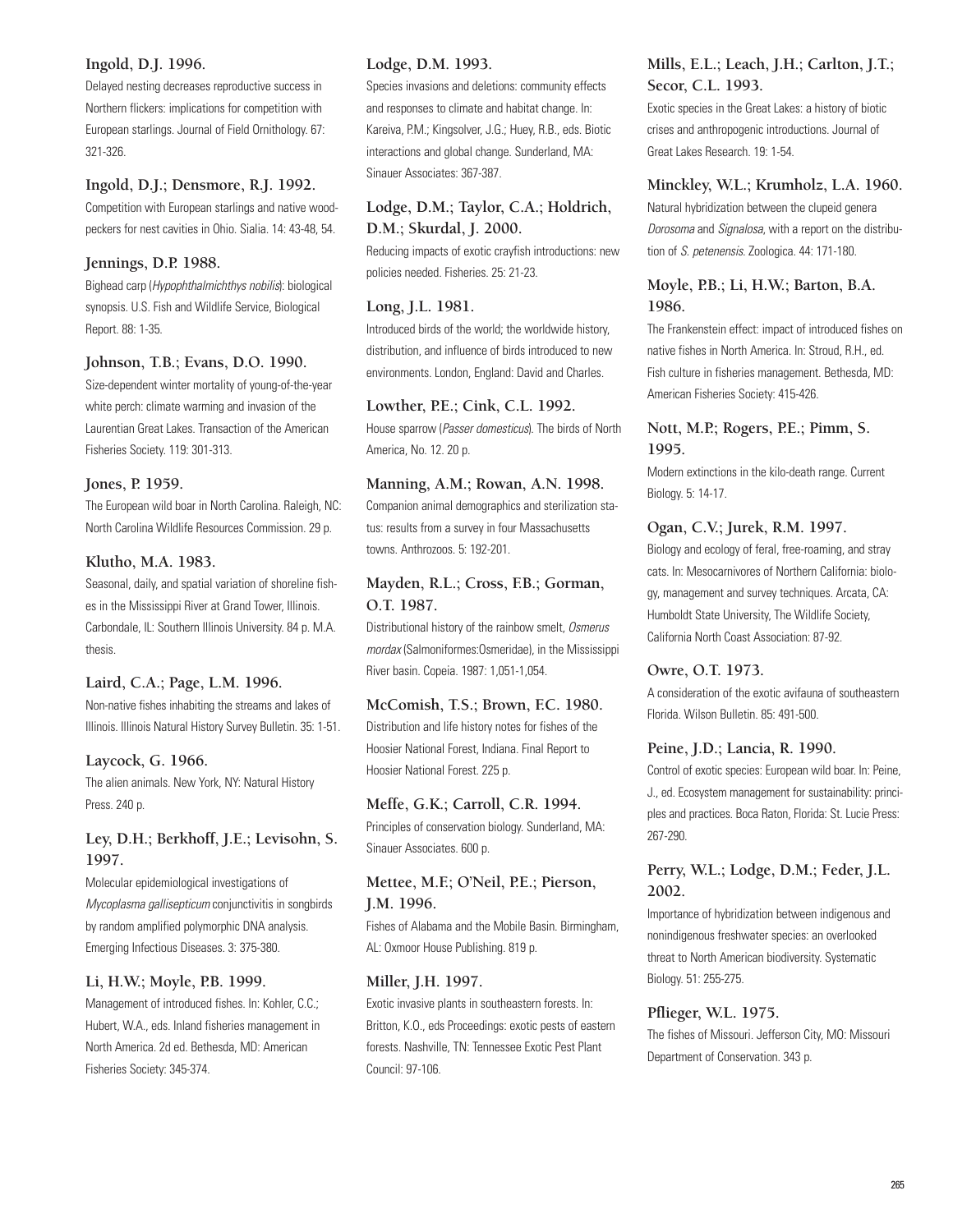### **Pflieger, W.L. 1978.**

Distribution and status of the grass carp (Ctenopharyngodon idella) in Missouri streams. Transaction of the American Fisheries Society. 107: 113-118.

#### **Pflieger, W.L. 1997.**

The fishes of Missouri, revised edition. Jefferson City, MO: Missouri Department of Conservation. 372 p.

### **Pimentel, D.; Lach, L.; Zuniga, R.; Morrison, D. 1999.**

Environmental and economic costs associated with non-indigenous species in the United States. [Available online: http://news.cornell.edu/releases/Jan99/ species\_costs.html]

#### **Robbins, C.S. 1973.**

Introduction, spread, and present abundance of the house sparrow in North America. In: Kendeigh, S.C., ed. A symposium on the house sparrow (Passer domesticus) and European tree sparrow (Passer montanus) in North America. Ornithological Monograph 14. Lawrence, KS: American Ornithologists' Union. Allen Press: 3-9.

#### **Robbins, C.S. 2001.**

Non-native birds. [Available online: http:/biology.usgs.gov/s+t/frame/x177.htm]

#### **Roberts, S.R.; Nolan, P.M.; Lauerman, L.H.; et al. 2001.**

Characterization of the mycoplasmal conjunctivitis epizootic in a house finch population in the southeastern United States. Journal of Wildlife Disease. 37: 82-88.

#### **Robison, H.W.; Buchanan, T.M. 1988.**

Fishes of Arkansas. Fayetteville, AR: University of Arkansas Press. 536 p.

### **Roelke, M.E.; Forester, J.J.; Jacobson, E.R.; et al. 1993.**

Seroprevalence of infectious diseases in free-ranging Florida panthers (Felis concolor coryi). Journal of Wildlife Diseases. 29: 36-49.

#### **Roots, C. 1976.**  Animal invaders. New York, NY: Universe Books. 203 p.

#### **Ross, S.T. 2001.**

The inland fishes of Mississippi. University Press of Mississippi. 624 p.

#### **Salt, G.W. 1952.**

The relation of metabolism to climate and distribution in three finches of the Genus Carpodacus. Ecological Monographs. 22: 121-152.

### **Sauer, J.R.; Hines, J.E.; Fallon, J. 2001.**

The North American Breeding Bird Survey, Results and Analysis 1966–2000: Version 2003.1. Laurel, MD: U.S. Geological Survey Patuxent Wildlife Research Center.

### **Schnurrenberger, P.R.; Hubbert, W.T. 1981.**

An outline of zoonoses. Ames, IA: Iowa State University Press.

### **Schorger, A.W. 1952.**

Introduction of the domestic pigeon. Auk. 69: 462-463.

### **Scott, W.B.; Christie, W.J. 1963.**  The invasion of the lower Great Lakes by the white perch, Roccus americanus (Gmelin). Journal of the Fisheries Research Board of Canada. 20: 1,189-1,195.

**Scott, W.B.; Crossman, E.J. 1973.**  Freshwater fishes of Canada. Bulletin of Fisheries Research Board of Canada. 184: 1-966.

#### **Shute, P.W.; Etnier, D.A. 1994.**  Regional SFC reports, region III - North-Central.

Southeast. Fishes Council Proceedings. 30: 14-15.

### **Singer, F.J. 1981.**  Wild pig populations in the national parks. Environmental Management. 5: 263-270.

**Smith, P.W. 1979.**  The fishes of Illinois. Urbana, IL: University of Illinois Press. 314 p.

**Spatz, G.; Mueller-Dombois, D. 1975.**  Successional patterns after pig digging in grassland communities on Mauna Loa, Hawaii. Phytoecologia. 3: 346-373.

### **Stanley, J.G.; Miley, W.W., II; Sutton, D.L. 1978.**

Reproductive requirements and likelihood for naturalization of escaped grass carp in the United States. Transaction of the American Fisheries Society. 107: 119-128.

#### **Stein, B.A.; Flack, S.R., eds. 1996.**

America's least wanted: alien species invasions of U.S. ecosystems. Arlington, VA: The Nature Conservancy. 62 p.

#### **Stoeckel, J.N.; Heidinger, R.C. 1989.**

Reproductive biology of the inland silverside, Menidia beryllina, in southern Illinois. Transaction of the Illinois State Academy of Science. 82: 59-69.

#### **Summers-Smith, J.D. 1988.**

The sparrows. A study of the genus Passer. Calton, England: T. & A.D. Poyser Ltd. 342 p.

#### **Tate, J. 1984.**

Techniques for controlling wild hogs in Great Smoky Mountains National Park: USDI National Park Service Southeast Region. 87 p.

#### **Taylor, C.A.; Redmer, M.J. 1995.**

Status and distribution of the Rusty Crayfish, Orconectes rusticus, in Illinois. Final Report to Illinois Department of Natural Resources, Springfield. 21 p.

### **Taylor, J.N.; Courtenay, W.R., Jr.; McCann, J.A. 1984.**

Known impacts of exotic fishes in the continental United States. In: Courtenay, W.R., Jr.; Stauffer, J.R., Jr., eds. Distribution, biology, and management of exotic fishes. Baltimore, MD: Johns Hopkins University Press: 322-373.

**Telfair, R.C., II. 1980.** 

Additional inland nesting records in Texas of four species of colonial waterbirds. Bulletin of the Texas Ornithological Society. 13: 11-13.

## **Telfair, R.C., II. 1994.**

Cattle Egret (Bubulcus ibis). The Birds of North America, no. 113. 31 p.

### **Thomerson, J.E.; Thorson, T.B.; Hempel, R.L. 1977.**

The bull shark, Carcharinus leucas, from the upper Mississippi River near Alton, Illinois. Copeia. 1977: 166-168.

### **Thompson, D.Q.; Stuckey, R.L.; Thompson, E.B. 1987.**

Spread, impact, and control of purple loosestrife (Lythrum salicaria) in North America wetlands. Fish and Wildlife Res. 2. U.S. Department of the Interior, Fish and Wildlife Service. 55 p.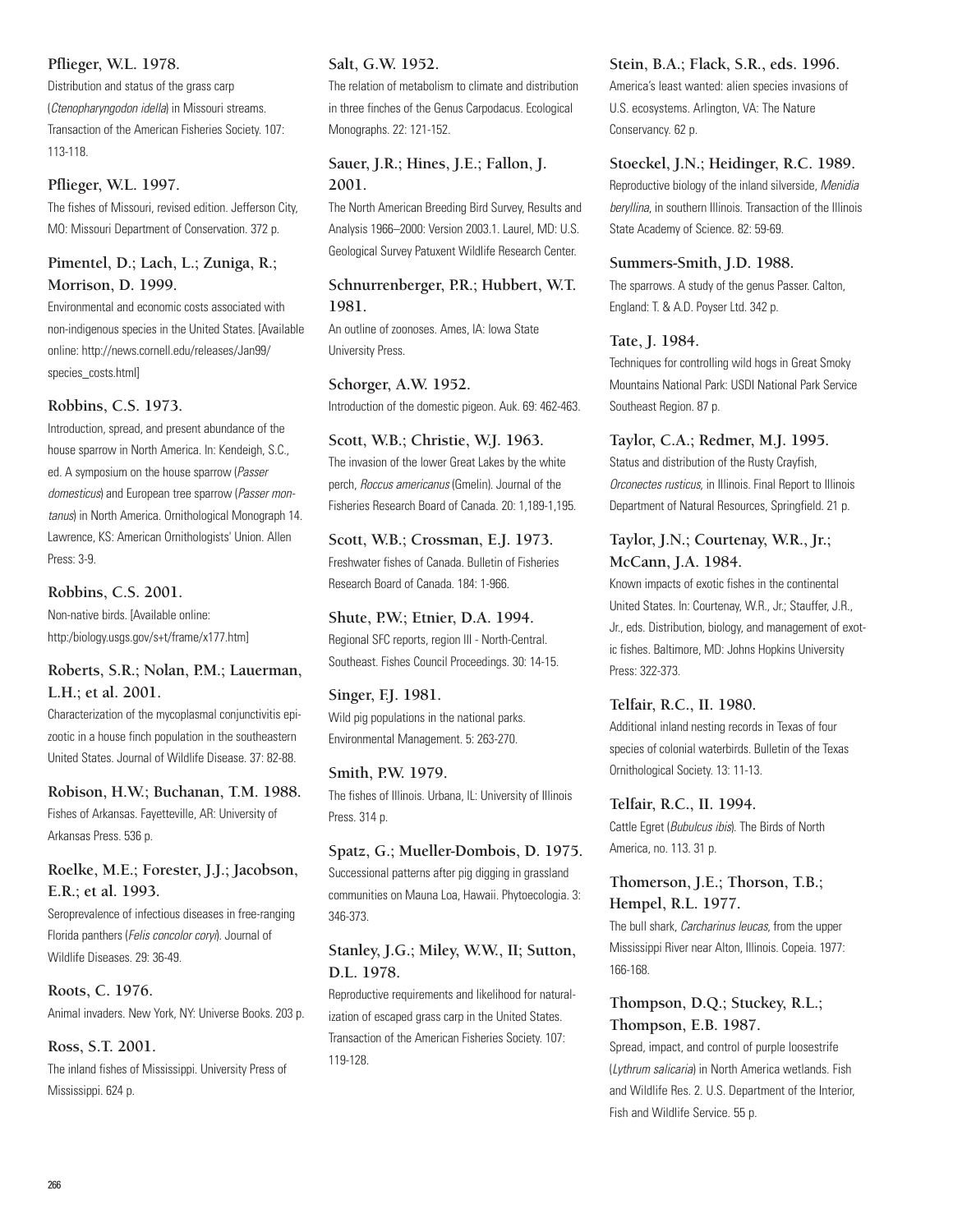## **U.S. Congress, Office OTA-F-565 of**

### **Technology Assessment. 1993.**

Harmful non-indigenous species in the United States. Washington, DC: U.S. Government Printing Office. 391 p.

### **U.S. Fish and Wildlife Service. 1994.**

Endangered and threatened wildlife and plants. 50 CFR 17.11 and 17.12. Washington, DC: U.S. Fish and Wildlife Service. 42 p.

### **Van der Leek, M.L.; Becker, H.N.; Humphrey, P.; et al. 1993.**

Prevalence of Brucelloa sp. antibodies in feral swine in Florida. Journal of Wildlife Diseases. 29: 410-415.

### **Weitzel, N.H. 1988.**

Nest-site competition between the European starling and native breeding birds in northwestern Nevada. Condor. 90: 515-517.

### **Wing, L. 1943.**

Spread of the starling and English sparrow. Auk. 60: 74-87.

### **Wood, G.W.; Roark, D.N. 1980.**

Food habits of feral hogs in coastal South Carolina. Journal of Wildlife Management. 44: 506-511.

### **Zeleny, L. 1976.**

The bluebird. Bloomington, IN: Indiana University Press. 170 p.

### **Zuerlein, G. 1981.**

The white perch, Morone americana (Gmelin), in Nebraska. Nebraska Technical Series 8: 1-108.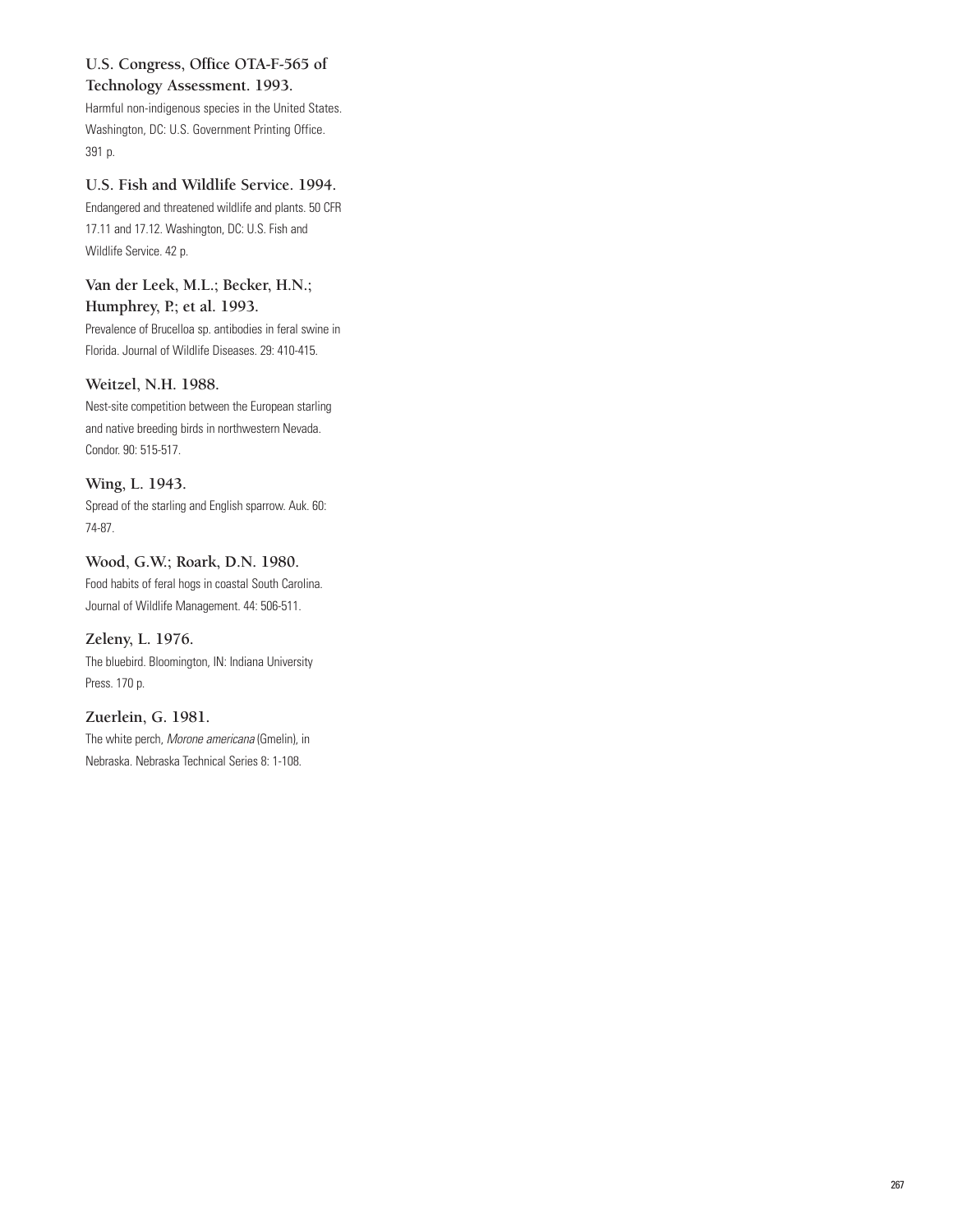The U.S. Department of Agriculture (USDA) prohibits discrimination in all its programs and activities on the basis of race, color, national origin, sex, religion, age, disability, political beliefs, sexual orientation, and marital or family status. (Not all prohibited bases apply to all programs.) Persons with disabilities who require alternative means for communication of program information (Braille, large print, audiotape, etc.) should contact USDA's TARGET Center at (202) 720-2600 (voice and TDD).

To file a complaint of discrimination, write USDA, Director, Office of Civil Rights, Room 326-W, Whitten Building, 1400 Independence Avenue, SW, Washington, DC 20250-9410 or call (202) 720-5964 (voice and TDD). USDA is an equal opportunity employer.

### **Disclaimer**

The use of trade or firm names in this publication is for reader information and does not imply endorsement by the U.S. Department of Agriculture of any product or service.

Papers published in these proceedings were submitted by authors in electronic media. Editing was done to ensure a consistent format. Authors are responsible for content and accuracy of their individual papers.